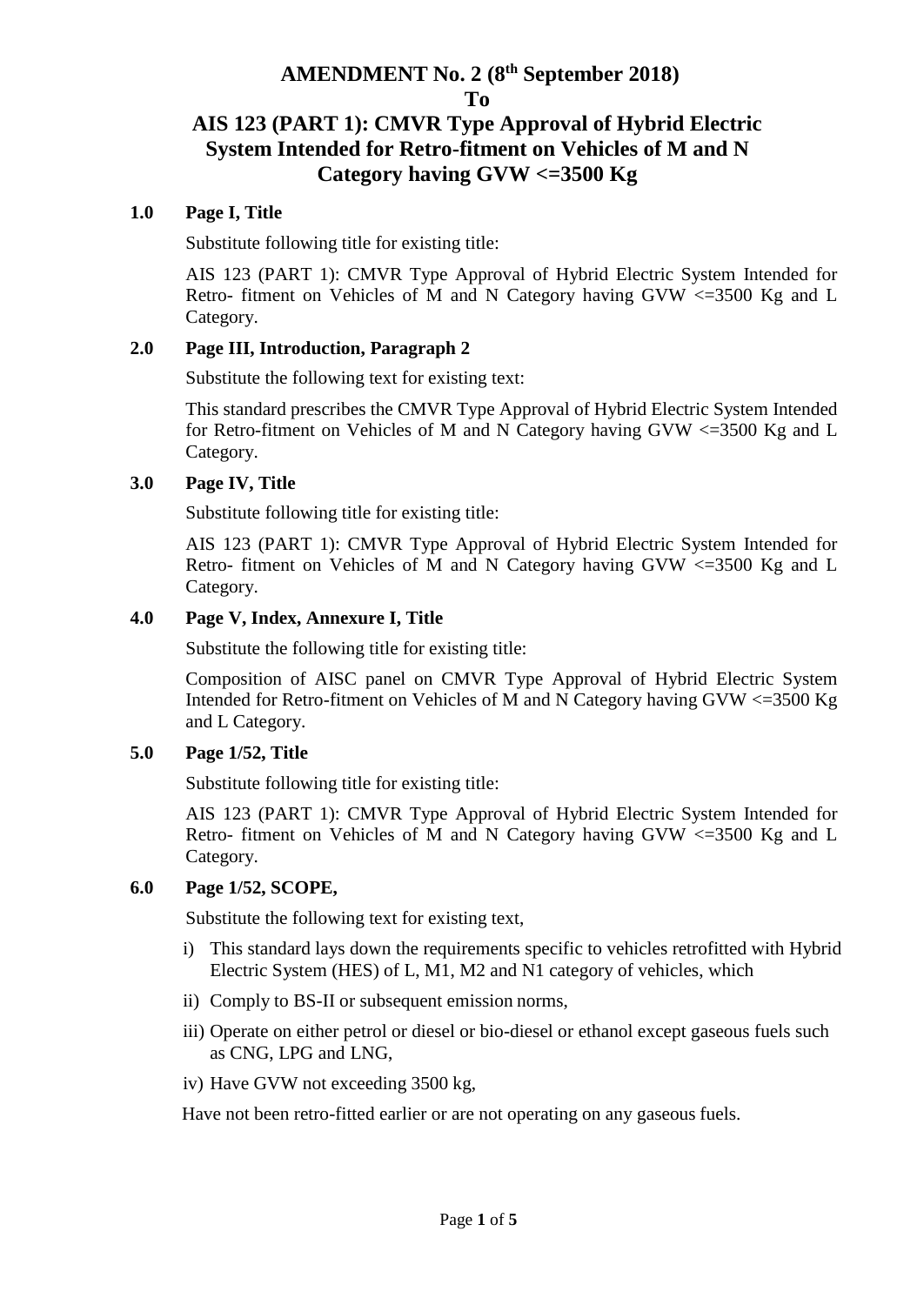# **7.0 Page 2/52, Clause No.4.1,**

Substitute the following table for existing table:

| <b>Vehicle Category</b> | $ULW$ (kg)  | <b>Permissible</b><br>increase in ULW<br>(%) | <b>Remarks</b>                                           |
|-------------------------|-------------|----------------------------------------------|----------------------------------------------------------|
| L1, L2                  |             | 25%                                          |                                                          |
| and L5M                 |             |                                              |                                                          |
| L5N                     |             | 25%                                          | Payload shall be reduced to the<br>extent of HES weight. |
| M1/M2                   | $\leq 1100$ | 21                                           |                                                          |
| M1/M2                   | >1100       | 17                                           |                                                          |
| N1                      |             | Equal to weight<br>of HES                    | Payload shall be reduced to the<br>extent of HES weight. |

# **8.0 Page No 7/52, Clause No. 22.1**

Add following Note at the end of clause:

Note: In case of L category vehicle, extension of HES kit tested and approved for two stroke model can be extended to other two stroke models only and HES kit tested and approved for four stroke model can be extended to other four stroke models only meeting above criteria

# **9.0 Page No 7/52 , Clause No 22.3**

Substitute following text for existing text:

22.3 "Type approval of hybrid electric system as per this standard shall permit retrofitment of vehicles which are manufactured between the year of manufacture of the prototype retrofitted vehicle on which such kit has been tested and type approved and the date of validity of applicable emission norms prescribed for such category of vehicles.

However in case of M1,M2 and N1 category vehicle, if the vehicle which has been submitted and tested for Type Approval is of the model year 2015 or earlier (for BS-IV) / 2012 or earlier (for BS-III), then the Type Approval shall permit retrofitment of vehicles, of the same emission norms, which belong to any model year. "

However in case of For L1/L2 and L5 category vehicle, if the vehicle which has been submitted and tested for Type Approval is of the model year 2007 or earlier (for BS-II)/ 2013 or earlier (for BS-III) , then the Type Approval shall permit retrofitment of vehicles, of the same emission norms, which belong to any model year".

# **10.0 Page 9/52, Clause No. A-2.1.2.1**

Substitute following title for existing title:

A-2.1.2.1 M and N Category vehicle with Compression Ignition Engine

#### **11.0 Page 9/52, Clause No. A-2.1.2.2**

Substitute following title for existing title:

A-2.1.2.2 M and N Category vehicle with Positive Ignition Engine

**12.0 Page 9/52,**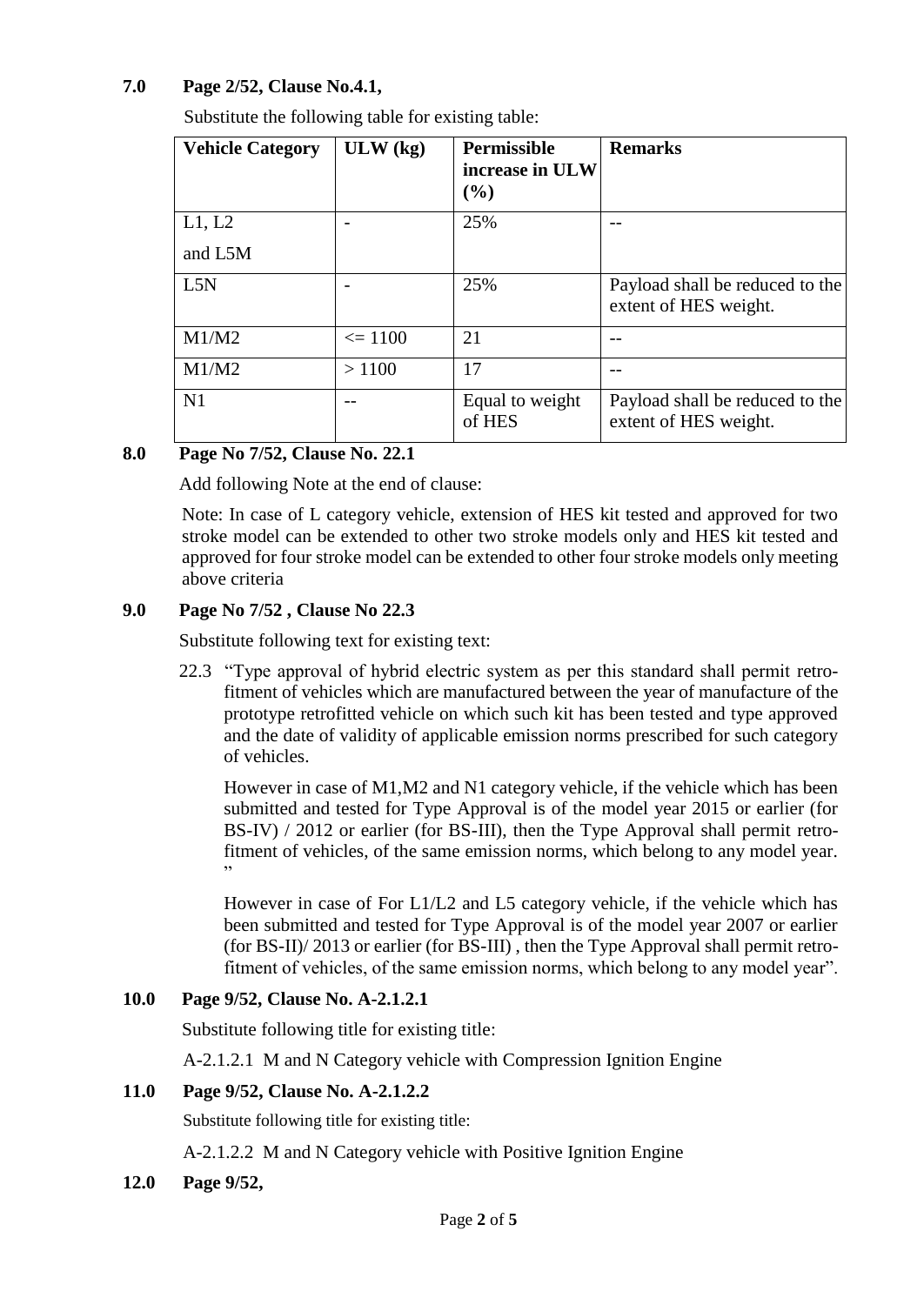#### **Add following new Clause No. A-2.1.2.3 as below:**

#### **A-2.1.2.3 L category**

Driving Cycle for L category vehicle shall be as given below

- (a) With design maximum speed not greater than 50 km/h: IDC defined in Annexure II of CMVR 1989
- (b) With design maximum speed greater than 50km/h:
	- i) For compliance with BSII and BSIII norms: IDC as defined in Annexure II of CMVR 1989 or applicable parts of WMTC as defined in TAP document MORTH/CMVR/TAP-115/116, as per manufacturer's option.
	- ii) For compliance with BSIV norms: Applicable parts of WMTC as defined in applicable TAP document MORTH/CMVR/TAP-115/116"

#### **13.0 Page 10/52, Clause No. A-2.1.4.4.2 , First Paragraph**

Substitute following text for existing text:

Sampling shall begin (BS) before or at the initiation of the vehicle start up procedure and continue over a number of repeat test cycles. It shall end on conclusion of the final idling period in:

In case of M1, M2 and N1 category vehicle, the first extra-urban (Part Two) cycle, In case of L category, the end of an IDC or part of WMTC during which the battery reached the minimum state of charge according to the criterion defined below (end of sampling (ES)).

#### **14.0 Page 10/52, Clause No. A-4.2**

Add following text at the end of the clause:

In case of L category vehicles, preconditioning as per A-2.1.2.3 are carried out without soak.

# **15.0 Page 20/52, Clause No. 3.2**

Substitute following text for existing text:

3.2 Separate values of Q shall be logged over the Part One (urban driving) and Part Two (extra- urban driving) of the MIDC driving cycle in case of M and N category vehicles.

In case of L category vehicles, for IDC, Q shall be logged over complete driving cycle and for WMTC, Q shall be logged separately for each part.

#### **16.0 Page 26/52, Clause No. C-4.2.2.1.1,**

Substitute following text for existing text:

When the vehicle is not able to meet the target curve up 50 km/h (30 km/h, in case of L category vehicle with IDC)

#### **17.0 Page 27/52, Clause No. D-1,**

Add following text at the end of first paragraph:

In case of L category vehicle with WMTC driving cycle, emission of carbon dioxide (CO2) and fuel consumption shall be determined separately for each part.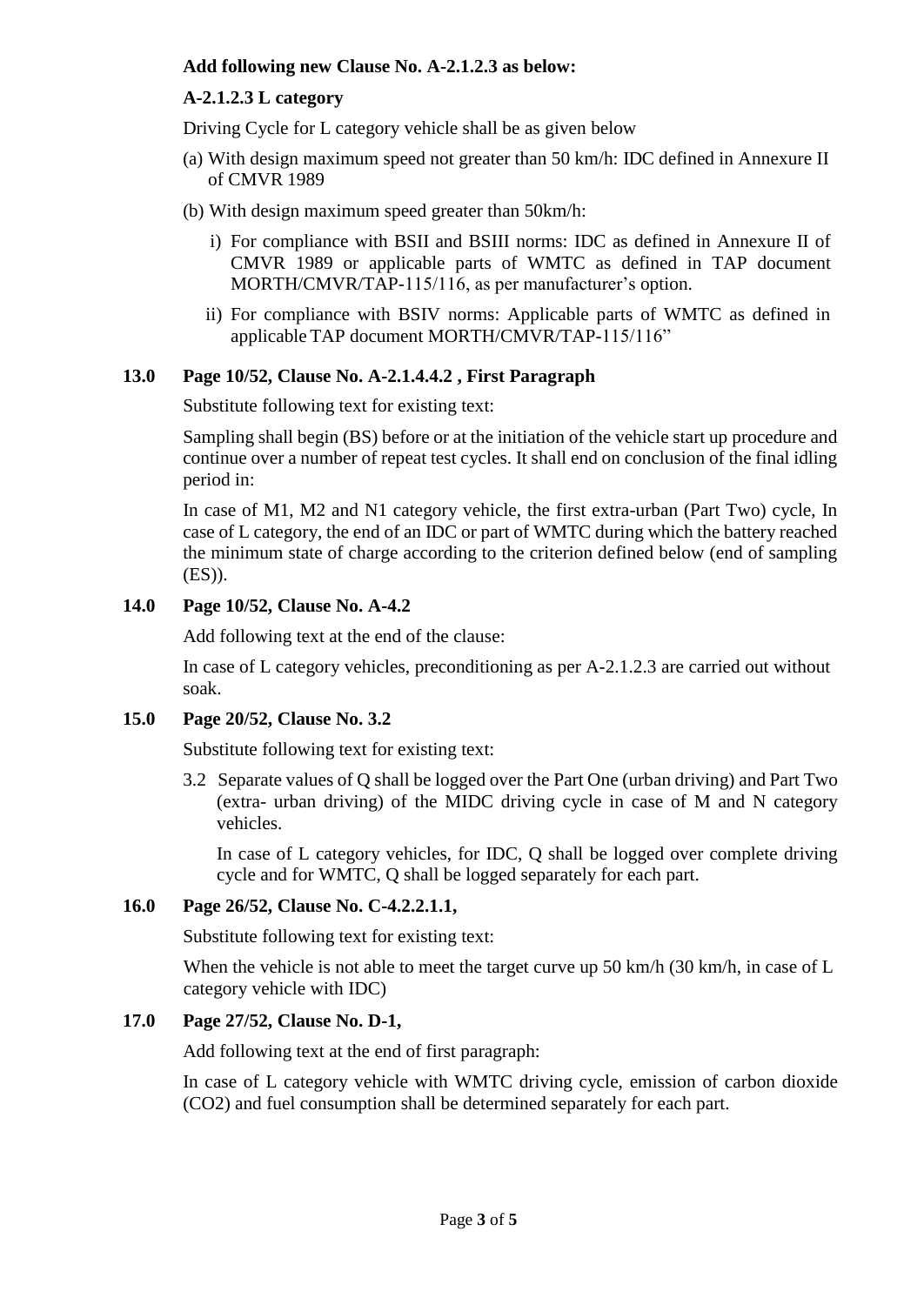#### **18.0 Page 27/52, Clause No. D-2.2,**

Add following text at the end of first paragraph:

In case of L category vehicle with WMTC driving cycle, the electricity balance is to be determined separately for each part.

# **19.0 Page 28/52, Clause No. D-3.2,**

Replace "IDC" with "IDC/WMTC" in first paragraph

# **20.0 Page 28/52, Clause No. D-3.3,**

Add following text below first paragraph:

In case of L category vehicle with WMTC driving cycle, fuels consumption correction coefficient shall be determined for the fuel consumption values measured over each part of WMTC respectively.

# **21.0 Page 29/52, Clause No. D-4.2,**

Add following text below first paragraph:

In case of L category vehicle with WMTC driving cycle, fuels consumption at zero energy balance shall be determined separately for fuel consumption values measured over each part of WMTC respectively.

# **22.0 Page 29/52, Clause No. D-5.1,**

Replace "IDC" with "IDC/WMTC" in first paragraph

# **23.0 Page 29/52, Clause No. D-5.3,**

Add following text below first paragraph:

In case of L category vehicle with WMTC driving cycle, separate CO2-emission corrections coefficients shall be determined for the CO2-emission values measured over each part of WMTC respectively.

# **24.0 Page 30/52, Clause No. D-5.6,**

Add following text below first paragraph:

In case of L category vehicle with WMTC driving cycle, CO2-emission at zero energy balance shall be determined separately for CO2-emission values measured over each part of WMTC respectively.

# **25.0 Page 32/52, ANNEXURE E, Clause No. 4,**

Add following new sub clause 'g' after sub clause 'f'

g. Software version

# **26.0 Page 34/52, ANNEXURE E, Clause No. 11,**

Add following new sub clause 'd' after sub clause 'f'

d. Software version:

# **27.0 Page 35/52, ANNEXURE E, Clause No. 12,**

Add following new sub clauses 'd' and 'e' after sub clause 'c'

- d. Software version:
- **e.** Communication protocol: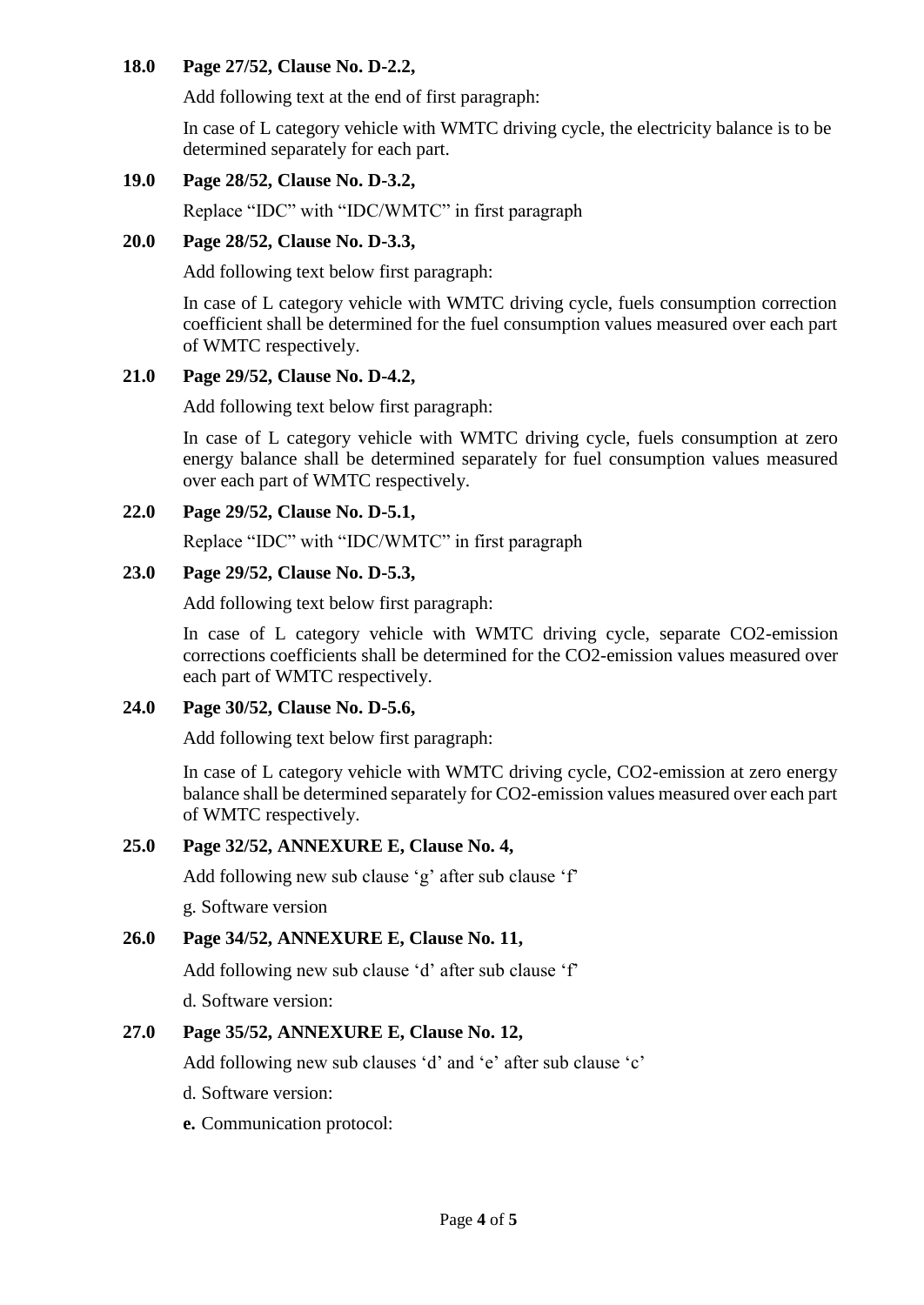# **28.0 Page 38/52, ANNEXURE F, Clause No. 1.0,**

#### **Replace clause 1.0 with below**

1.1 Vehicle Make / Model:

1.2 Vehicle Type:

1.3 Year and Month of Manufacture:

1.4 Engine No.:

1.5 Chassis No.:

1.6 Type of hybrid vehicle (Externally chargeable/Not externally chargeable):

1.7 Hybrid Configuration:

1.8 Mode selection switch provided: Yes/No

1.9 If yes, the modes available:

# **29.0 Page 39/52, ANNEXURE G, Clause No. 1.0,**

# **Substitute following text for existing text:**

This code of practice may be called as "Code of Practice for Use of Hybrid Electric System retrofitted in Internal Combustion Engine Vehicles". This code of practice is applicable for L, M1/M2 and N1 category vehicles.

#### PRINTED BY

#### THE AUTOMOTIVE RESEARCH ASSOCIATION OF INDIA P. B. NO. 832, PUNE 411 004 ON BEHALF OF

#### AUTOMOTIVE INDUSTRY STANDARDS COMMITTEE UNDER

#### CENTRAL MOTOR VEHICLES RULES - TECHNICAL STANDING COMMITTEE SET-UP BY

#### MINISTRY OF ROAD TRANSPORT & HIGHWAYS (DEPARTMENT OF ROAD TRANSPORT & HIGHWAYS) GOVERNMENT OF INDIA

8 th September 2018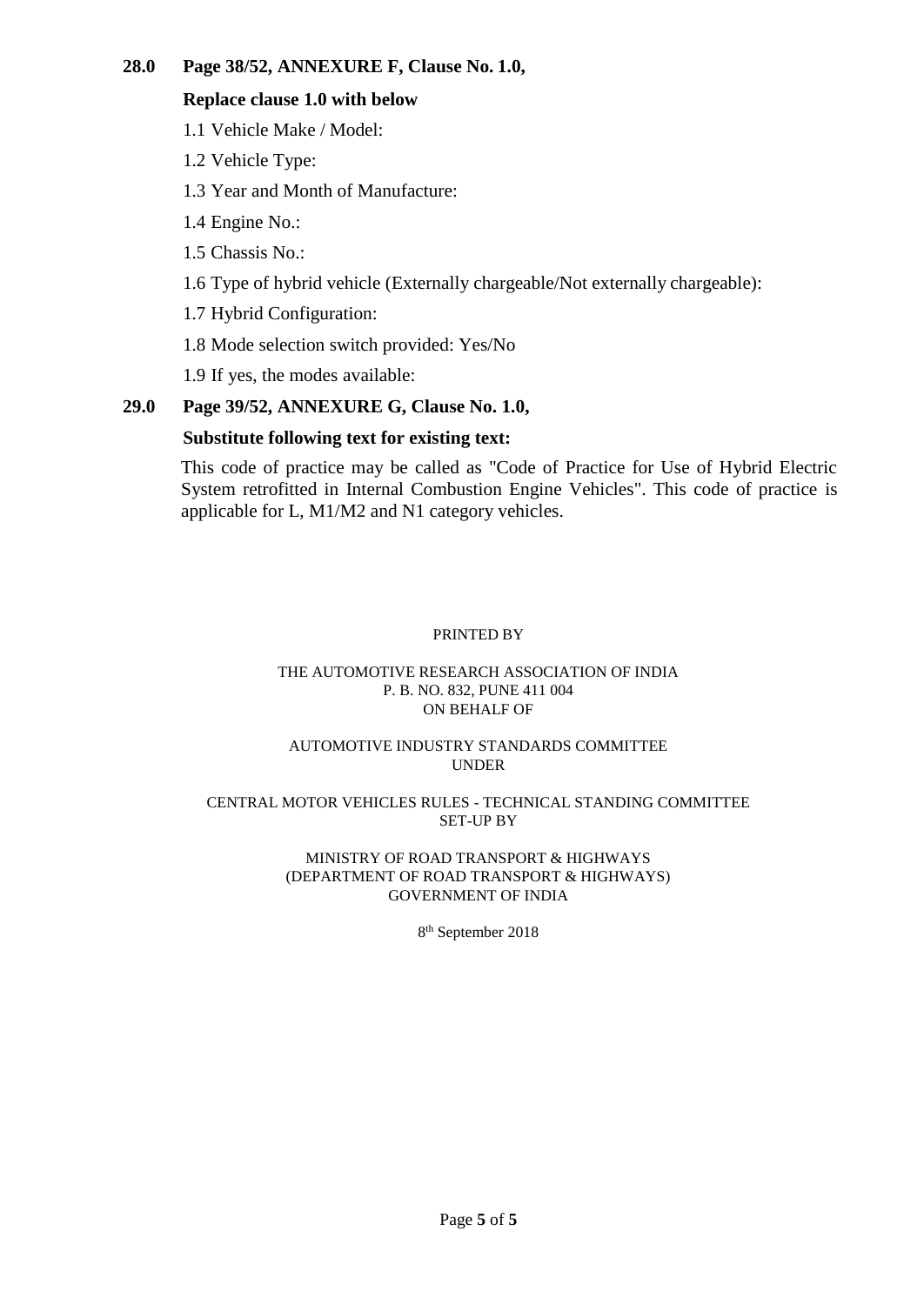# **AMMENDMENT 1 11th August 2017**

#### **TO**

# **AIS 123(PART 1): CMVR Type Approval of Hybrid Electric System Intended for Retrofitment on Vehicles of M and N Category having GVW <= 3500 kg**

**1.0 Page 1/52 , Clause No. 1.0 (ii)**

Substitute following text for existing text:

ii) Operate on either petrol or diesel or bio-diesel or ethanol except gaseous fuels such as CNG, LPG and LNG.

# **2.0 Page 1/52 , Clause No. 1.0 (iv)**

Substitute following text for existing text:

"Have not been retro-fitted earlier or are not operating on any gaseous fuels."

#### **3.0 Page 3/52, Clause No. 8.1**

Substitute following text for existing text:

The emission test procedure shall be as per MoRTH/CMVR/TAP-115/116 with changes as given in Annexure A. The existing OBD system of the base vehicle if any, shall not be modified/ altered during Hybrid Electric System (HES) kit installation. The HES manufacturer shall provide separate dashboard indication for displaying any fault in the Hybrid Electric System (HES) kit system.

Mass Emission test shall be performed in two modes as follows:

- a) HES system in Off mode or disabled or inactive (As per MoRTH/CMVR/TAP-115/116) (baseline test)
- b) HES system in On mode or enabled or active (As per Annexure A)

The mass emission results of Hybrid Electric System (HES) retrofitted vehicle in mode

(b) as above shall not be higher than mass emission results of the test vehicle in mode (a) above. The mass emissions shall not deteriorate due to the HES retrofitment. Alternatively the Hybrid Electric System (HES) retrofitted vehicle shall meet base vehicle model year exhaust emission norm (Mode (b) as above).

"The unladen mass of the test vehicle for the purpose of mass emission test shall include weight of HES kit for both modes (a) and mode (b) "

Fuel consumption results (in L/100 km) shall be calculated by carbon balance method for above two modes and shall be reported.

Fuel consumption of vehicle retro-fitted with HES (mode b) shall be lower than that of base vehicle with HES system in off mode or disabled or inactive (mode a).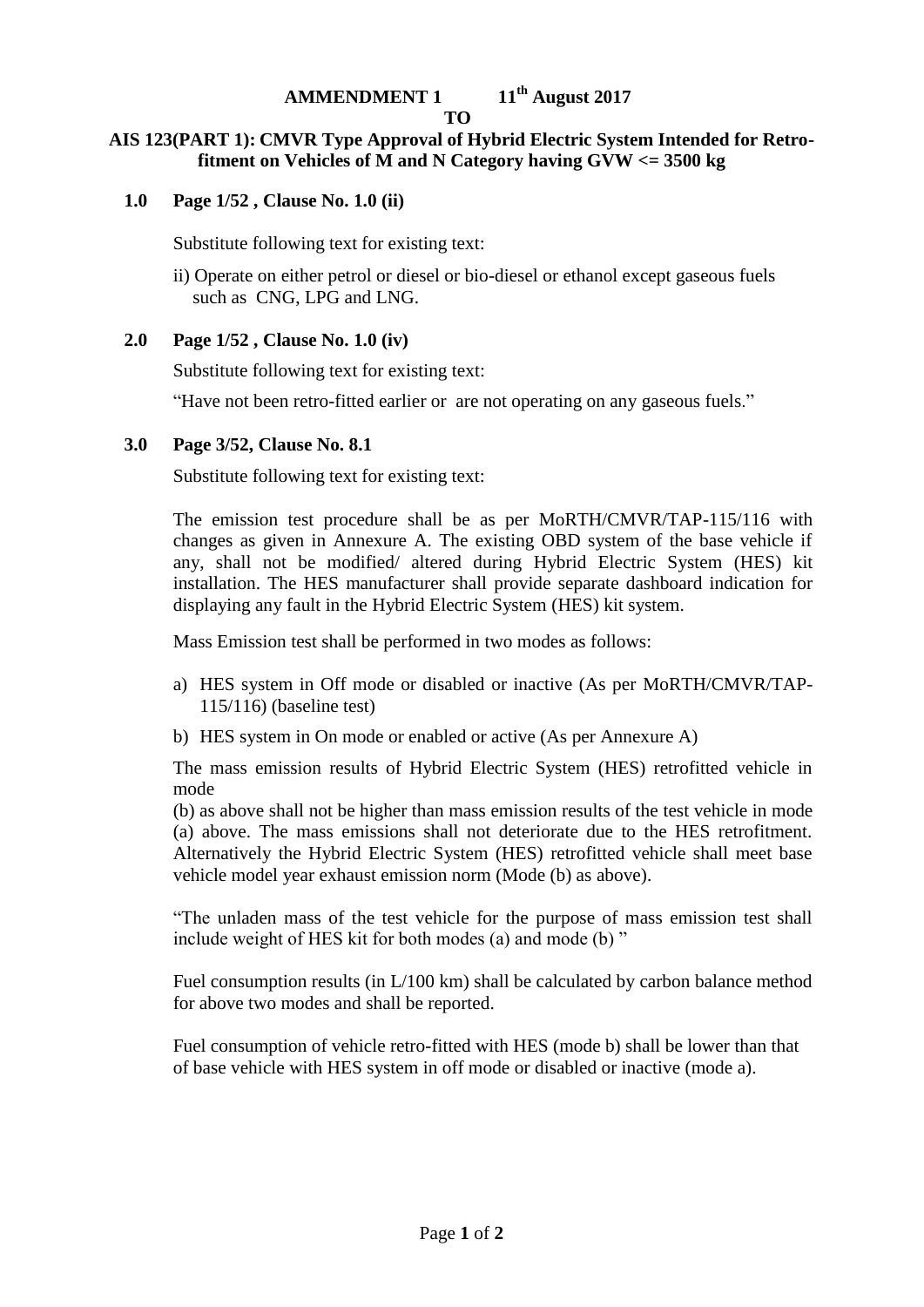# **5.0 Page No 7/52, Clause No. 22.1**

Substitute following text for existing text:

Testing agency shall issue Type Approval to the Hybrid Electric System (HES) based on the tests carried out on the vehicle retrofitted with Hybrid Electric System (HES) submitted for Type Approval.

Based on the request by the Hybrid Electric System (HES) manufacturer/supplier to the testing agency, Type Approval can be extended to the Hybrid Electric System (HES) for retro-fitment on other vehicle model(s), provided,

- a) It is from the same vehicle manufacturer
- b) GVW of vehicle is within a range of  $\pm 15\%$  of the GVW of the retrofitted vehicle tested for Type Approval as per this standard.
- **c)** Hybrid Electric System (HES) kit components have same specifications as that of Type approved configuration.

#### **6.0 Page No 7/52 , Clause No 22.3**

Add following text at the end of clause no 22.3

However, if the vehicle which has been submitted and tested for Type Approval is of the model year 2015 or earlier (for BS-IV) / 2012 or earlier (for BS-III), then the Type Approval shall permit retro-fitment of vehicles, of the same emission norms, which belong to any model year.

#### PRINTED BY

#### THE AUTOMOTIVE RESEARCH ASSOCIATION OF INDIA P. B. NO. 832, PUNE 411 004 ON BEHALF OF

#### AUTOMOTIVE INDUSTRY STANDARDS COMMITTEE UNDER

#### CENTRAL MOTOR VEHICLES RULES - TECHNICAL STANDING COMMITTEE SET-UP BY

#### MINISTRY OF ROAD TRANSPORT & HIGHWAYS (DEPARTMENT OF ROAD TRANSPORT & HIGHWAYS) GOVERNMENT OF INDIA

 $11<sup>th</sup>$  August 2017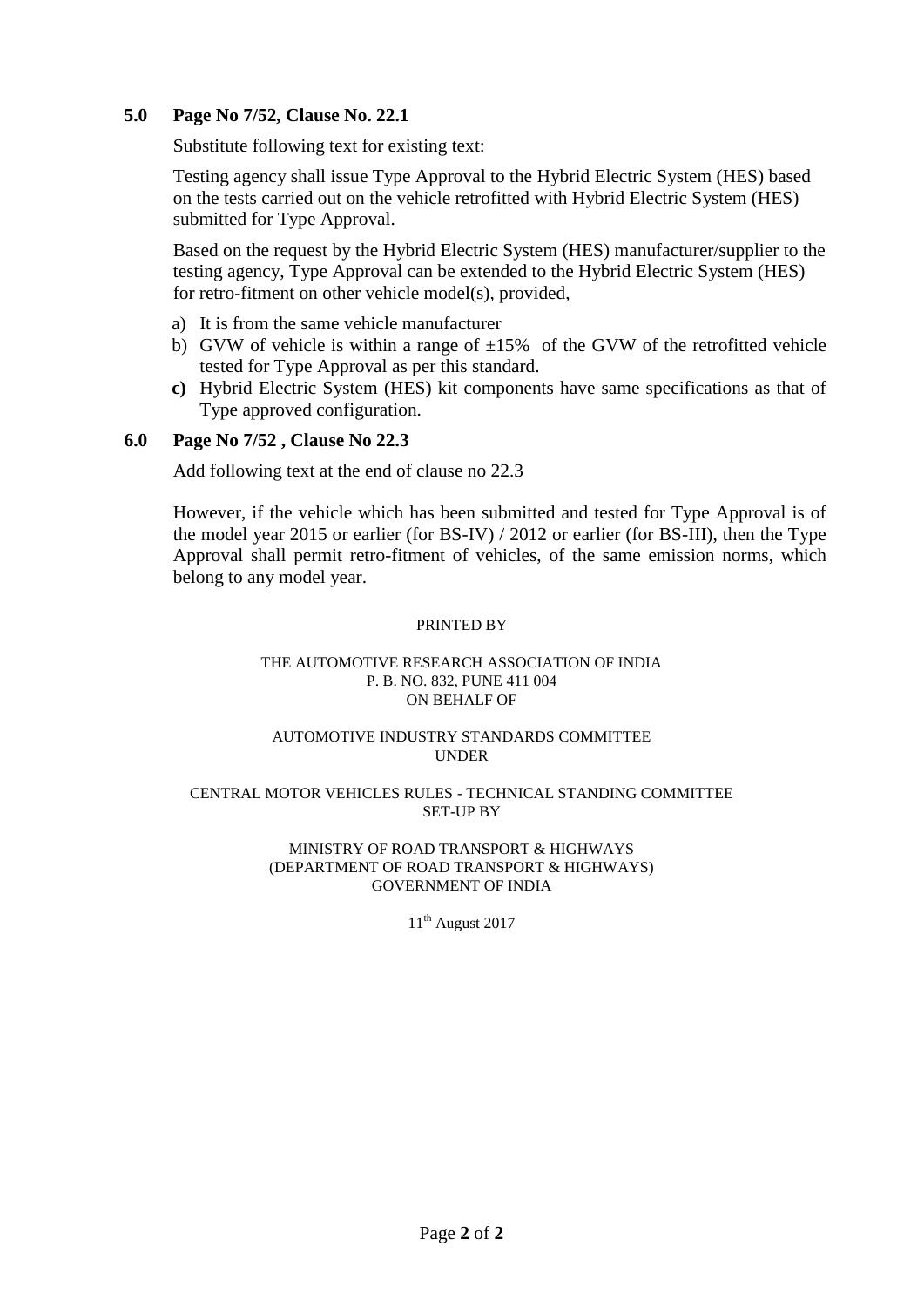# **AIS-123: CMVR Type Approval of Vehicles Retrofitted with Hybrid Electric System**

**1.** Insert words and figure "AIS-123(Part 1)" for "AIS-123" wherever it appears in standard

#### **2. Page I, IV and 1/52, Title of Standard**

Substitute following title for existing title:

CMVR Type Approval of Hybrid Electric System Intended for Retro-fitment on Vehicles of M and N Category having  $GVW \le 3500$  kg

#### **3. Page III, Introduction**

Substitute following text for existing text of paragraph 2:

This standard prescribes the CMVR Type Approval requirements for hybrid electric system intended for retro-fitment on vehicles of M and N category having GVW  $\leq$  3500 kg.

**4.** Insert word "Weighment" for "Weightment" wherever it appears in standard

#### **5. Page IV, Contents, Sr. No.12**

Delete Sr. No.12.0 and renumber subsequent Sr.No.

# **6. Page IV, Contents**

Add new Sr.No. 17.0 after Sr. No. 16.0 and renumber subsequent serial numbers

17.0 Additional Requirements

# **7. Page IV, Contents, Annex F Title**

Delete word " in use" from the title of Annexure F and wherever it appears in the standard.

#### **8. Page 1/52, Clause No 1.0, Scope**

Substitute following text for existing text of paragraph 1:

This standard lays down the requirements specific to Hybrid Electric System (HES) intended for retro-fitment on M1, M2 and N1 category of vehicles, which

# **9. Page 1/52, Clause No. 2.0, Reference**

Substitute AIS-038 (Rev 1), AIS-039 (Rev.1), AIS-041 (Rev.1), AIS-049 (Rev.1) and AIS-071 (Part1) and (Part 2):2009 for AIS-038, AIS-039, AIS-041, AIS-049 and AIS-071 (Part 1):2009 respectively wherever it appears in standard.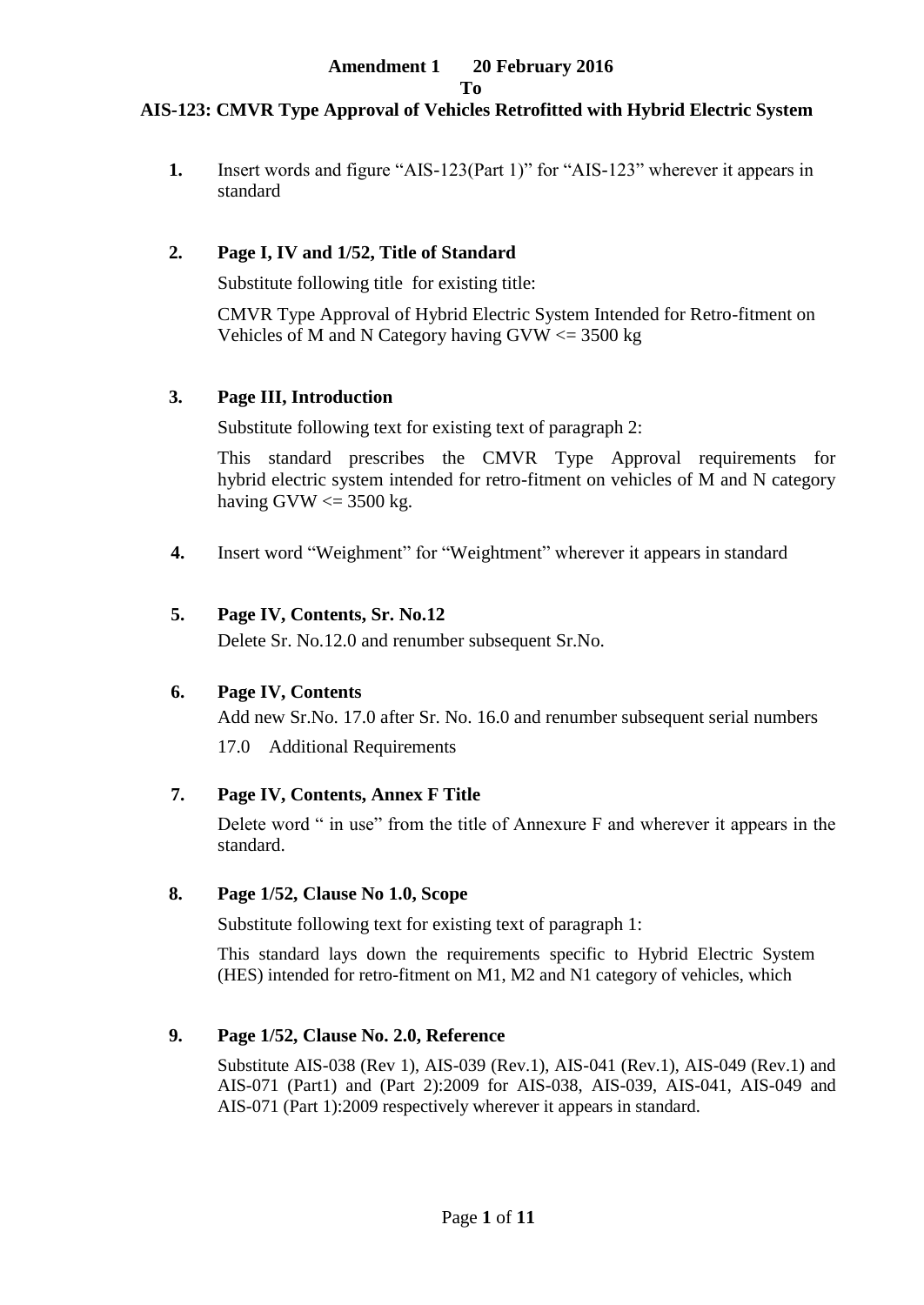#### **10. Page 1/52, Clause No. 2.0, Reference**

Add new Sr.No.2.22 after 2.21

| 2.22 | IS $14785 - 2000$ | Automotive Vehicles - Determination of                  |
|------|-------------------|---------------------------------------------------------|
|      |                   | Road-load Constants by Coast Down<br><b>Test Method</b> |

#### **11. Page 2/52, Clause No. 3.0**

Substitute following text for existing text:

For the purpose of this standard the following definitions shall apply

#### **12. Page 2/52, Clause No. 3.1**

Add following note at the end of clause

Note: Permissible modifications/alterations in base vehicle for HES retro-fitment shall be such that, normal operation of base vehicle is possible even with HES system in OFF/disabled/inactive condition.

# **13. Page 2/52,**

Add following new clauses after clause 3.2 and renumber subsequent clauses

- 3.3 **Drive System** Means of connecting the Electric Powertrain i.e. Motor to the engine or wheels.
- 3.4 **Electric Motor** An electromechanical device that converts electrical energy into mechanical energy
- 3.5 **Motor Controller** Means for starting and stopping the motor, selecting forward or reverse rotation, selecting and regulating the speed, regulating or limiting the torque, and protecting against overloads and faults.
- 3.6 **REESS**  REESS means a single mechanical assembly comprising of REESS modules and retaining frames or trays. A vehicle may have one or several REESS
- 3.7 **Charger** -Means for charging REESS from external power supply.
- 3.8 **Charging Socket -**Charging Socket means all the parts used to connect the vehicle to an external electric power supply (alternative or direct current supply).
- 3.9 **Wiring Harness - Power and Control –** Wiring harness is an assembly of cable or wires which transmit electric signals or electrical power.
- 3.10 **SOC Indicator** REESS state of Charge Indicator.
- 3.11 **Hybrid ECU** Electronic Control Unit to manage the Hybrid Electric system's operation.
- 3.12 **BMS**  REESS Management System is an electronic Control Unit to manage the REESS operation and ensure safety.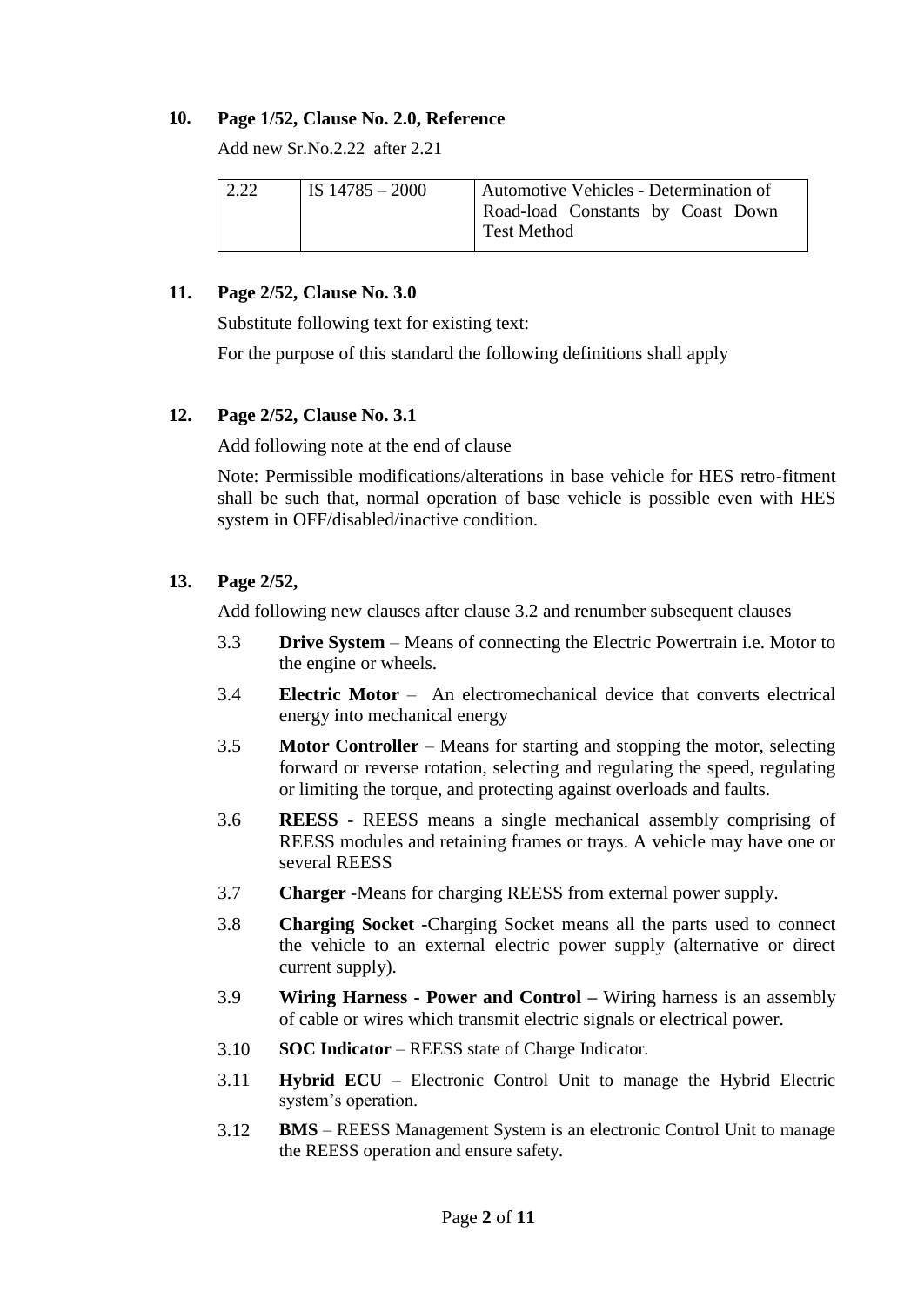3.13 Where necessary, the definitions given in Annexure E of AIS-049 shall apply.

#### **14. Page 3/52, Clause No. 5.0**

Substitute following text for existing text

#### **5.0 COAST DOWN TEST**

Coast down test shall be done as per IS 14785 – 2000 at the choice of HES manufacture/supplier to find out vehicle coefficient for exhaust emission test. Otherwise power table method shall be used.

# **15. Page 3/52, Clause No. 7.0**

Substitute following text for existing text:

 7.0 The vehicle retro-fitted with hybrid electric system (HES) shall meet requirement of gradeability when tested as per AIS-003-1999.

# **16. Page 3/52, Clause No. 8.1**

Substitute following text for existing text:

The emission test procedure shall be as per MoRTH/CMVR/TAP-115/116 with changes as given in Annexure A. The existing OBD system of the base vehicle if any, shall not be modified/ altered during Hybrid Electric System (HES) kit installation. The HES manufacturer shall provide separate dashboard indication for displaying any fault in the Hybrid Electric System (HES) kit system.

Mass Emission test shall be performed in two modes as follows:

- a) HES system in Off mode or disabled or inactive (As per MoRTH/CMVR/TAP-115/116**) (baseline test)**
- b) HES system in On mode or enabled or active (As per **Annexure A)**

The Hybrid Electric System (HES) retrofitted vehicle shall meet base vehicle model year exhaust emission norm (Mode (b) as above).

Reference mass for chassis dynamometer setting shall be as per AIS-049 Rev 1 and Driving cycle shall be as per clause 5.1 of AIS-039 Rev 1

Fuel consumption results (in L/100 km) shall be calculated by carbon balance method for above two modes and shall be reported.

Fuel consumption of vehicle retro-fitted with HES (mode b) shall be lower than that of base vehicle with HES system in off mode or disabled or inactive (mode a).

# **17. Page 3/52, Clause No. 9.1**

Substitute following text for existing text in second para.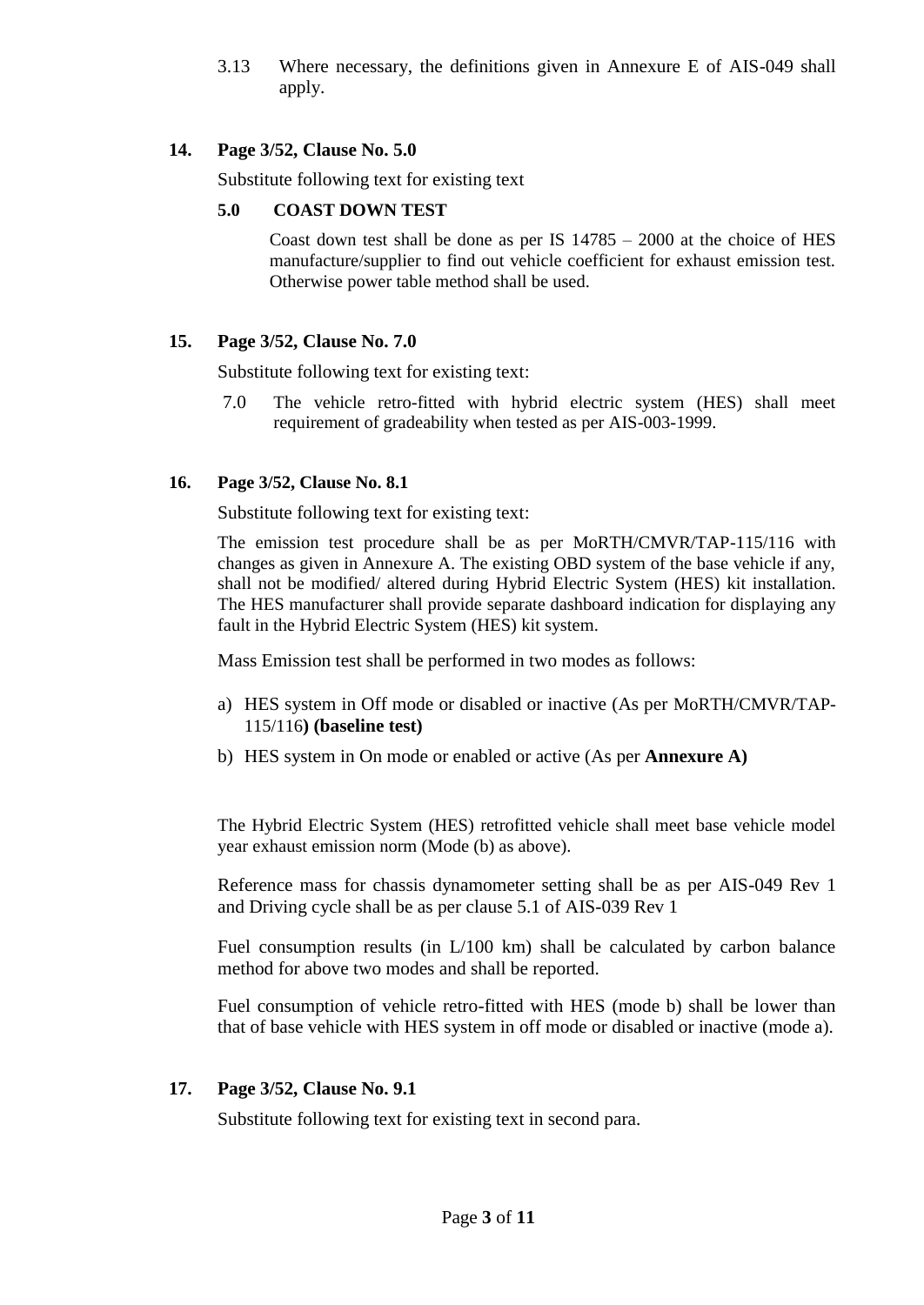The vehicle retrofitted with Hybrid Electric System (HES) shall meet the requirements of brake performance test as per IS 11852-2001 (Part 1 to Part 9) and Annexure B of this standard.

#### **18. Page 4/52, Clause No. 12.0**

Delete text in clause 12.0 and reserve the clause number.

#### **19. Page 4/52, Clause No. 13.1, 14.1**

Substitute following text for existing text

13.1 HES kit electronic components shall meet the requirement of EMC test when tested as per AIS-004 (Part 3):2009

At the request of HES kit manufacturer/supplier EMC test may be performed on vehicle retrofitted with HES system, instead of performing EMC test on individual HES kit components.

REESS charger shall be excluded from the test as it is utilized when vehicle is in off condition.

14.1 HES manufacturer / supplier shall carry out head lamp leveling adjustment on retrofitted vehicle to comply with the requirement of AIS-008 (Rev.1): 2010.

# **20. Page 4 /52, Clause No. 15.0**

Substitute following text for existing text

The vehicle retrofitted with Hybrid Electric System (HES) shall meet the requirements for constructional and functional safety as per para. 11.0 of AIS-102 (Part 1):2009.

# **21. Page 5/52, Clause No. 16.1**

Substitute following text for existing text

16.1 REESS of the Hybrid Electric System (HES) shall meet the requirements of AIS-048:2009.

# **22. Page 5/ 52, Clause No. 17.3**

Substitute following text for existing text of para 1

17.3 **General guidelines for performance and reliability of single pole and multi pole connectors for wiring harness.**

It is desirable to use counter mating connector to pig tail any existing connector. The mating connector shall meet the requirements of JASO D 616:2011 or equivalent standard in respect of the following:-

#### **23. Page 5/ 52,**

Add new clause 18.0 after 17.3 and renumber subsequent clauses.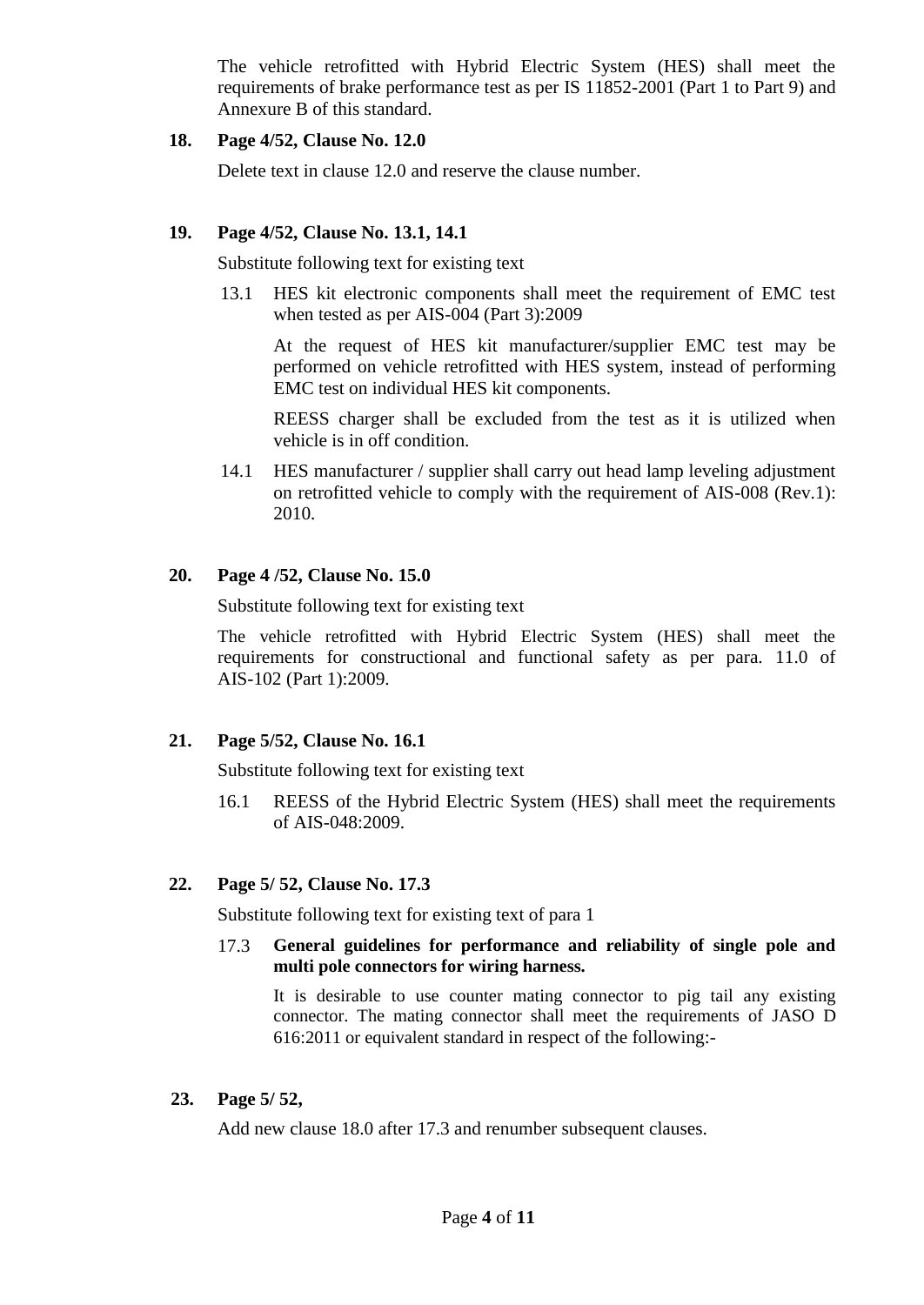#### 18.0 **ADDITIONAL REQUIRMENTS**

- 18.1 The vehicle retrofitted with Hybrid Electric System (HES) shall continue to comply with the requirements for external projection as per IS 13942.
- 18.2 Vehicle equipped with speed limiting device (SLD) or speed limiting function (SLF), if retrofitted with Hybrid Electric System (HES), shall continue to comply with the requirements of clause 5.7 of AIS 018: 2001 as amended from time to time.
- 18.3 If the increase in weight on steered axle of the vehicle retrofitted with Hybrid Electric System (HES) is greater than 5%, the vehicle shall comply with the requirements of steering effort as per IS 11948: 2010
- 18.4 The modifications in the vehicle configuration/components/sub systems due to HES retro-fitment shall comply with CMVR requirements applicable to base vehicle and its components and sub system. Additional test(s) to be carried out to establish this compliance shall be decided by the test agency.

# **24. Page 6/ 52, Clause No. 18.1**

Substitute following text for existing text:

Technical specification for Hybrid Electric System and vehicles retrofitted with Hybrid Electric System (HES) shall be provided as per Annexure E and F respectively.

# **25. Page 6/ 52, Clause No. 19.1**

Substitute following text for existing text

19.1 HES manufacture and supplier and authorized retrofitter shall comply with code of practice as per Annexure G. Documentary evidence shall be provided at the time of Type Approval along with technical specification.

# **26. Page 7/ 52, Clause No. 21.0**

Substitute following text for existing text

# 21.0 **VALIDITY OF ANNEXURES**

It is expected that in due course of time the details given in Annexures A and C would be incorporated in CMVR AIS-102 (Part1) and other related documents referred in this standard. Once, such an incorporation takes place, the details given in these annexures would be automatically defunct.

# **27. Page 7/ 52, Clause No. 22.1**

Substitute following text for existing text

22.1 Based on the tests carried out, Testing agency shall issue Type Approval to the hybrid electric system (HES) for retro-fitment on vehicle model prototype of which has been submitted and tested for Type Approval.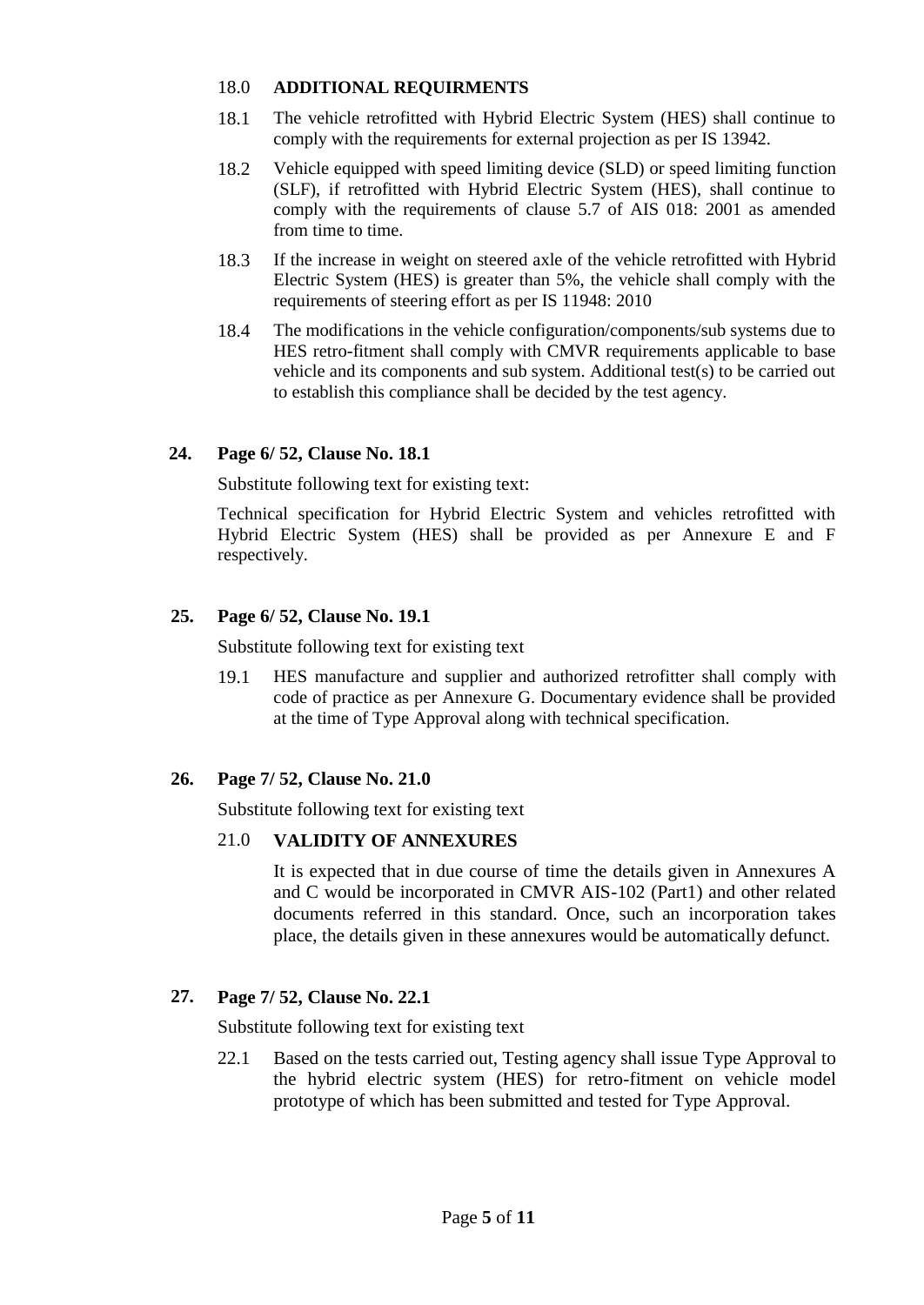# **28. Page 7/ 52, Clause No. 22.2**

Substitute following text for existing text

22.2 Validity of TA certificate of hybrid electric system (HES) shall be 3 years from the date of its original issue and needs to be revalidated thereafter. During revalidation of Hybrid Electric System (HES) type approval, vehicle installed with HES system shall be subjected to Mass Emission test (clause no 8.0) and any other test applicable because of amendment/ revision of standard(s) referred in this standard.

Additionally test agency shall Physically verify layout of hybrid electric system on the vehicle submitted for re-validation with the layout submitted during initial type approval.

- 22.3 Type approval of hybrid electric system as per this standard shall permit retro-fitment of vehicles which are manufactured between the year of manufacture of the prototype retrofitted vehicle on which such kit has been tested and type approved and the date of validity of applicable emission norms prescribed for such category of vehicles.
- 22.4 Hybrid Electric System (HES) type approved as per AIS 123: 2013 shall deem to comply with the requirements of AIS 123 (Part 1):2013 till the validity period of this type approval certificate.

# **29. Page 10/ 52, Annexure A, Clause No A-2.1.4.4**

Substitute following text for existing text

# A-2.1.4.3 **Test Procedure:**

The vehicle shall be started up by the means provided for normal use to the driver. The first cycle starts on the initiation of the vehicle startup procedure.

A-2.1.4.4 The test procedures defined in either para. A-2.1.4.4.1 or A-2.1.4.4.2 may be used.

# **30. Page 14/ 52, Annexure A, Clause No A-2.3.4.2.1**

Substitute words "Annexure D" for "Annexure C" in definition of De.

# **31. Page 14/ 52, Annexure A, Clause No A-2.3.4.2.2**

Substitute words "Annexure C" with "Annexure D" in definition of  $D_{\text{ovc}}$ .

# **32. Page 16/ 52, Annexure A, Clause No A-3.3.1**

Substitute following text for existing text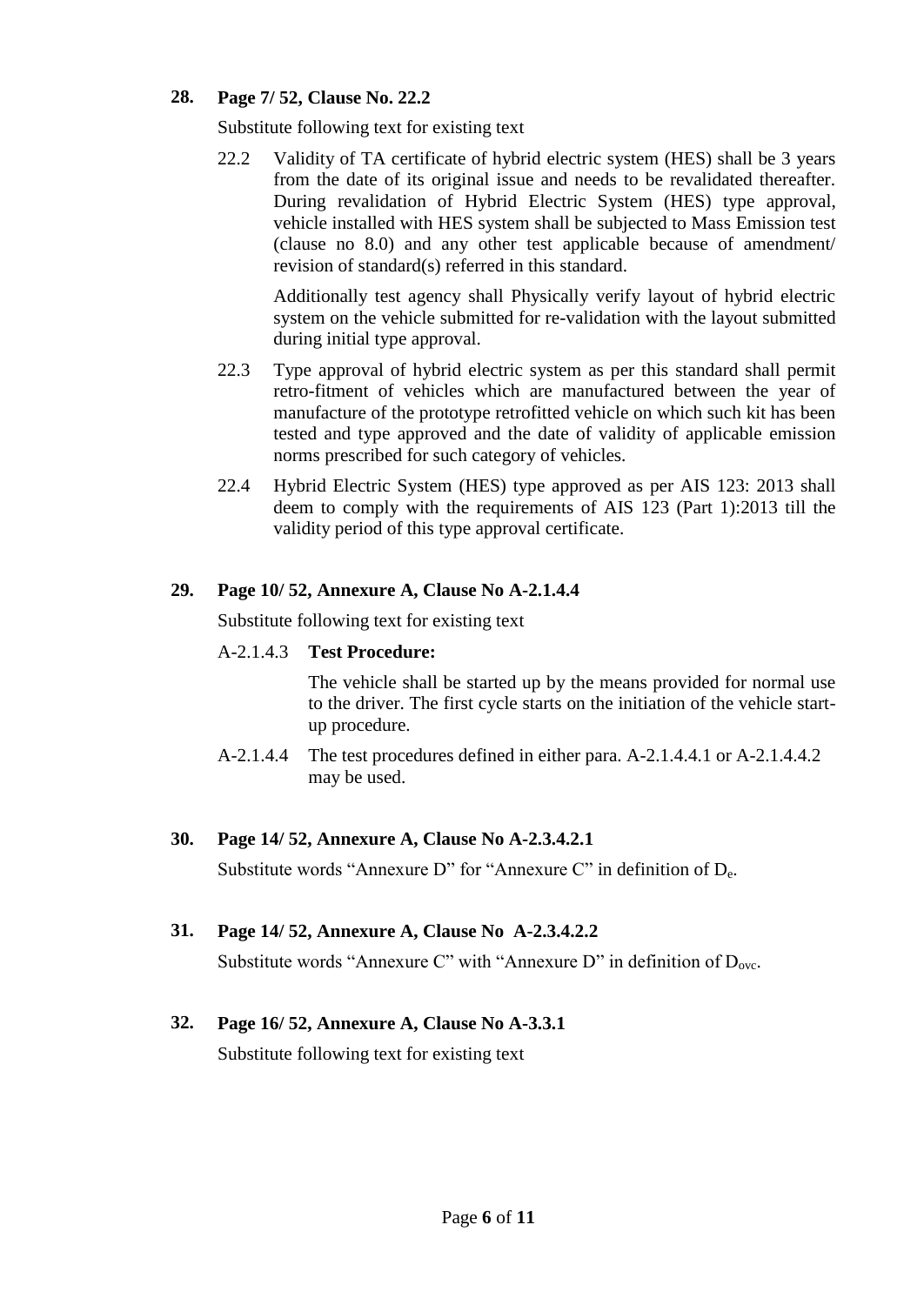A-3.3.1 In the case of OVC HEV's equipped with a pure electric mode, the procedure shall start with the discharge of the electrical energy/power storage device of the vehicle while driving with the switch in pure electric position (on the test track, on a chassis dynamometer, etc.) at a steady speed of 70 per cent  $\pm$  5 per cent of the maximum thirty minutes speed of the vehicle

# **33. Page 26/ 52, Annexure C, Clause No C-4.2.2**

Substitute following text for existing text

#### C-4.2.2 **To determine the electric range of a hybrid electric vehicle**

To determine the electric range  $(D_e)$  of OVC retrofitted HEV equipped with an operating mode switch the same operating mode position, in accordance with paragraph A-3.1 of Annexure A of this standard, shall be used.

# **34. Page 26/ 52, Annexure C, Clause No C-4.2.2.1.1**

Substitute figure "50" for "30"

#### **35. Page 26/ 52, Annexure C, Clause No C-4.2.2.1.2, C-4.2.2.1.3, C-4.2.2.2**

Substitute following text for existing text

- C-4.2.2.1.2 or when an indication from the standard on-board instrumentation is given to the driver to stop the vehicle or when the battery has reached its minimum state of charge.
- C-4.2.2.1.3 Then the vehicle shall be slowed down to 5 km/h by releasing the accelerator pedal, without touching the brake pedal and then stopped by braking.
- C-4.2.2.2 At a speed over 50 km/h when the vehicle does not reach the required acceleration or speed of the test cycle, the accelerator pedal shall remain fully depressed until the reference curve has been reached again.

# **36. Page 26/ 52, Annexure C,**

Add following new clauses after clause C-4.2.2.2 and renumber subsequent clause

- $C-4.2.2.3$  During this procedure, the electricity balance  $(QES<sub>i</sub>)$  of the high voltage battery (expressed in Ampere hours), measured continuously using the procedure specified in Appendix 2 to the ANNEXURE A to this standard, the vehicle speed  $(VES_i)$ and Dei shall be recorded at the instant when the fuel consuming engine starts and the accumulation of De<sub>i</sub> shall be stopped. Further accumulation of De<sub>i</sub> shall not be permitted unless:
	- (a) The fuel consuming engine stopped running; and
	- (b)  $VES_i$  has returned to the same or any lower level of  $VES_i$  as recorded before the fuel consuming engine started; and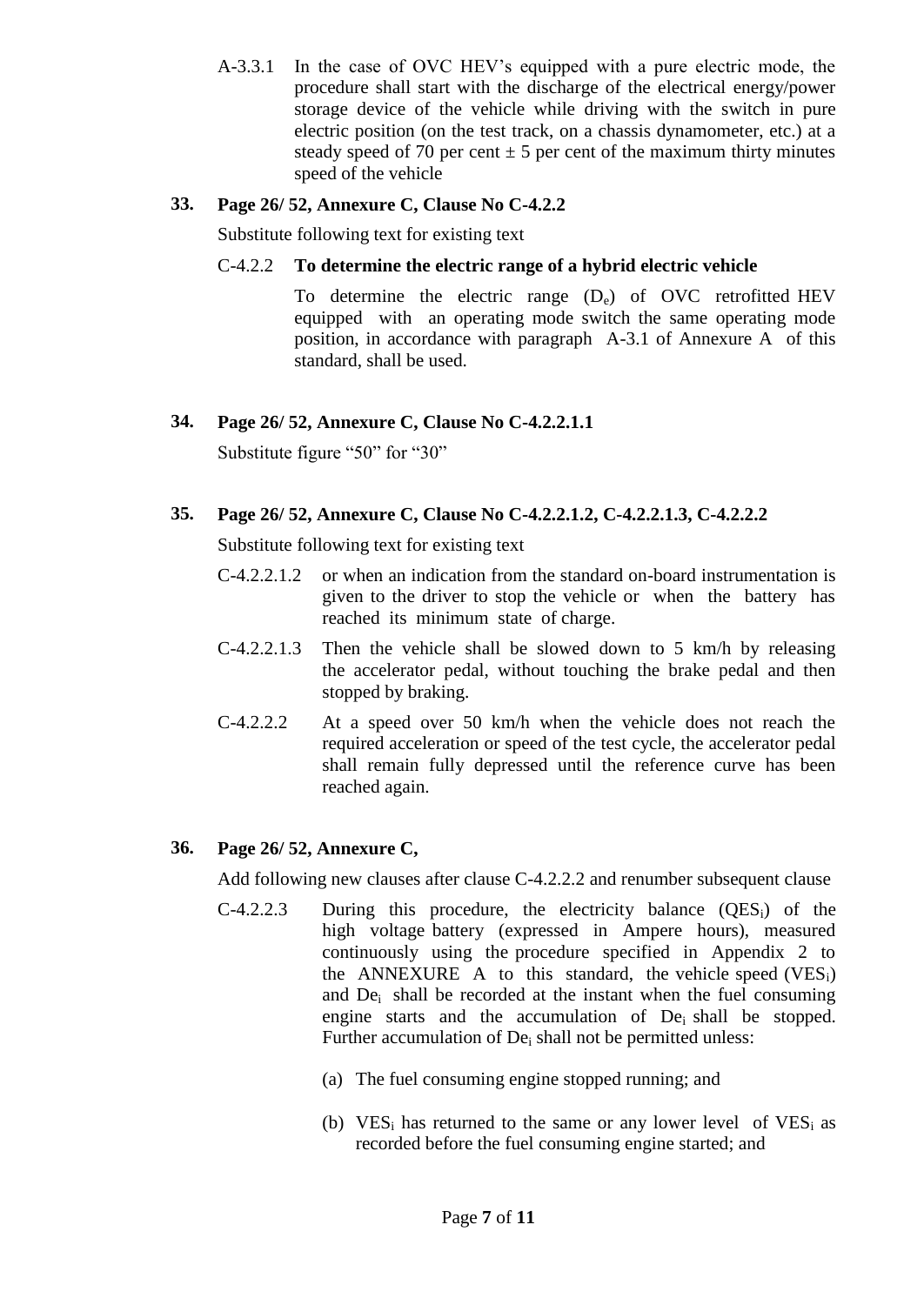(c) QESi has returned to the same or any lower level of  $QES_i$  as recorded before the last fuel consuming engine start or, where applicable, to the same or any lower level of  $QSA_i$  as determined in accordance with paragraph 4.2.2.5 of this ANNEXURE.

This procedure shall be followed until the end of the test as defined in paragraph 4.2.2.1.1 of this ANNEXURE.

- C-4.2.2.4 During the first deceleration phase following each start of the fuel consuming engine, when the vehicle speed is less than the vehicle speed at which the fuel consuming engine started previously:
	- (a) The distance covered with engine off should be counted as  $De_i$ ; and
	- (b) The increase in electricity balance during this period should be recorded  $(∆Orb_i)$ ; and
	- (c) The electricity balance when the fuel consuming engine starts (QES<sub>i</sub>) defined previously should be corrected by  $\Delta Qrb_i$ (hence new QSA<sub>i</sub>= QES<sub>i</sub>+  $\Delta$ Qrb<sub>i</sub>);

 $VES_i = Vehicle speed at the moment when the ICE starts;$ 

 $QES_i$ = Energy of the battery at the moment when the ICE starts;

∆Qrbi=The increase in electricity balance during deceleration phases, when the vehicle speed is less than the vehicle speed at which the ICE started previously;

 $QSA_i$  = Energy of the battery at the moment of the further accumulation of De.



 $\Delta a$  = Charged by ICE

 $\Delta b$  = Charged by regeneration (vehicle acceleration by ICE)

 $\Delta c$  = Charged by regeneration ( $\Delta Qrb_i$ , vehicle acceleration with energy from battery)  $De = \Sigma De_i$ 

 $De<sub>i</sub> = Distances$  where the propulsive energy was not produced by ICE

Battery SOC

Vehicle Speed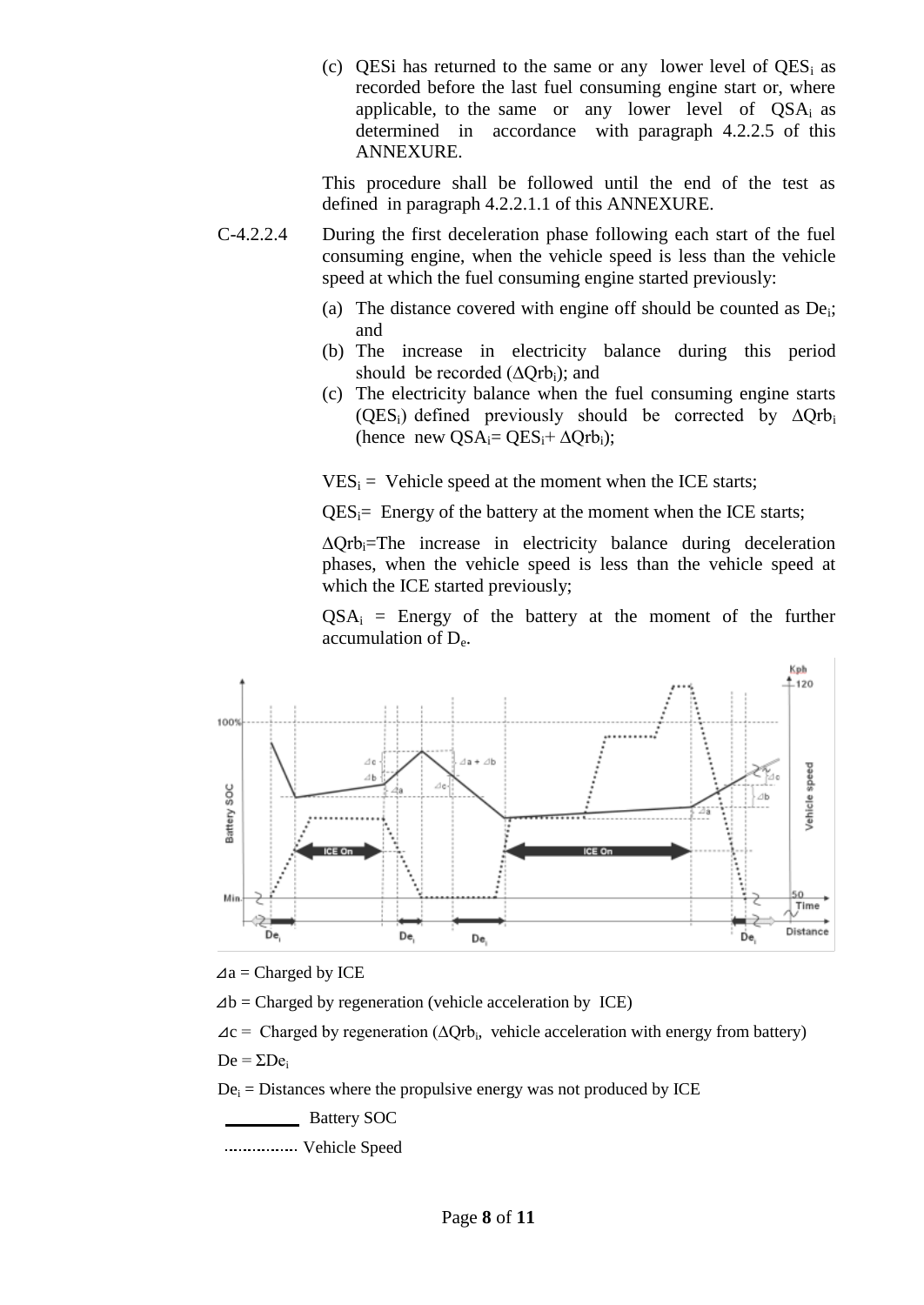# **37. Page 26/ 52, Annexure C, Clause No C-4.2.2.4, C-4.2.3, C-4.2.3.1**

#### **Substitute following text for existing text**

 $C-4.2.2.4$  At the end, the electric range is the sum of all cycle portions  $De<sub>i</sub>$  in km. It shall be rounded to the nearest whole number.

#### C-4.2.3 **To determine the OVC range of a hybrid electric vehicle**

C-4.2.3.1 To measure the OVC range the end of the test criteria is reached when the battery has reached its minimum state of charge according to the criteria defined in Annexure A, paragraph A-2.1.4.4.2 Driving is continued until the final idling period in applicable driving cycle.

#### **38. Page 26/ 52, Annexure C, Clause No C-4.2.3.3,**

Substitute following text for existing text

- C-4.2.3.3 At the end, the total distance driven in km, rounded to the nearest whole number is the OVC range of the hybrid electric vehicle.
- **39. Page 31/ 52, Annexure E, Clause No 1**

Substitute following text for existing text

# **1. Details of Hybrid System Manufacturer / Supplier**

#### **40. Page 36/ 52, Annexure F, Title**

Substitute following title for existing title

# **TECHNICAL SPECIFICATION OF VEHICLE RETROFITTED WITH HYBRID ELECTRIC SYSTEM**

# **41. Page 39/ 52, Annexure G, Title**

Substitute following title for existing title

# **CODE OF PRACTICE FOR RETROFITMENT OF HYBRID ELECTRIC SYSTEM ON VEHICLES**

# **42. Page 39/ 52, Annexure G, 1.0**

Substitute following title for existing title

**1.0** General

This code of practice may be called as "Code of Practice for Retrofitment of Hybrid Electric System on Vehicles".

**43. Page 39/ 52, Annexure G, 3.0**

**Delete clause 3.0 AND MAKE IT RESERVE.**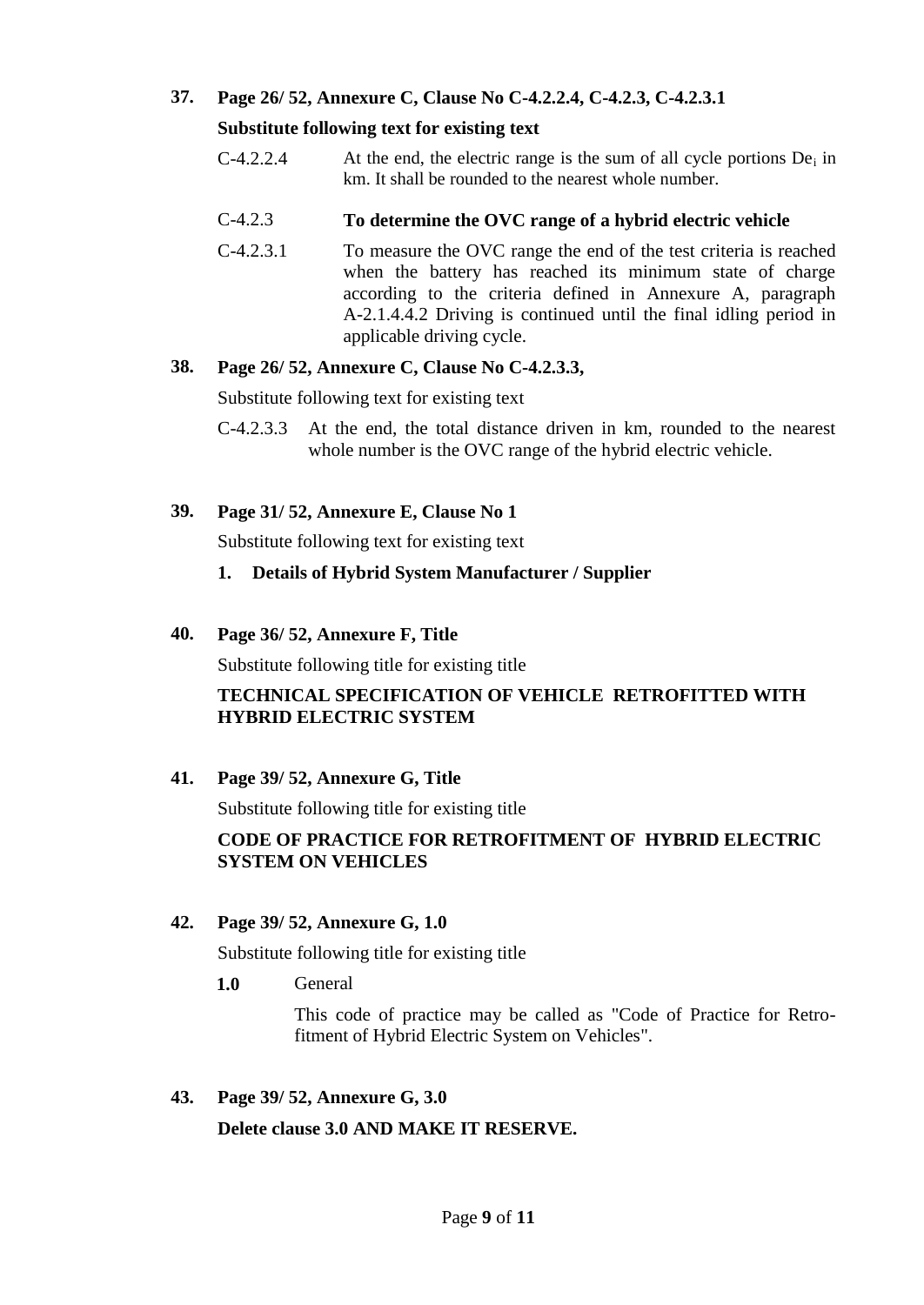# **44. Page 40/ 52, Annexure G, 4.5.3 Delete clause 4.5.3**

# **45. Page 41/ 52, Annexure G,4.6.4**

Add following para at the end:

Responsibility of vehicle retrofitted with Hybrid Electric System is transferred from OEM to kit manufacturer / supplier for the parts added or affected by HES kit retrofitment,, except in case of zero kilometer fitments.

# **46. Page 41/ 52, Annexure G,4.9.1**

# **Substitute following text for existing text**

Electric cables used in power and control wiring harness shall comply with the requirements of ISO 6722-2006 as per the para. 14 of this standard.

# **47. Page 43/ 52, Annexure G, 4.9.5.3**

Delete clause 4.9.5.3 and renumber subsequent clauses

# **48. Page 43/ 52, Annexure G, 4.10**

Delete clause 4.10 and renumber subsequent clauses

# **49. Page 44/ 52, Annexure G, 4.13,4.13.1, 4.13.2, 4.13.3, 4.13.4, 4.13.5,**

Delete clause 4.13, 4.13.1, 4.13.2, 4.13.3, 4.13.4, 4.13.5, and renumber subsequent clauses

# **50. Page 45/ 52, Annexure G, Clause No 4.15, 4.16**

Substitute following text for existing text

# 4.15 **Compliance Plate**

Each Hybrid Electric System (HES) retrofitted vehicle shall be fitted with the compliance plate. It will be suitably located in an approachable location. Compliance plate shall provide the following information about the Hybrid Electric System (HES) and its installation.

- Date of Installation:
- Vehicle Reg. Number:
- Hybrid System Identification Number:
- Manufactured by:
- Installed by:
- System Weight
- Axel Weights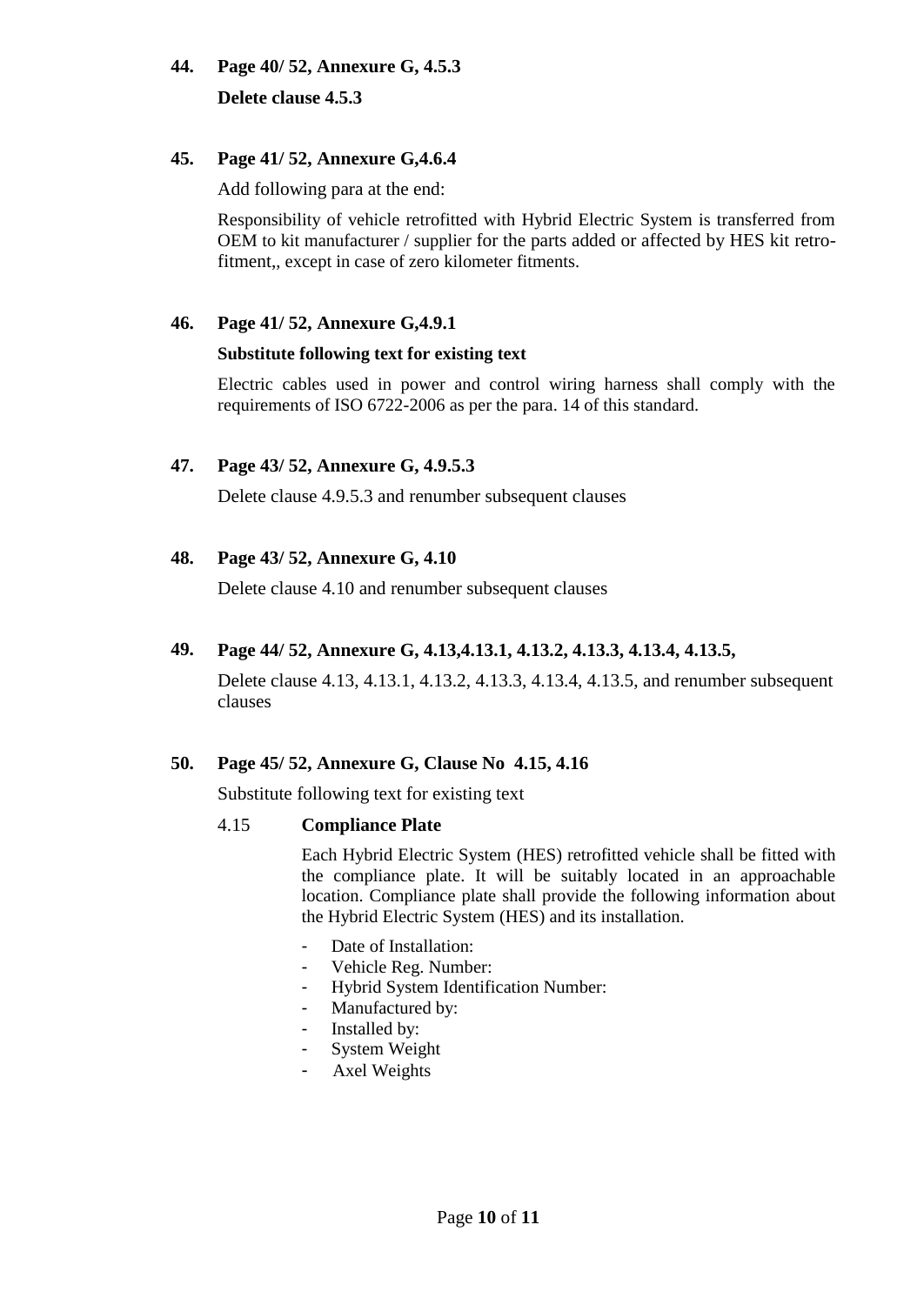#### 4.16 **Labels**

Identification label in front and rear: Label conforming to the specifications of this standard shall be affixed on left side of the front and rear safety glass so as to ensure visibility from the front and rear side of the vehicle.

Vehicles installed with Hybrid Electric System (HES) shall have identification label as follows:

# **51. Page 46/ 52, Annexure G, Clause No 5.2**

Substitute following point at the end of clause Testing equipment recommended by Kit Manufacturer

# **52. Page 48/ 52, Annexure G, Clause No. 6.0**

Delete clause 6.0

# **53. Page 49/ 52, Annexure H, 1.0**

Substitute following point at the end of clause

# **1.0 HES manufacturer and test agency shall mutually agree for test to be carried out in case of following changes**

#### PRINTED BY

#### THE AUTOMOTIVE RESEARCH ASSOCIATION OF INDIA P. B. NO. 832, PUNE 411 004 ON BEHALF OF

#### AUTOMOTIVE INDUSTRY STANDARDS COMMITTEE UNDER

#### CENTRAL MOTOR VEHICLES RULES - TECHNICAL STANDING COMMITTEE SET-UP BY

#### MINISTRY OF ROAD TRANSPORT & HIGHWAYS (DEPARTMENT OF ROAD TRANSPORT & HIGHWAYS) GOVERNMENT OF INDIA

20 February 2016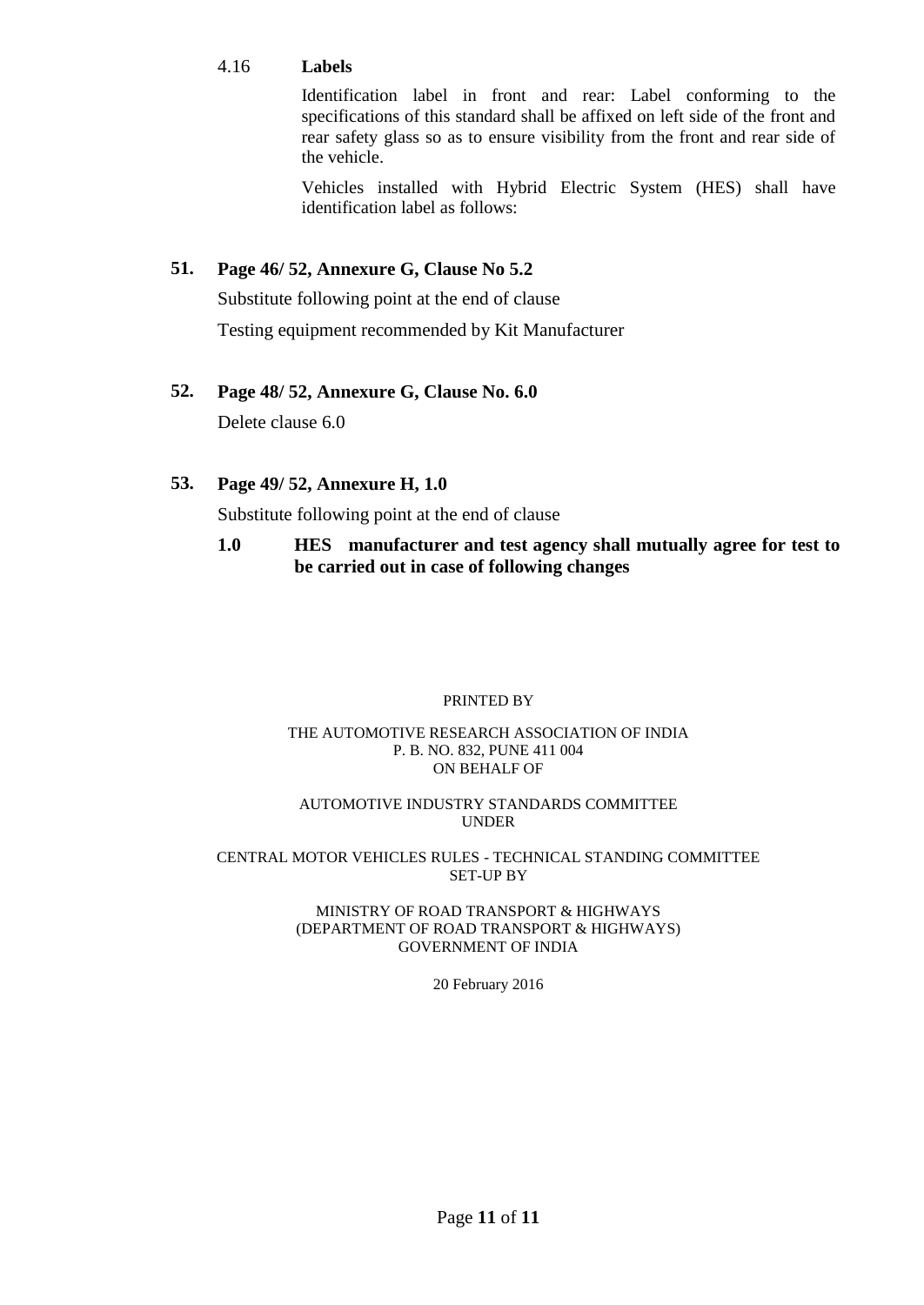# **AIS-123**

# AUTOMOTIVE INDUSTRY STANDARD

# **CMVR Type Approval of Vehicles Retrofitted with Hybrid Electric System**

PRINTED BY THE AUTOMOTIVE RESEARCH ASSOCIATION OF INDIA P.B. NO. 832, PUNE 411 004

ON BEHALF OF AUTOMOTIVE INDUSTRY STANDARDS COMMITTEE

UNDER CENTRAL MOTOR VEHICLE RULES – TECHNICAL STANDING COMMITTEE

> SET-UP BY MINISTRY OF ROAD TRANSPORT & HIGHWAYS (DEPARTMENT OF ROAD TRANSPORT & HIGHWAYS) GOVERNMENT OF INDIA

> > June 2013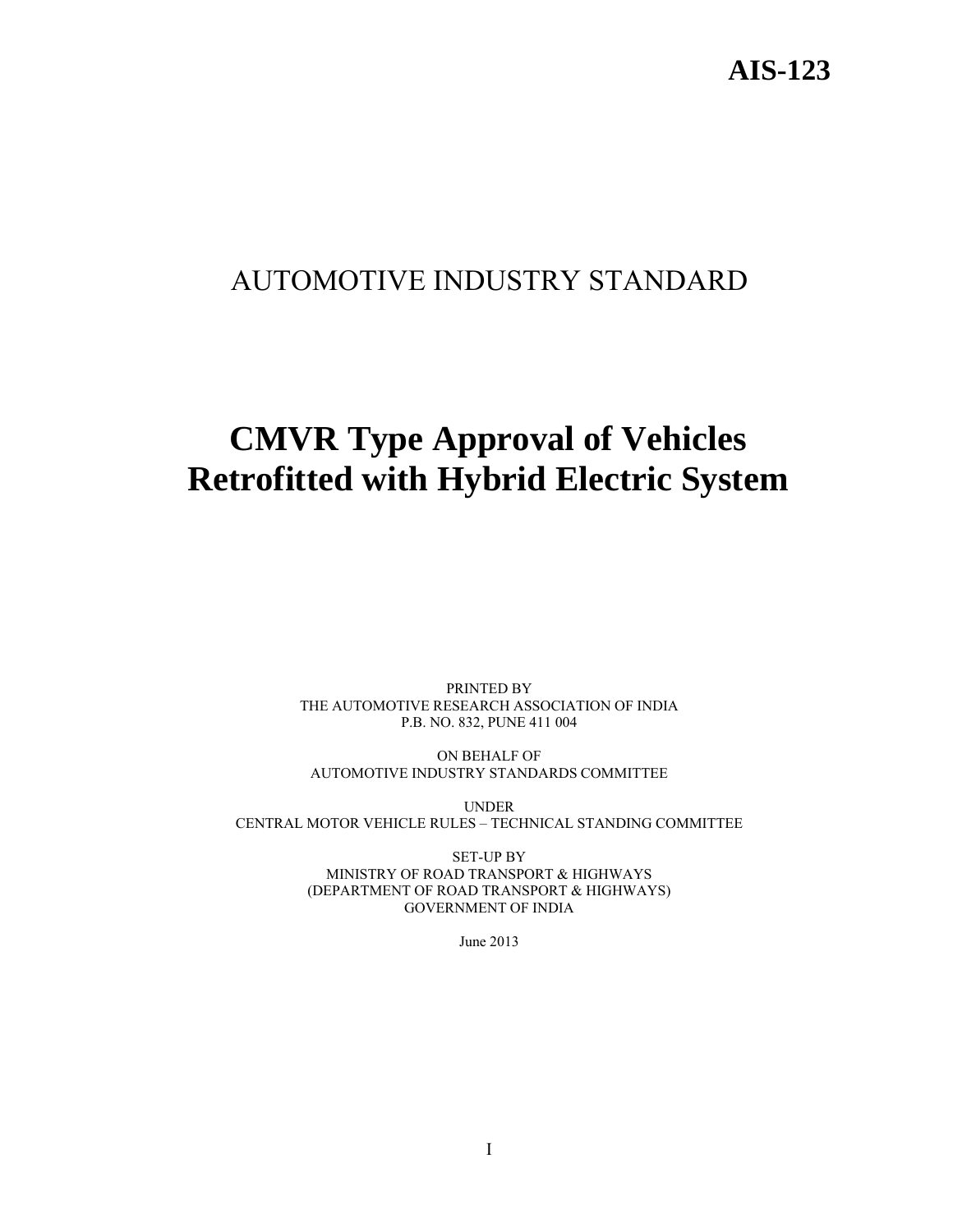| Sr.<br>No. | Corr-<br>igenda. | Amendment | <b>Revision</b> | <b>Date</b> | <b>Remark</b> | Misc. |
|------------|------------------|-----------|-----------------|-------------|---------------|-------|
|            |                  |           |                 |             |               |       |
|            |                  |           |                 |             |               |       |
|            |                  |           |                 |             |               |       |
|            |                  |           |                 |             |               |       |
|            |                  |           |                 |             |               |       |
|            |                  |           |                 |             |               |       |
|            |                  |           |                 |             |               |       |

# **Status chart of the Standard to be used by the purchaser for updating the record**

# **General Remarks:**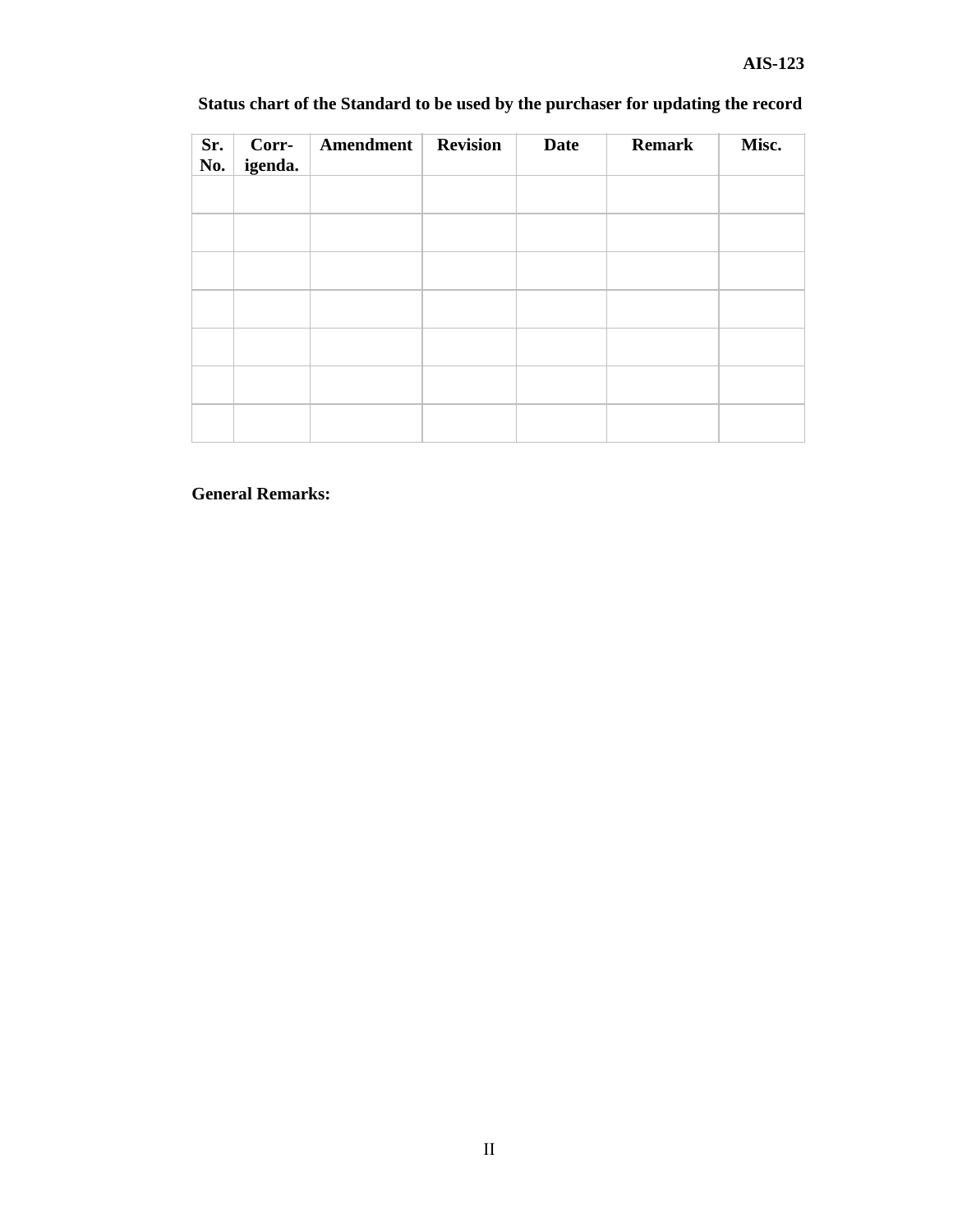#### **INTRODUCTION**

The Government of India felt the need for a permanent agency to expedite the publication of standards and development of test facilities in parallel when the work of preparation of standards is going on, as the development of improved safety critical parts can be undertaken only after the publication of the standard and commissioning of test facilities. To this end, the erstwhile Ministry of Surface Transport (MoST) has constituted a permanent Automotive Industry Standards Committee (AISC) vide order no. RT-11028/11/97-MVL dated September 15, 1997. The standards prepared by AISC will be approved by the permanent CMVR Technical Standing Committee (CTSC). After approval, The Automotive Research Association of India, (ARAI), Pune, being the secretariat of the AIS Committee, has published this standard. For better dissemination of this information, ARAI may publish this standard on their website.

This standard prescribes the CMVR Type Approval requirements for in-use vehicles retrofitted with Hybrid Electric System.

Considerable assistance has been taken from the following UN regulations:

|             | UN R 100 : | Uniform provisions concerning the approval of REESS<br>electric vehicles with regard to specific requirements<br>for the construction and functional safety.                                                                                                                                                                                                                                                                                                                                                   |
|-------------|------------|----------------------------------------------------------------------------------------------------------------------------------------------------------------------------------------------------------------------------------------------------------------------------------------------------------------------------------------------------------------------------------------------------------------------------------------------------------------------------------------------------------------|
| $2^{\circ}$ | UN R 101:  | Uniform provisions concerning the approval of passenger<br>cars powered by an internal combustion engine only, or<br>powered by a hybrid electric power train with regard<br>to the measurement of the emission of carbon dioxide<br>and fuel consumption and/or the measurement of electric<br>energy consumption and electric range, and of categories<br>M1 and N1 vehicles powered by an electric power train<br>only with regard to the measurement of electric energy<br>consumption and electric range. |

The AISC panel and the Automotive Industry Standards Committee (AISC) responsible for preparation of this standard are given in Annexure I and Annexure J respectively.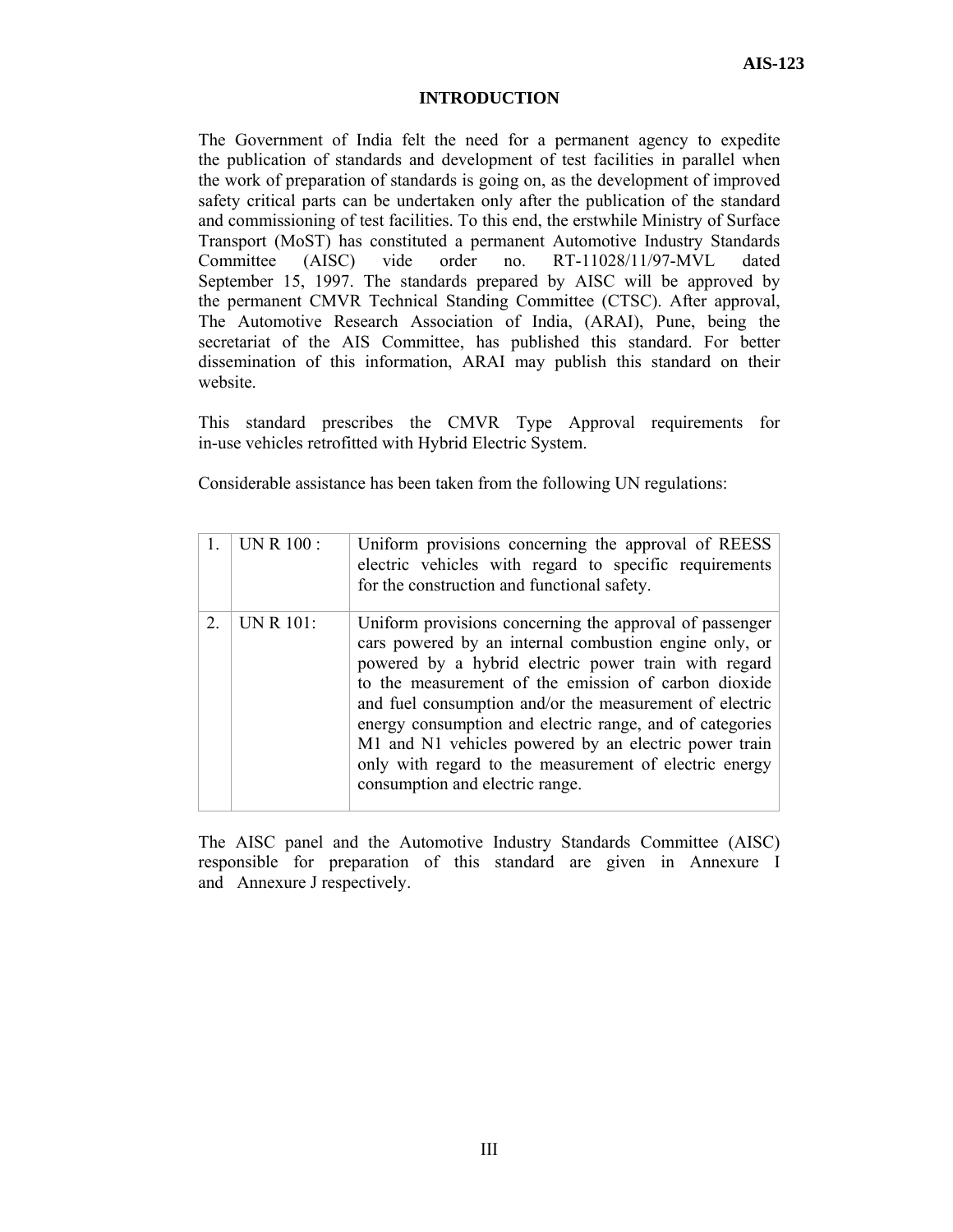÷.

| Para.<br>No. | <b>Contents</b>                                                |                                                                                                                                                                            |       |
|--------------|----------------------------------------------------------------|----------------------------------------------------------------------------------------------------------------------------------------------------------------------------|-------|
| 1.0          | Scope                                                          |                                                                                                                                                                            | 1/52  |
| 2.0          |                                                                | References                                                                                                                                                                 | 1/52  |
| 3.0          |                                                                | Definition                                                                                                                                                                 | 2/52  |
| 4.0          |                                                                | Vehicle Weightment                                                                                                                                                         | 2/52  |
| 5.0          |                                                                | <b>Coast Down Test</b>                                                                                                                                                     | 3/52  |
| 6.0          |                                                                | Visual Indication                                                                                                                                                          | 3/52  |
| 7.0          |                                                                | Grade ability Test                                                                                                                                                         | 3/52  |
| 8.0          |                                                                | <b>Mass Emission Test Procedure</b>                                                                                                                                        | 3/52  |
| 9.0          |                                                                | <b>Brake Performance</b>                                                                                                                                                   | 3/52  |
| 10.0         |                                                                | Measurement of Pass by Noise Level                                                                                                                                         | 3/52  |
| 11.0         |                                                                | <b>Traction Motor Test</b>                                                                                                                                                 | 4/52  |
| 12.0         | <b>EMI</b> Test                                                |                                                                                                                                                                            | 4/52  |
| 13.0         |                                                                | <b>EMC</b> Test                                                                                                                                                            |       |
| 14.0         | Vertical Orientation of Dipped Beam - Head Lamp                |                                                                                                                                                                            | 4/52  |
| 15.0         | Requirements for Constructional and Functional Safety          |                                                                                                                                                                            | 4/52  |
| 16.0         | Requirements for Rechargeable Energy Storage System<br>(REESS) |                                                                                                                                                                            |       |
| 17.0         |                                                                | Wiring Harness / Cables / Connectors                                                                                                                                       |       |
| 18.0         |                                                                | <b>Technical Specification</b>                                                                                                                                             | 6/52  |
| 19.0         |                                                                | Code of Practice                                                                                                                                                           | 6/52  |
| 20.0         | Approved                                                       | Change in the Technical Specifications already Type                                                                                                                        | 6/52  |
| 21.0         |                                                                | Validity of Annexures                                                                                                                                                      | 7/52  |
| 22.0         |                                                                | Validity of Type Approval Certificate                                                                                                                                      | 7/52  |
|              |                                                                | <b>List of Annexures</b>                                                                                                                                                   |       |
| Annexure A   |                                                                | <b>Test</b><br>Procedure<br>for<br>Measurement<br>of<br><b>Mass</b><br>Emissions, Fuel Consumption and Hybrid Range of<br>Vehicles Retrofitted with Hybrid Electric System | 8/52  |
| Annexure B   |                                                                | Additional Requirements for Regenerative Braking<br>System                                                                                                                 | 21/52 |

#### **CMVR Type Approval of Vehicles Retrofitted with Hybrid Electric System**

 $\top$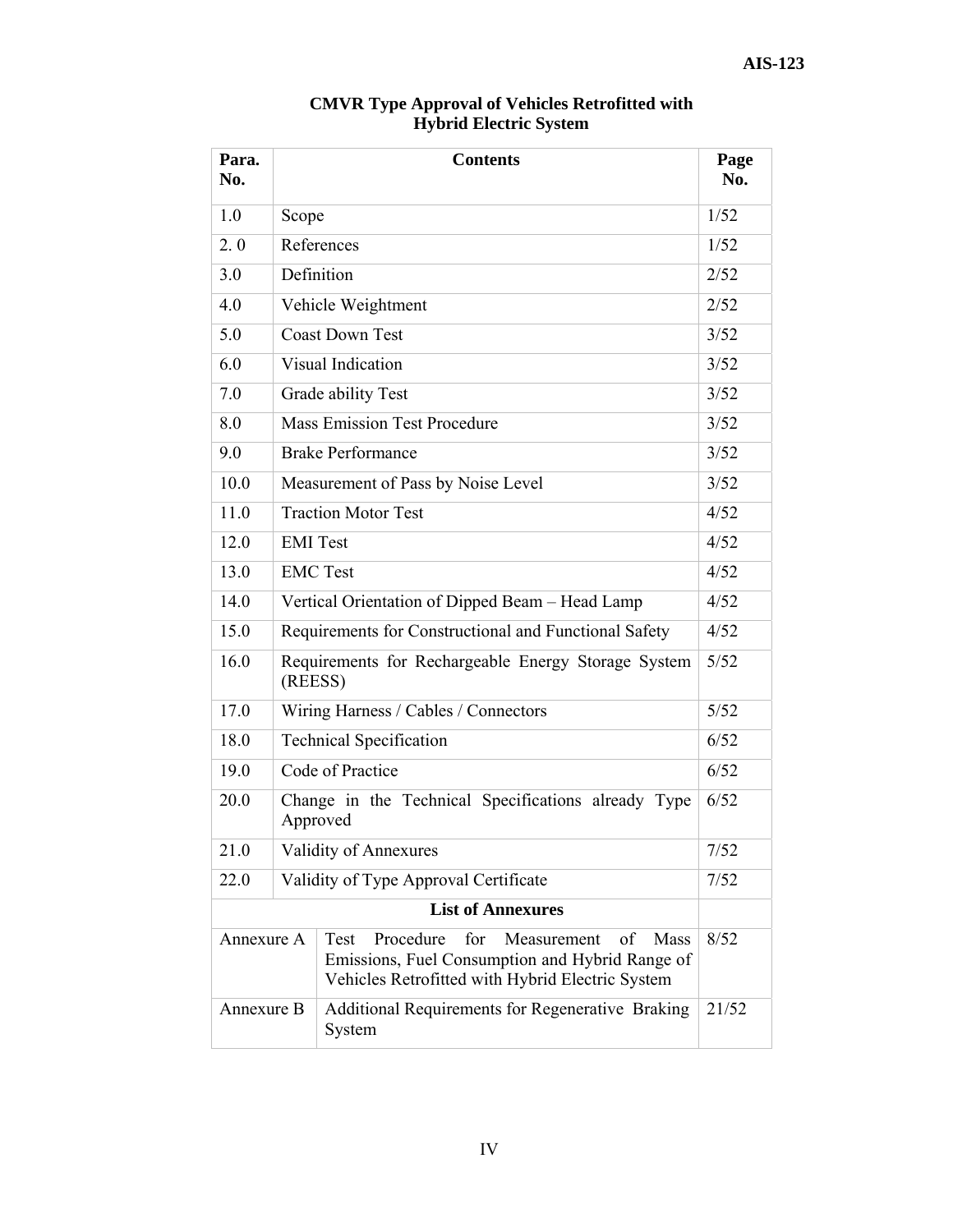|            |                                                                                                                                                                                                      | AI.   |
|------------|------------------------------------------------------------------------------------------------------------------------------------------------------------------------------------------------------|-------|
| Annexure C | Method of Measuring the Electric Range of 23/52<br>Vehicles Powered by Retrofitted Hybrid Electric<br>Power Train and the OVC Range of Vehicles<br>Powered by Retrofitted Hybrid Electric Powertrain |       |
| Annexure D | Special Requirements for Measurement and<br>Correction of the Test Results for $CO2$ and Fuel<br>Consumption tor not Externally Chargeable<br>(NOVC) HEV'S.                                          | 27/52 |
| Annexure E | Technical Specification of Hybrid Electric System                                                                                                                                                    | 31/52 |
| Annexure F | Technical Specification of in use<br>Vehicle<br>Retrofitted with Hybrid Electric System                                                                                                              | 36/52 |
| Annexure G | Code of Practice for Retro fitment of Hybrid<br>Electric System on ICE Vehicles                                                                                                                      | 39/52 |
| Annexure H | Criteria for Extension Approval                                                                                                                                                                      | 49/52 |
| Annexure I | Composition of AISC panel on CMVR Type<br>Approval of Vehicles Retrofitted with Hybrid<br>Electric System                                                                                            | 50/52 |
| Annexure J | <b>Automotive Industry Standards Committee</b><br>composition                                                                                                                                        | 52/52 |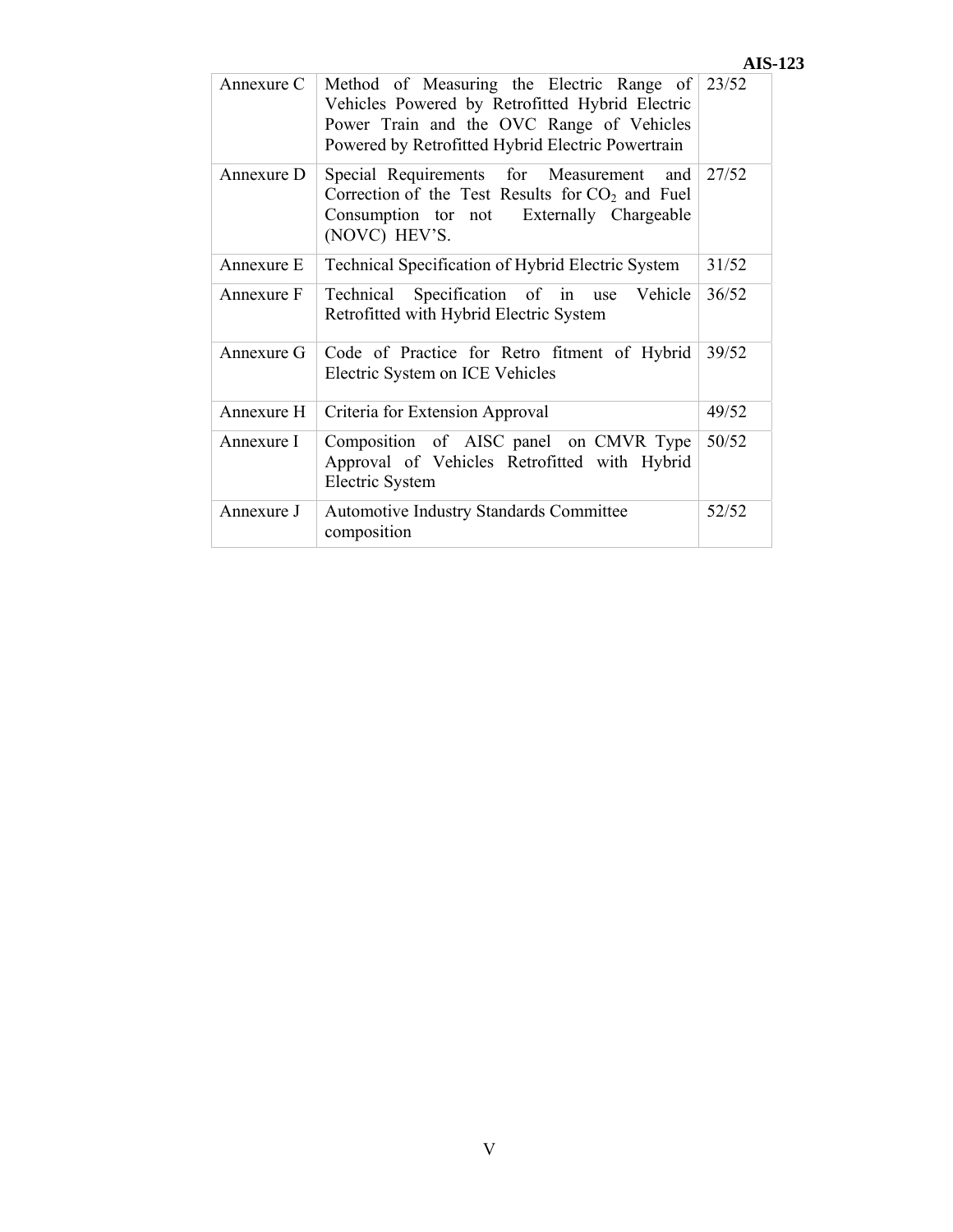# **CMVR Type Approval of Vehicles Retrofitted with Hybrid Electric System**

#### **1.0 SCOPE**

This standard lays down the requirements specific to vehicles retrofitted with Hybrid Electric System (HES) of M1, M2 and N1 category of vehicles, which

- i) Comply to BS-II or subsequent emission norms,
- ii) Operate on either petrol or diesel fuel only,
- iii) Have GVW not exceeding 3500 kg,
- iv) Have not been retrofitted earlier or are not operating on any other alternate fuel.

| 2.1  | AIS-049                                | Electric power train vehicles - CMVR type approval<br>for REESS operated vehicles                                                                   |
|------|----------------------------------------|-----------------------------------------------------------------------------------------------------------------------------------------------------|
| 2.2  | IS:11825-1986                          | Method of weighment of automotive vehicles                                                                                                          |
| 2.3  | AIS-071<br>(Part1):2009                | Automotive Vehicles - Identification of Controls<br>Tell-Tales and Indicators                                                                       |
| 2.4  | AIS-003-1999                           | Automotive vehicles - Starting gradeability method<br>of measurement and requirements                                                               |
| 2.5  | AIS-041                                | Electric<br>vehicles-Measurement<br>train<br>power<br>of net power and the maximum 30 minute power and<br>speed                                     |
| 2.6  | IS:11852: 2001                         | Automotive vehicles - Brakes and braking systems                                                                                                    |
| 2.7  | AIS-038                                | Electric power train vehicles - Requirements<br>for construction and functional safety                                                              |
| 2.8  | AIS-039                                | Electric power train vehicles<br>Measurement<br>$\equiv$ .<br>of electrical energy consumption                                                      |
| 2.9  | IS:3028-1998                           | Automotive vehicles – Noise emitted by moving<br>vehicles- Method of measurement                                                                    |
| 2.10 | IS:3141-2007                           | Starter Motors for Internal Combustion Engines<br>Used for Automotive and other Applications -<br>Specification                                     |
| 2.11 | IS -<br>9000<br>(Part<br>7)<br>(Sec 1) | IEC 60068-2-27 : 1987 Basic Environmental Testing<br>Procedures for Electronic and Electrical Items Part 7<br>Impact Test Section 1 Shock (Test Ea) |
| 2.12 | IS:8925-1978                           | Specification for Alternators for Automobiles                                                                                                       |
| 2.13 | AIS-004<br>(Part 1):1999               | Electromagnetic radiation from automotive vehicle -<br>Permissible levels and methods of tests                                                      |
| 2.14 | AIS-004<br>(Part 3):2009               | Automotive<br>vehicles<br>Requirements<br>for electromagnetic compatibility                                                                         |

#### **2.0 REFERENCES**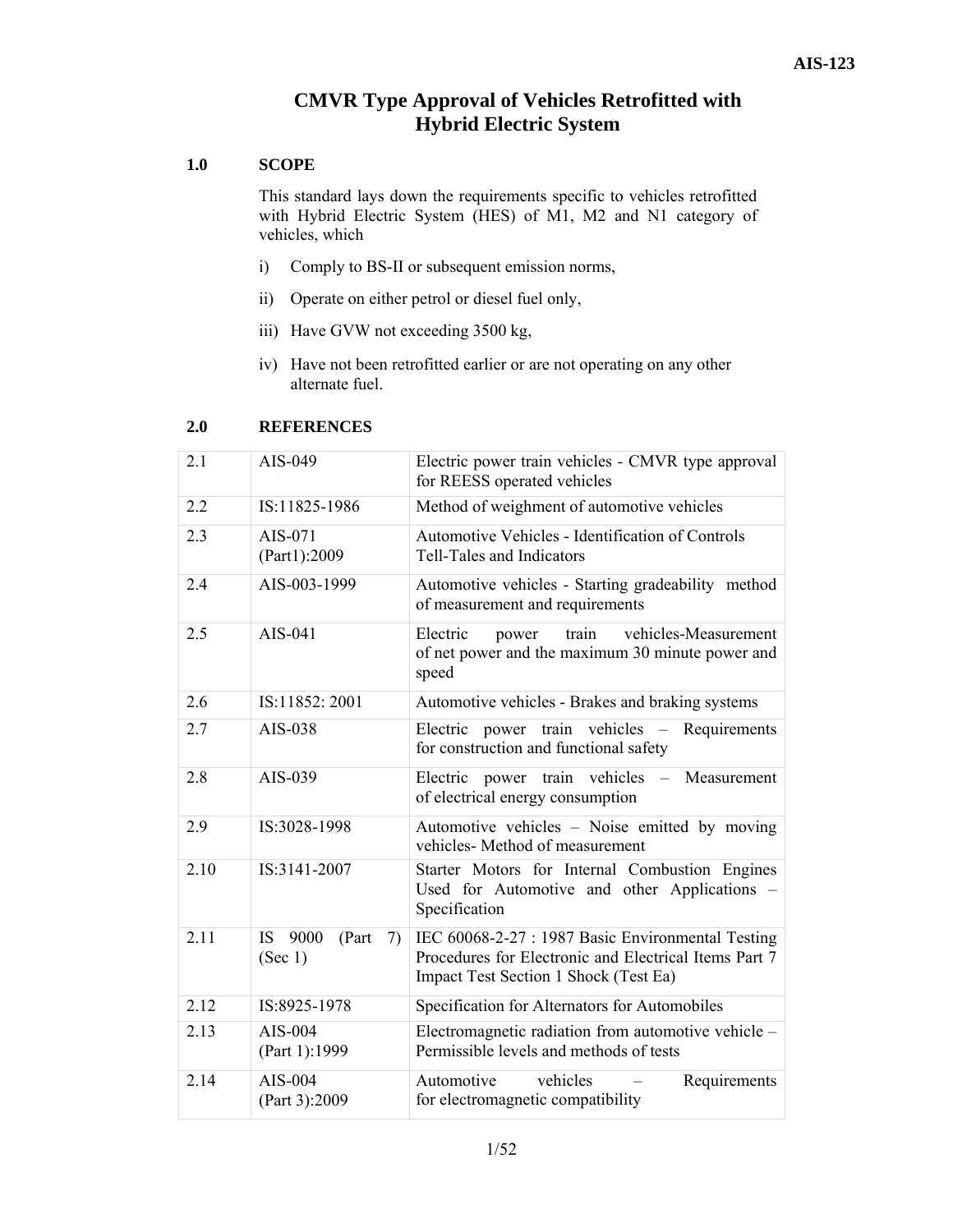| 2.15  | AIS-008 (Rev. 1) | Installation Requirements of Lighting and Light-<br>Signalling Devices for Motor Vehicle having more<br>Three Wheels, Trailer and Semi-Trailer<br>than<br>excluding Agricultural Tractor<br>and<br>Special Purpose Vehicle |
|-------|------------------|----------------------------------------------------------------------------------------------------------------------------------------------------------------------------------------------------------------------------|
| 2.16  | AIS-102 (Part 1) | CMVR Type Approval for Hybrid Electric Vehicles                                                                                                                                                                            |
| 2.17  | AIS-048:2009     | Battery Operated Vehicles -<br>Safety Requirements<br>of Traction Batteries                                                                                                                                                |
| 2.18  | ISO:6722-2006    | Road vehicles $-60v$ and 600v single core cables $-$<br>Dimensions, test method and requirements.                                                                                                                          |
| 2.19  | JASO D 616:2011  | Automotive parts – Test method and<br>general<br>performance requirements for wiring<br>harness<br>connectors.                                                                                                             |
| 2.20  | TAP 115/116      | Emission testing procedures                                                                                                                                                                                                |
| 2 2 1 | IS 2-1960        | Rules for rounding off numerical values                                                                                                                                                                                    |

#### **3.0 DEFINITION**

For the purpose of this draft the following definitions shall apply

#### 3.1 **Hybrid Electric System (HES)**

Means aggregate of components added by manufacturer/ supplier to the base vehicle for hybrid electric operation without modification/change/fuel type of base vehicle power train and base vehicle configuration.

#### 3.2 **Off Vehicle Charging (OVC) range**

The total distance covered during complete combined cycles run until the energy imparted by external charging of the Rechargeable Energy Storage System (REESS) or other electric REESS device is depleted, as measured according to the procedure described in Appendix-2 of Annexure A.

3.3 Where necessary, the definitions given in Annexure E of AIS-049 shall apply.

#### **4.0 VEHICLE WEIGHTMENT**

4.1 Vehicle weightment shall be done as per IS 11825-1986 with retrofitted Hybrid Electric System (HES). Permissible increase in vehicle unladen weight due to Hybrid Electric System (HES) shall be as follows:

| <b>Vehicle</b><br>Category | <b>ULW</b><br>(kg) | <b>Permissible</b><br>increase in<br>ULW $(\% )$ | <b>Remarks</b>           |
|----------------------------|--------------------|--------------------------------------------------|--------------------------|
| M1/M2                      | $\leq 1100$        | 21                                               |                          |
| M1/M2                      | >1100              | 17                                               |                          |
| $\mathbf{N}$ 1             |                    | Equal to                                         | Payload shall be reduced |
|                            |                    | weight of                                        | to the extent of HES     |
|                            |                    | <b>HES</b>                                       | weight                   |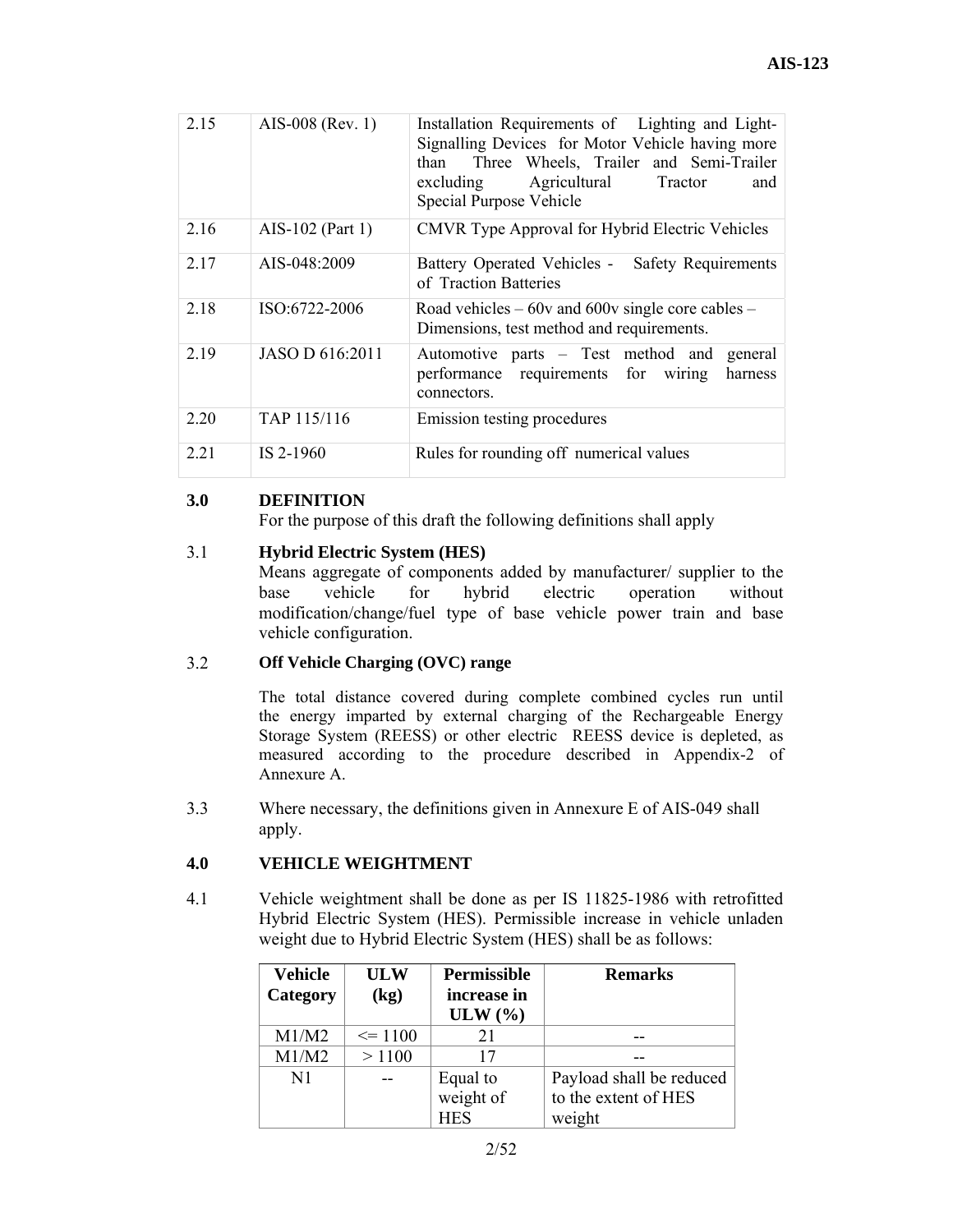#### **5.0 COAST DOWN TEST**

Coast down test shall be done at the choice of HES manufacture/supplier to find out vehicle coefficient for exhaust emission test. Otherwise power table method shall be used.

#### **6.0 VISUAL INDICATION**

HES manufacturer/supplier shall provide minimum following indications.

- Rechargeable Energy Storage System State of Charge (REESS SOC)
- Motor temperature
- Hybrid Electric System (HES) fault

These indications shall be as per the guidelines of AIS-071 (Part 1).

#### **7.0 GRADEABILITY TEST**

7.1 Test shall be carried out as per AIS-003-1999 with increased weight of Hybrid Electric System (HES) as declared by HES manufacturer / supplier.

#### **8.0 MASS EMISSION TEST PROCEDURE**

8.1 The emission test procedure shall be as per MoRTH/CMVR/TAP-115/116 with changes as given in Annexure A. The Hybrid Electric System (HES) retrofitted vehicle shall meet base vehicle model year exhaust emission norm. The existing OBD system of the base vehicle if any, shall not be modified/ altered during Hybrid Electric System (HES) kit installation. The HES manufacturer shall provide separate dashboard indication for displaying any fault in the Hybrid Electric System (HES) kit system.

#### **9.0 BRAKE PERFORMANCE**

9.1 Brake performance test for vehicles retrofitted with Hybrid Electric System (HES) shall be carried out with increased weight of Hybrid Electric System (HES) as declared by HES manufacturer / supplier.

The brake performance shall be evaluated as per IS 11852-2001 (Part 3 to Part 9) and Annexure B.

#### **10.0 MEASUREMENT OF PASS BY NOISE LEVEL**

Test shall be carried out as per IS 3028-1998.

- 10.1 Test shall be conducted on vehicle retrofitted with Hybrid Electric System (HES) in following two different modes;
	- 1) Without powering Hybrid Electric System and result shall be recorded.

2) With powering Hybrid Electric System and result shall be recorded.

10.2 Test result verification method

Values of results with powering Hybrid Electric System (HES) shall not be more by 2 dB than the values of results without powering Hybrid Electric System (HES).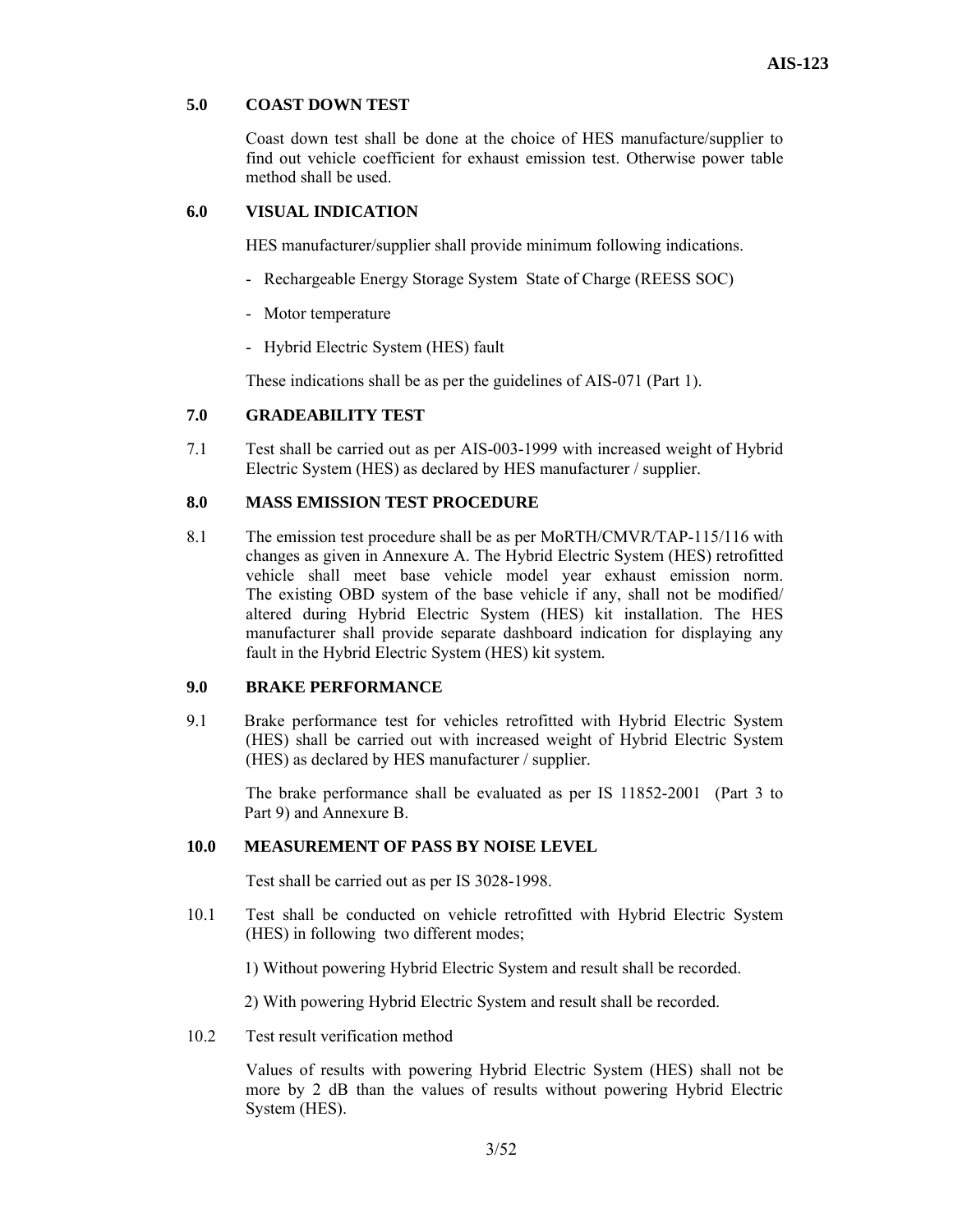#### **11.0 TRACTION MOTOR TEST**

Following test shall be carried out on traction motor.

- 11.1 Motor Power Test**:** Test shall be carried out as per AIS-041:2003
- 11.2 Environmental validation tests for traction motor:

Manufacturer/supplier of Hybrid Electric System (HES) should provide the test reports of the following tests conducted on traction motor

| a) | Thermal Shock test | Test shall be carried out as per IS:3141:2007                                  |
|----|--------------------|--------------------------------------------------------------------------------|
| b) |                    | Media resistance test Test shall be carried out as per IS:3141:2007            |
| C) | Impact test        | be<br>carried<br>shall<br>Test<br>out<br>as<br>per<br>IS:9000 Part 7/Sec1:2006 |
| d) | Dust Test          | Test shall be carried out as per IS: 3141:2007                                 |
| e) | Water immerse test | shall<br>be<br>carried<br>Test<br>out<br>as<br>per<br>IS 8925 1978             |

#### **12.0 EMI TEST**

12.1 Test shall be carried out on component level as per AIS-004 (Part 1):1999. REESS charger shall be excluded from the test as it utilized when vehicle is in off condition.

#### **13.0 EMC TEST**

13.1 Test shall be carried out on component level as per AIS-004 (Part 3):2009 as and when it becomes applicable.

#### **14.0 VERTICAL ORIENTATION OF DIPPED BEAM – HEAD LAMP**

14.1 HES manufacturer / supplier shall carry out head lamp leveling adjustment on retrofitted vehicle at the time of submission of the vehicle for type approval. For such adjustment, refer procedure given in AIS-008 (Rev.1): 2010. Declaration to this effect shall be provided by HES manufacturer/supplier to the Type Approval test agency.

#### **15.0 REQUIREMENTS FOR CONSTRUCTIONAL AND FUNCTIONAL SAFETY**

Requirements for constructional and functional safety shall be as per requirements laid down in para. 11.0 of AIS-102 (Part 1):2009.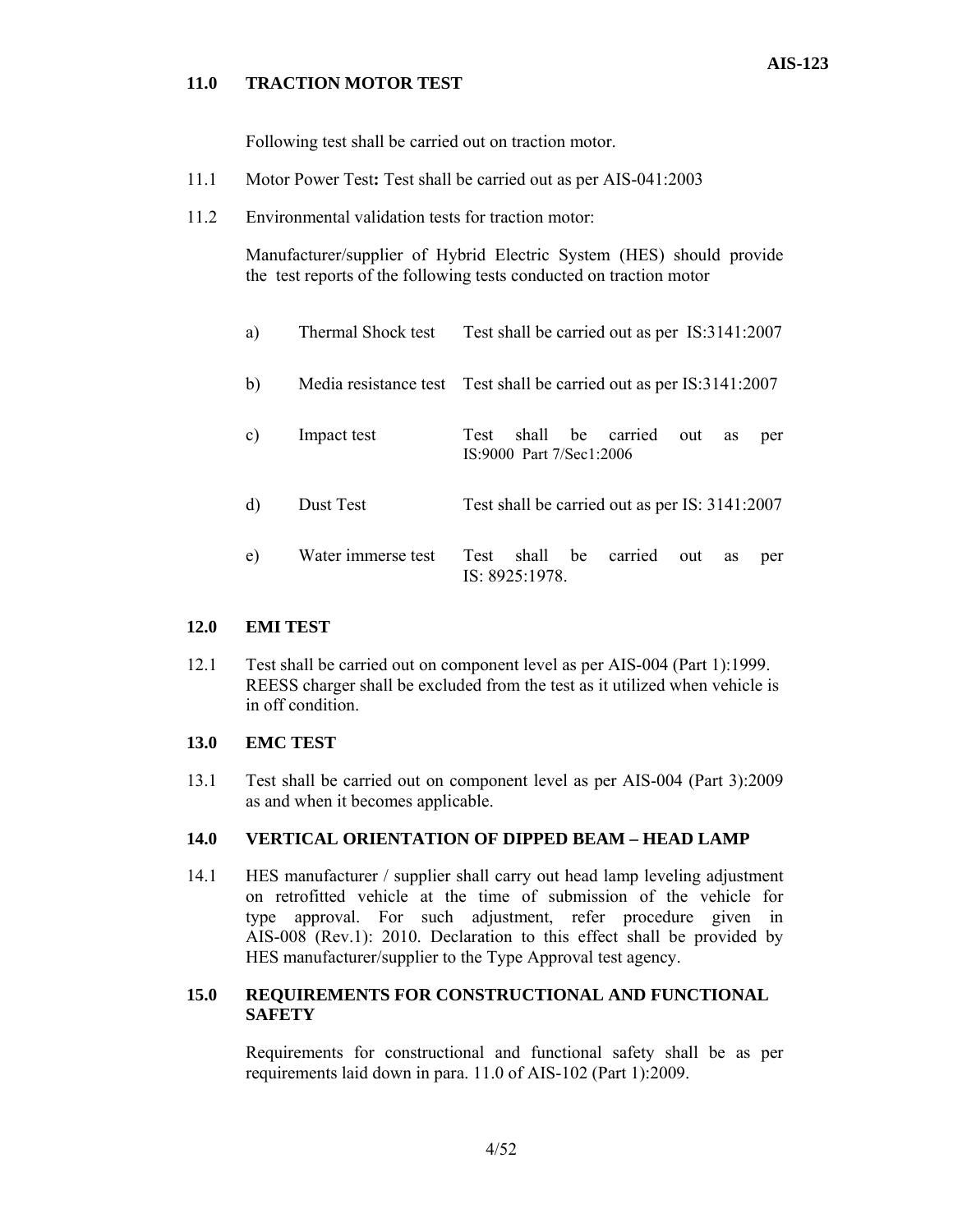#### **16.0 REQUIREMENTS FOR RECHARGEABLE ENERGY STORAGE SYSTEM (REESS)**

16.1 Requirements for REESS shall be applicable as per AIS-048:2009.

For Hybrid Electric System (HES) component level testing will be done. The test reports provided by HES manufacturer/supplier shall also be considered as compliance to this requirement.

#### **17.0 WIRING HARNESS / CABLES / CONNECTORS**

17.1 Manufacturer/supplier of Hybrid Electric System should comply with the following standards and guidelines for control, power harness and all connectors used in harness.

OR

Manufacturer/supplier of Hybrid Electric System should provide the test reports of the following tests conducted on control, power harness and all connectors used in harness as given in 17.2 and 17.3

17.2 The cables used in the harness shall comply with following tests as mentioned in ISO 6722-2006.

| a)           | Electrical<br>characteristics-<br>Withstand Voltage | Test shall be carried out as per para. 6.2<br>of ISO 6722-2006               |
|--------------|-----------------------------------------------------|------------------------------------------------------------------------------|
| b)           | Low temperature<br>characteristics                  | Test shall be carried out as per para. 8<br>of ISO 6722-2006                 |
| c)           | Heat ageing – Thermal<br>Overload                   | Test shall be carried out as per para. 10.3<br>of ISO 6722-2006              |
| $\mathbf{d}$ | Resistance to chemicals<br>fluid compatibility      | Test shall be carried out as per para. 11.2.2<br>and 11.2.3 of ISO 6722-2006 |
| e)           | Resistance to flame<br>propagation                  | Test shall be carried out as per para. 12 of<br>ISO 6722-2006.               |

- 17.3 General guidelines for performance and reliability of single pole and multi pole connectors for wiring harness. Counter mating connector shall be used to pig tail any existing connector. The mating connector shall meet the following requirements. JASO D 616:2011 standard can be referred.
	- a) Water ingress protection when water is splashed during driving or the vehicle is washed
	- b) Sufficient tensile strength of crimped connections.
	- c) Connector housing lock strength and terminal retention
	- d) Connection resistance shall be  $\leq 10$  mOhms
	- e) Leakage current shall not exceed 1 mA for non-water proof connector and 50 µA for water proof connector.
	- f) Insulation resistance shall be  $> 100$  MOhms.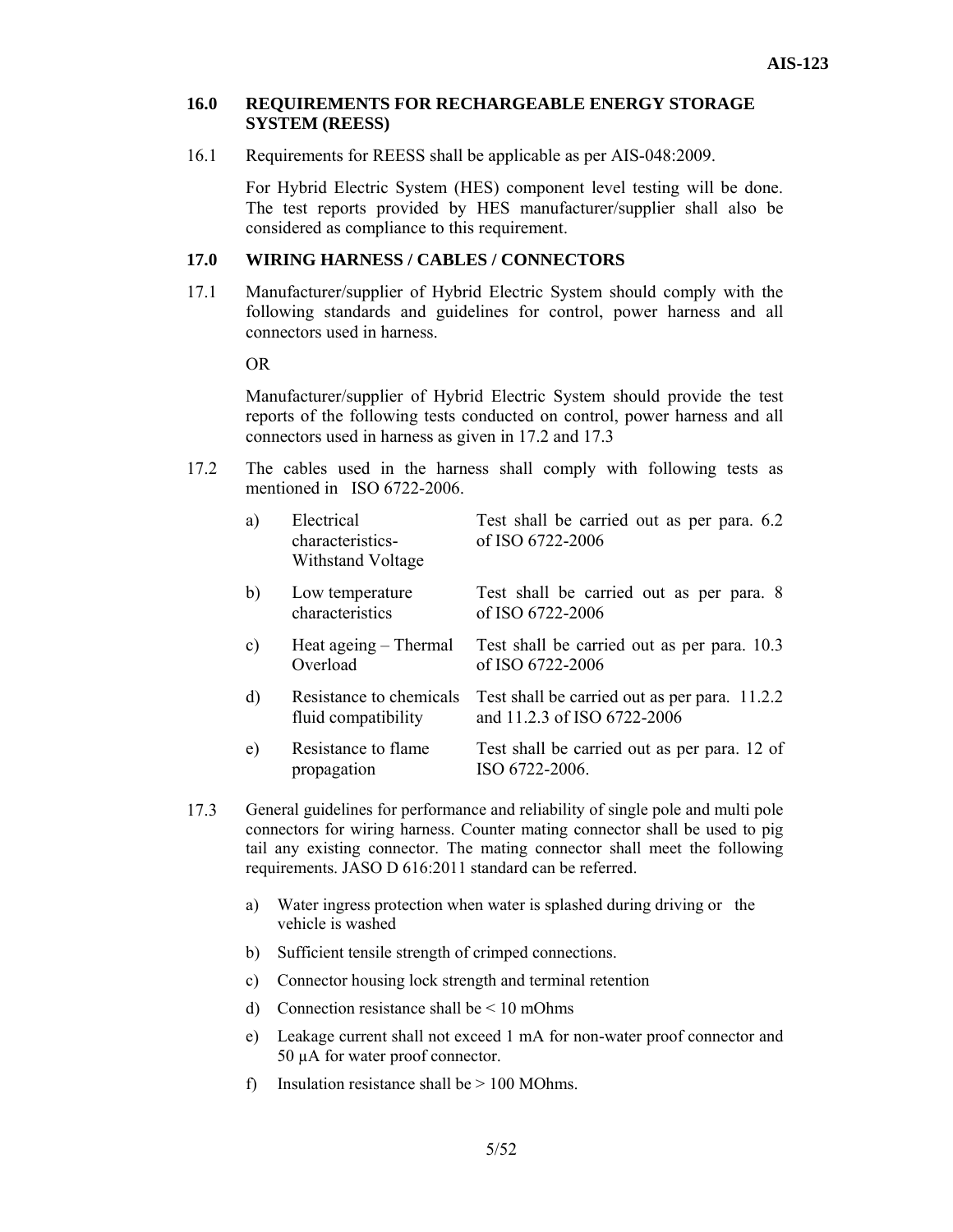#### **18.0 TECHNICAL SPECIFICATION**

18.1 Technical specification for Hybrid Electric System and vehicles retrofitted with Hybrid Electric System (HES) shall be as per Annexure E and F respectively.

#### **19.0 CODE OF PRACTICE**

19.1 HES manufacture/supplier/authorized retrofitter shall comply code of practice as per Annexure G. Documentary evidence shall be provided at the time of Type Approval along with technical specification. Annual check-up of Type Approved vehicle shall be verified as per code of practice Annexure G

#### **20.0 CHANGE IN THE TECHNICAL SPECIFICATIONS ALREADY TYPE APPROVED**

- 20.1 Every modification pertaining to the information declared in accordance with para. 18 shall be intimated by the HES manufacturer/supplier to the testing agency.
- 20.2 If the changes are in parameters not related to the provisions of this standard, no further action need be taken.

If the changes are in parameters related to the provisions of this standard, the testing agency shall then consider, whether,

- a) The model with the changed specifications still complies with provisions of this standard; or,
- b) Any further verification / testing is required to establish compliance.

For considering whether any further verification / testing is required or not, guidelines given in Annexure H shall be used for the electrical requirements. For other cases, the guide lines given in the individual standard shall be applicable.

- 20.3 In case of para. 20.2 b), verification for only those parameters which are affected by the modifications needs to be carried out.
- 20.4 In case of fulfillment of criterion of para. 20.2 a) or after results of further verification as per para. of 20.2 b) are successful, the approval of compliance shall be extended for the changes carried out.
- 20.5 Tests such as evaporative emission, crankcase emission, idling emission, full load smoke (for diesel engine vehicles) etc. need not be carried out, if the related technical specification is same as those of a model already type approved.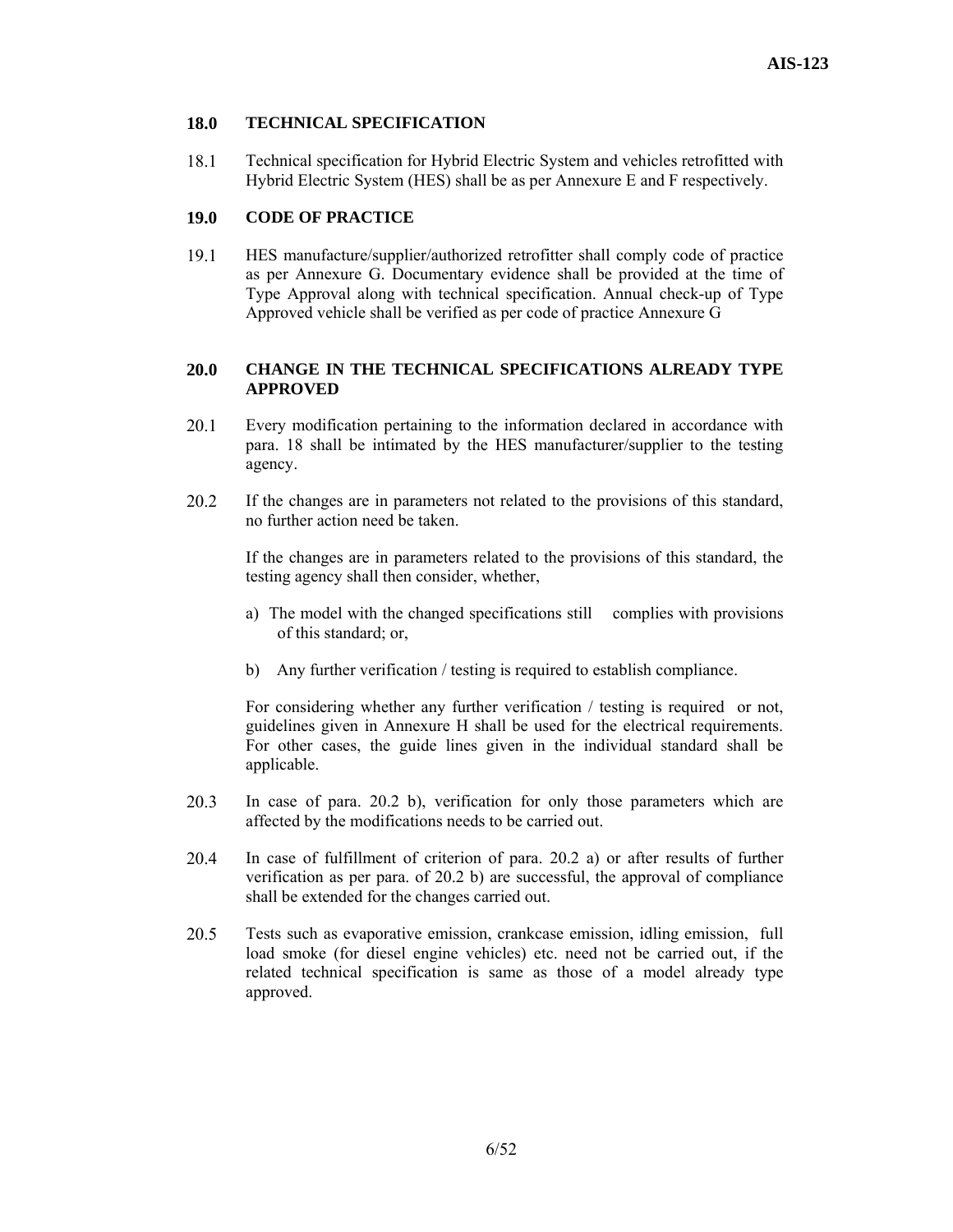#### **21.0 VALIDITY OF ANNEXURES**

It is expected that in due course of time the details given in Annexures A and C would be incorporated in CMVR AIS-102 (Part1) and other related documents referred in this draft. Once, such an incorporation takes place, the details given in these annexures would be automatically defunct.

#### **22.0 VALIDITY OF TYPE APPROVAL CERTIFICATE**

- 22.1 Testing agency shall issue Type Approval certificate only by model basis.
- 22.2 Validity of such TA certificate shall be 3 years and needs to be revalidated thereafter. During revalidation of Hybrid Electric System (HES) installed vehicle will be subjected to only mass emission test and physical verification of the vehicle as per the layout submitted by HES manufacturer/supplier during initial type approval.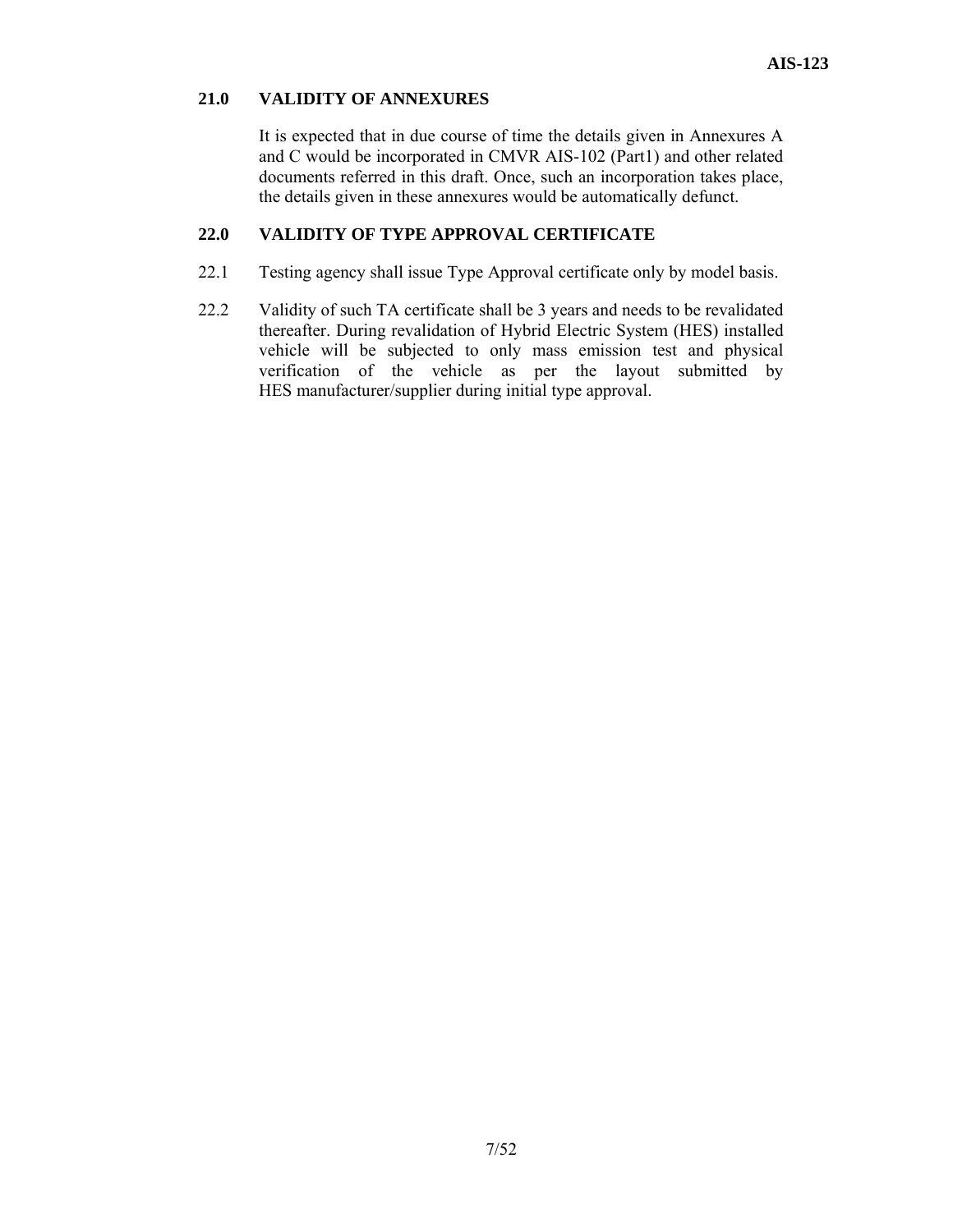#### **ANNEXURE A**  (See 8.1)

#### **TEST PROCEDURE FOR MEASUREMENT OF MASS EMISSIONS, FUEL CONSUMPTION AND HYBRID RANGE OF VEHICLES RETROFITTED WITH HYBRID ELECTRIC SYSTEM**

#### **A-1.0 Categories of Vehicles Retrofitted with Hybrid Electric System (HES) are mentioned below**

| Vehicle                         | <b>Off Vehicle Charging</b> |      | <b>Not Off Vehicle</b>         |      |
|---------------------------------|-----------------------------|------|--------------------------------|------|
| charging                        | $(OVC)^{\frac{1}{2}}$       |      | Charging (NOVC) $\frac{27}{2}$ |      |
| <b>Operating</b><br>mode switch | without                     | with | without                        | with |

 $\frac{1}{2}$  also known as "externally chargeable"

 $\frac{2}{l}$  also known as "not externally chargeable"

#### **A-2.0 Vehicles Retrofitted with Hybrid Electric System (Externally Chargeable) without an Operating Mode Switch.**

Two tests shall be performed under the following conditions

- (a) **Condition A**: test shall be carried out with a fully charged electrical energy / power storage device.
- (b) **Condition B**: test shall be carried out with an electrical energy/power storage device in minimum state of charge (maximum discharge of capacity).
- (c) The profile of the state of charge (SOC) of the electrical energy/power storage device during different stages of the Type I test is given in Appendix 1 of this Annexure**.**

#### A-2.1. **Condition A**

A-2.1.1. Discharge of REESS

The procedure shall start with the discharge of the electrical energy/power storage device as described in para. 2.1.1.1 below

A-2.1.1.1 Discharge of the electrical energy/power storage device

> The electrical energy/power storage device of the vehicle is discharged while driving (on the test track, on a chassis dynamometer, etc.)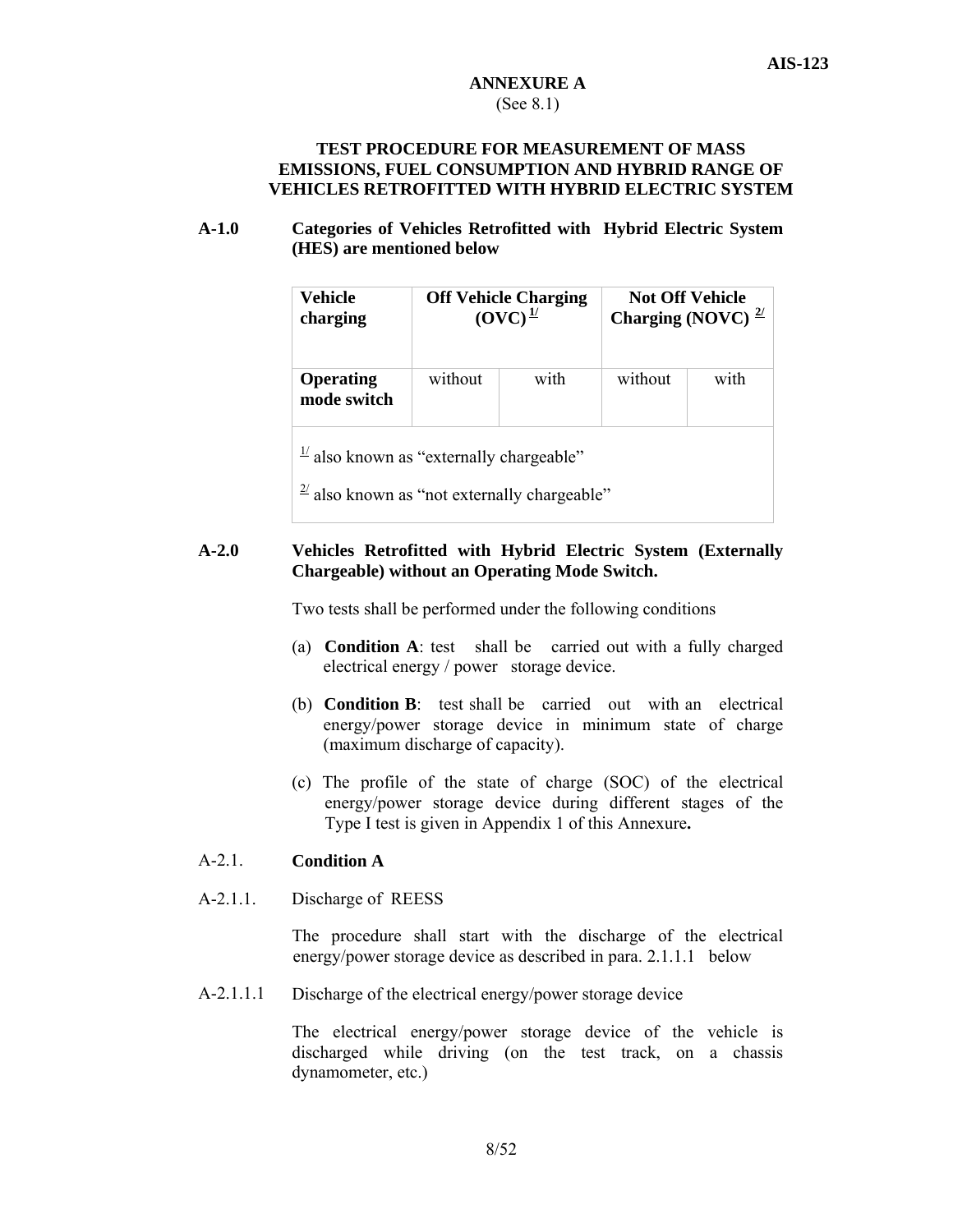- a) At a steady speed of 50 km/h until the fuel consuming engine starts up
- b) Or, if a vehicle cannot reach a steady speed of 50 km/h without starting up the fuel consuming engine or for other reasons, the speed shall be reduced until the vehicle can run at a lower steady speed where the fuel consuming engine just does not start up for a defined time/distance (to be specified between testing agency and HES manufacturer/supplier).
- c) Or with HES manufacturer/supplier's recommendation.

The fuel consuming engine shall be stopped within 10 seconds of it being automatically started.

- A-2.1.2 Conditioning of vehicle
- A-2.1.2.1 Vehicle with compression ignition engine

 For conditioning compression-ignition engined vehicles, the Part Two cycle of the applicable driving cycle shall be used in combination with the applicable gear shifting prescriptions as defined in para. A-2.1.4.2 of this Annexure. Three consecutive cycles shall be driven.

A-2.1.2.2 Vehicle with positive ignition engine

 Vehicles fitted with positive-ignition engines shall be preconditioned with one Part One and two Part Two cycles of the applicable driving cycle in combination with the applicable gear shifting prescriptions as defined in para. A-2.1.4.2 of this Annexure

- A-2.1.3 Soak
- A-2.1.3.1 After this preconditioning, and before testing, the vehicle shall be kept in a room in which the temperature remains relatively constant between 293 and 303 K (20  $\degree$ C and 30  $\degree$ C). This conditioning shall be carried out for at least six hours and continue until the engine oil temperature and coolant, if any, are within  $\pm/2$  K of the temperature of the room, and the electrical energy/power storage device is fully charged as a result of the charging prescribed in para. A-2.1.3.2 below
- A-2.1.3.2 During soak, the electrical energy/power storage device shall be charged:
	- (a) with the on board charger if fitted, or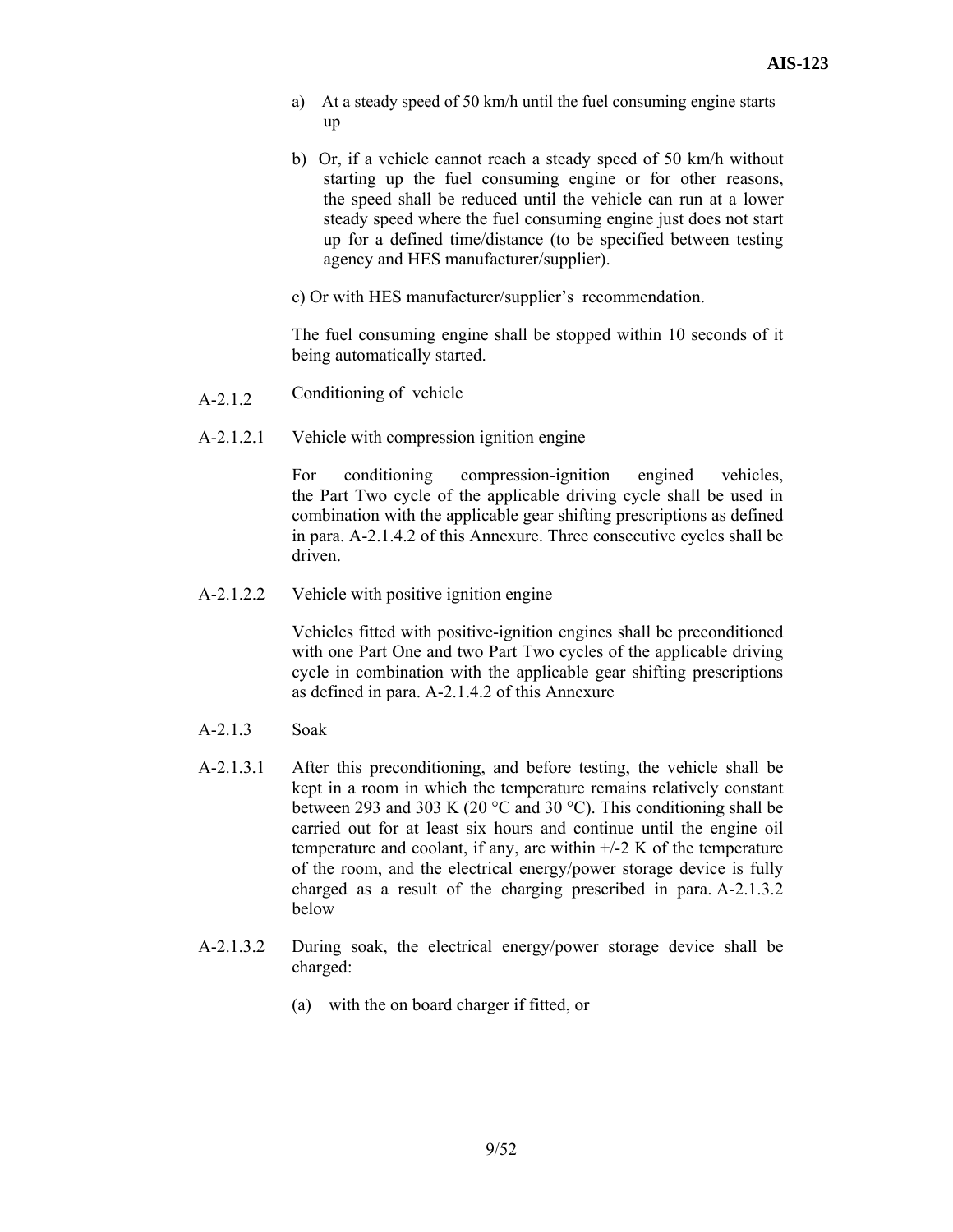- (b) with an external charger recommended by the HES manufacturer/supplier, using the normal overnight charging procedure (see para. C-4.1.2.1). This procedure excludes all types of special charges that could be automatically or manually initiated like, for instance, the equalization charges or the servicing charges. The HES manufacturer/supplier shall declare that during the test, a special charge procedure has not occurred
- (c) For details of end of charge, see para. C-4.1.3.

#### A-2.1.4 **Mass emission test**

- A-2.1.4.1 Mass emission test shall be carried out, as prescribed for corresponding IC engine vehicle
- A-2.1.4.2 However, in case of special gear shifting strategy according to the HES manufacturer/supplier's instructions, as incorporated in the drivers' handbook of production vehicles and indicated by a technical gear shift instrument (for drivers information) shall be followed. For these vehicles the gear shifting points prescribed in MORTH/CMVR/TAP-115/116 are not applied.

#### A-2.1.4.4 **Measurement of energy**

The vehicle shall be started up by the means provided for normal use to the driver. The first cycle starts on the initiation of the vehicle start-up procedure.

The test procedures defined in either para. A-2.1.4.4.1 or A-2.1.4.4.2 may be used.

- A-2.1.4.4.1 Sampling shall begin (BS) before or at the initiation of the vehicle start up procedure and end on conclusion of the final idling period in the respective driving cycle (end of sampling (ES)).
- A-2.1.4.4.2 Sampling shall begin (BS) before or at the initiation of the vehicle start up procedure and continue over a number of repeat test cycles. It shall end on conclusion of the final idling period in the first extra-urban (Part Two) cycle during which the REESS reached the minimum state of charge according to the criterion defined below (end of sampling (ES)).

The electricity balance Q [Ah] is measured over each combined cycle, using the procedure specified in Appendix 2 to this Annexure, and used to determine when the REESS minimum state of charge has been reached.

The REESS minimum state of charge is considered to have been reached in combined cycle N if the electricity balance measured during combined cycle N+1 is not more than 3 per cent discharge, expressed as a percentage of the nominal capacity of the REESS (in Ah) in its maximum state of charge, as declared by the HES manufacturer/supplier.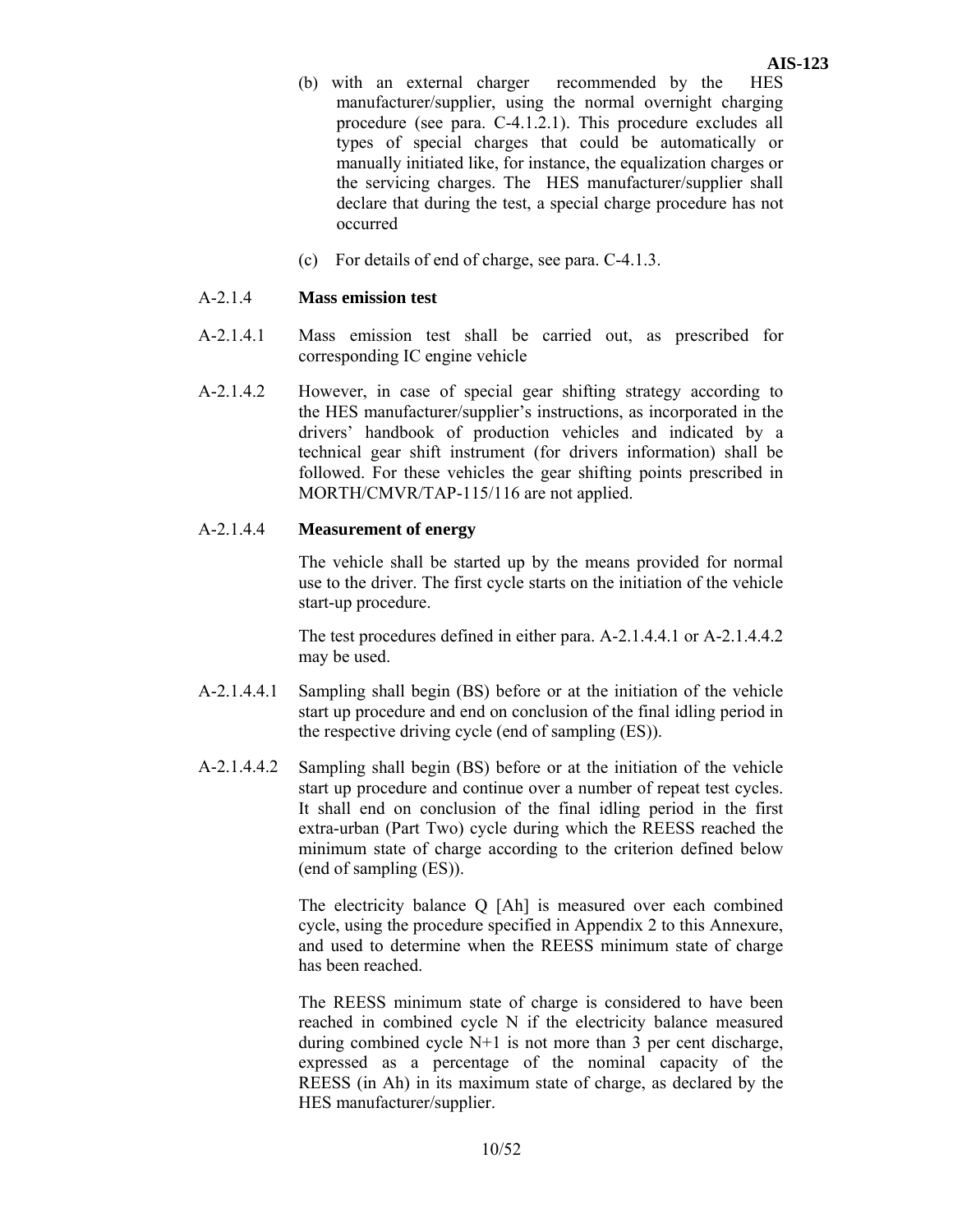At the HES manufacturer/supplier request additional test cycles may be run and their results included in the calculations in para. below, provided that the electricity balance for each additional test cycle shows less discharge of the REESS than over the previous cycle.

In between each of the cycles a hot soak period of up to ten minutes is allowed. The powertrain shall be switched off during this period.

A-2.1.4.4.3 The test results on the combined cycle (mass emission) for Condition A shall be recorded (m1 [gms/km]). In the case of testing according to para. A-2.1.4.4.1., m1 is simply the results of the single combined cycle run. In the case of testing according to para. A-2.1.4.4.2., m1 is the sums of the results of the N combined cycles run.

 N  $ml = \sum m i$ 1

A-2.1.4.4.4 Within the 30 minutes after the conclusion of the cycle, of the electrical energy/power storage device shall be charged according to para. C-4.1.2 and C-4.1.3.

> The energy measurement equipment, placed between the mains socket and the vehicle charger, measures the charge energy e1 [Wh] delivered from the mains.

The electric energy consumption for condition A is  $e_1$  [Wh].

- A-2.2 **Condition B**
- A-2.2.1 Conditioning of vehicle: shall be as per para. A-2.1.2
- A-2.2.2 Discharge of REESS shall be as per para. A-2.1.1
- A-2.2.3 After this discharge of the REESS and before testing, the vehicle shall be soaked as per para. A-2.1.3
- A-2.2.4 Mass emission test shall be as per A-2.1.4
- A-2.2.5 Measurement of Energy
- A-2.2.5.1 Within the 30 minutes after the conclusion of the cycle, the electrical energy/power storage device shall be charged according to para. C-4.1.2 and C-4.1.3.

The energy measurement equipment, placed between the mains socket and the vehicle charger, measures the charge energy  $e_2$  [Wh] delivered from the mains.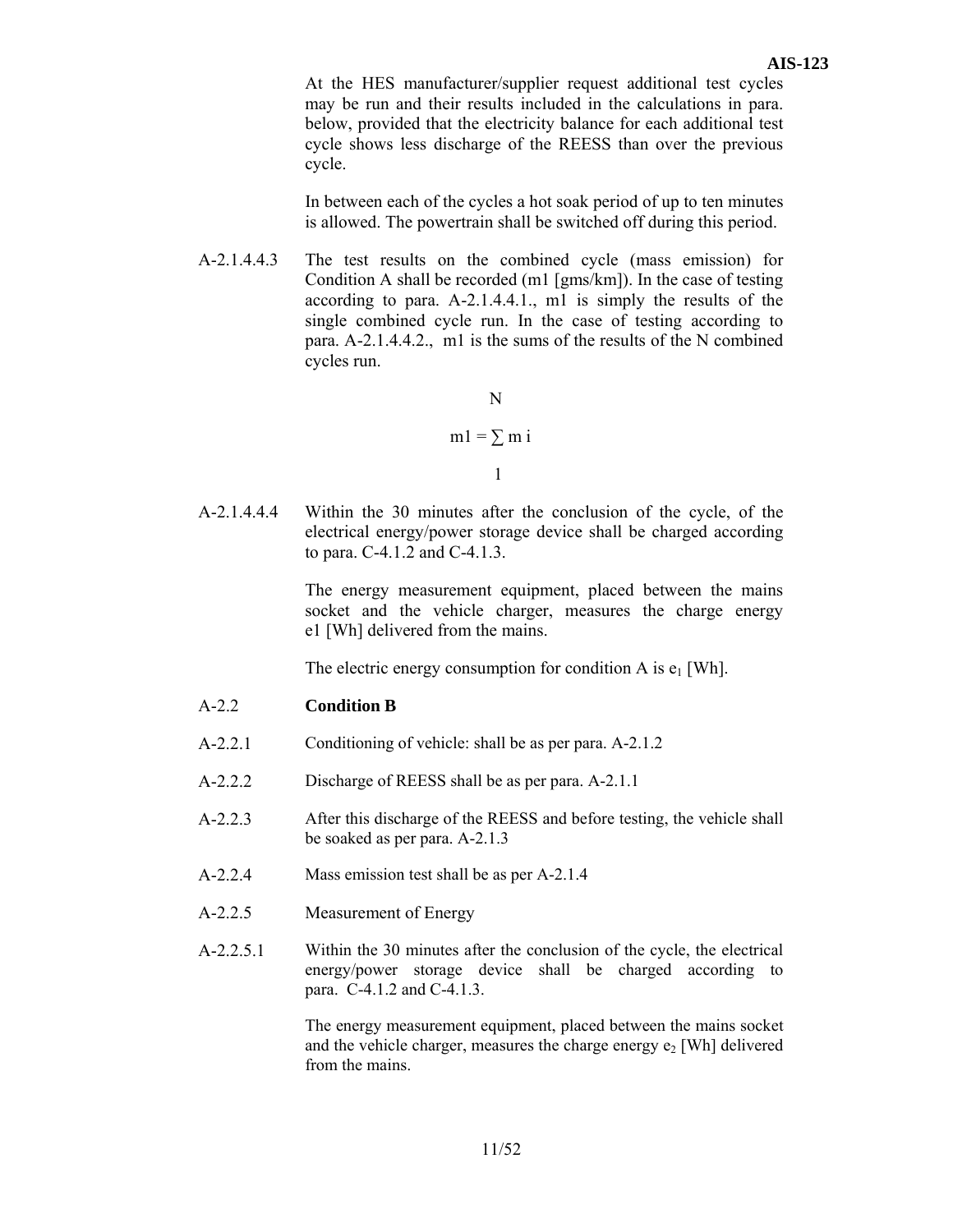- A-2.2.5.2 The electrical energy/power storage device of the vehicle shall be discharged in accordance with para. A-2.1.1**.**
- A-2.2.5.3 Within the 30 minutes after discharge, the electrical energy/power storage device shall be charged according to para. C-4.1.2 and  $C-4.1.3.$

The energy measurement equipment, placed between the mains socket and the vehicle charger, measures the charge energy  $e_3$  [Wh] delivered from the mains.

A-2.2.5.4 The electric energy consumption  $e_4$  [Wh] for condition B is:

 $e_4 = e_2-e_3$ 

- A-2.3 Final test results
- A-2.3.1 In the case of testing according to para. A-2.1.4.4.1.

The final results of pollutants for deciding on compliance and for  $CO<sub>2</sub>$  shall be:

$$
Mi = (De x M1i + Dav x M2i) / (De + Dav)
$$

where

- $Mi =$  mass emission of the pollutant i in grams per kilometer
- $M1i =$  average mass emission of the pollutant i in grams per kilometre with a fully charged electrical energy/power storage device, determined as per para. A-2.1.4
- $M2i =$  average mass emission of the pollutant i in grams per kilometre with an electrical energy/power storage device in minimum state of charge (maximum discharge of capacity) determined as per para. A-2.2.4
- $De =$  Vehicle electric range, according to the procedure described in Annexure C., where HES manufacturer/ supplier must provide the means for performing the measurement with the vehicle running in pure electric operating state.
- $Dav = 25 \text{ km}$  (average distance between two REESS recharges)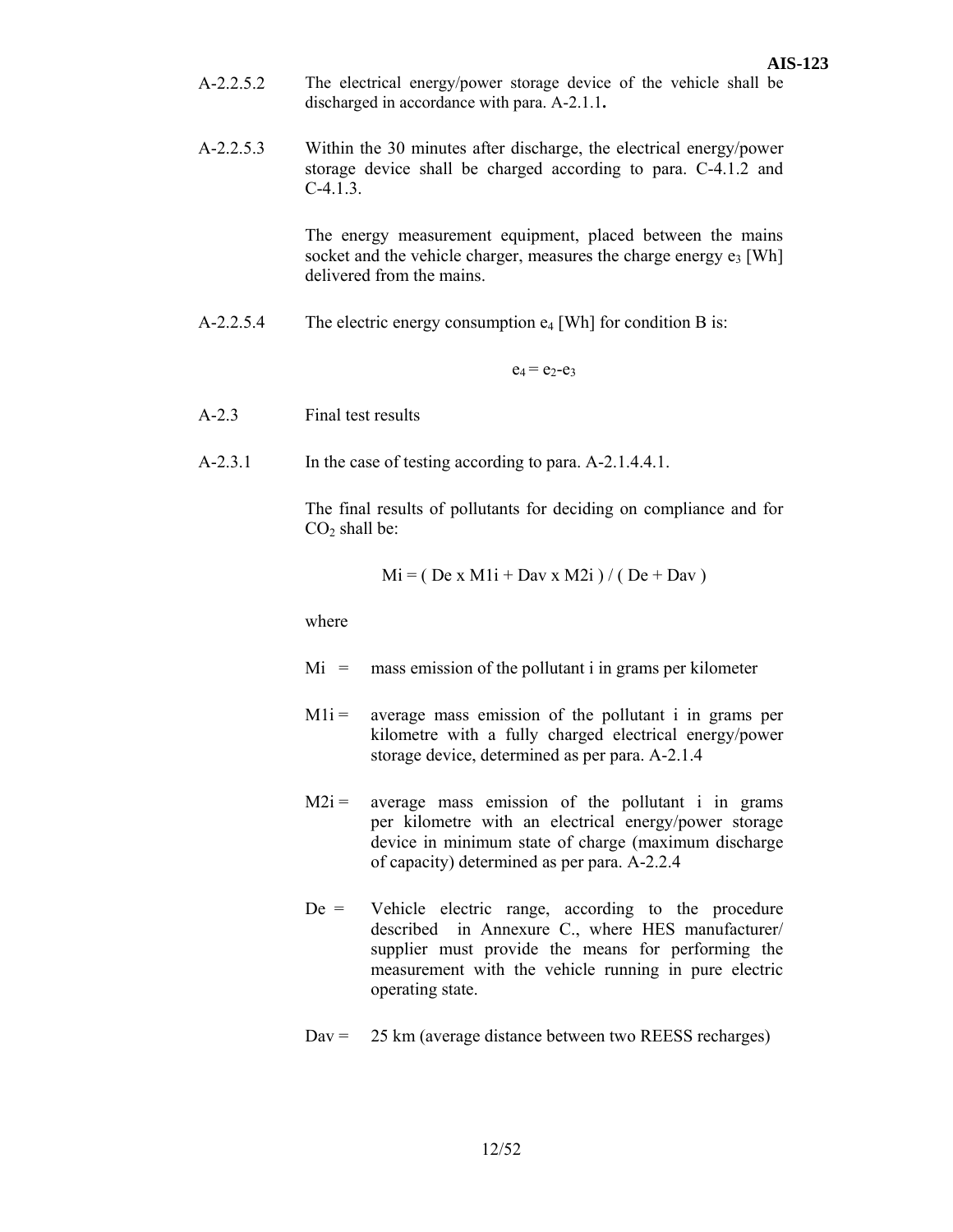A-2.3.2 In the case of testing according to para. A-2.1.4.4.2.

The final results of pollutants for deciding on compliance and for  $CO<sub>2</sub>$  shall be

$$
Mi = (Dovc \cdot M1i + Dav \cdot M2i)/(Dovc + Dav)
$$

Where:

- $Mi =$  mass emission of the pollutant i in grams per kilometre
- $M1i =$  average mass emission of the pollutant i in grams per kilometre with a fully charged electrical energy/power storage device, determined as per para. A-2.1.4
- $M2i$  = average mass emission of the pollutant i in grams per kilometre with an electrical energy/power storage device in minimum state of charge (maximum discharge of capacity) determined as per para. A-2.2.4
- $Dovc = OVC$  range according to the procedure described in Annexure C.
- Dav = 25 km (average distance between two REESS recharges).

#### A-2.3.3 **Fuel Consumption**

 Reported fuel consumption shall be calculated by carbon balance method, as per procedure prescribed in MORTH/CMVR/ TAP-115/116, except that the values of HC, CO and  $CO<sub>2</sub>$  for calculation of fuel consumption shall be based on figures arrived at, as per para. A-2.3.1. or A-2.3.2

A-2.3.4  $E_1 = e_1/D_{\text{test1}}$  [Wh/km] for condition A, and

 $E_4 = e_4/D_{\text{test2}}$  [Wh/km] for condition B

- A-2.3.4.1 with  $D_{test1}$  and  $D_{test2}$  are the actual driven distances in the tests performed under conditions A (Refer para. A-2.1.4.) and B (Refer para. A-2.2.4) respectively, and  $e_1$  and  $e_4$  determined in para. A-2.1.4.4. and A-2.2.5.4 respectively.
- A-2.3.4.2 The weighted values of electric energy consumption shall be calculated as below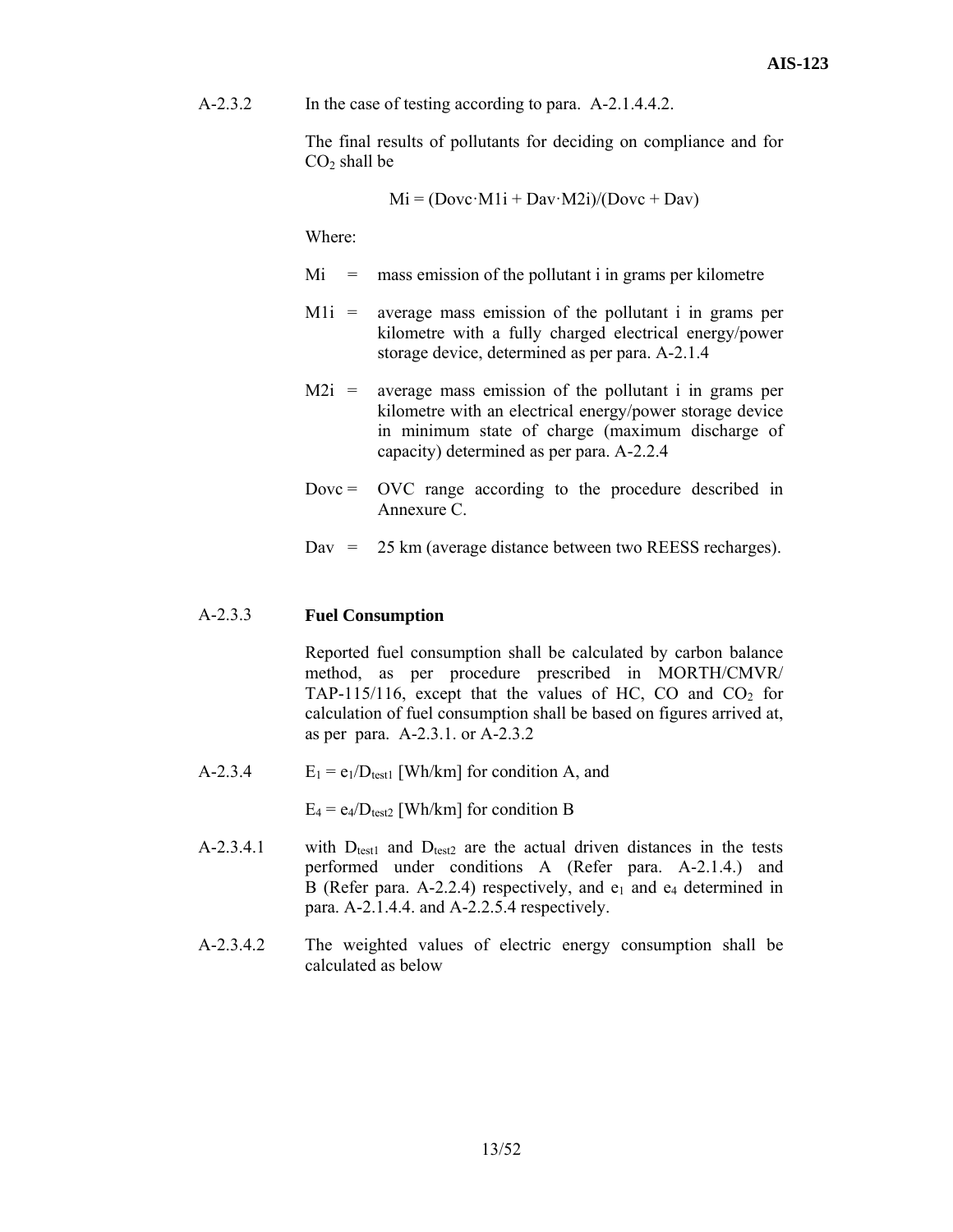A-2.3.4.2.1 In the case of testing according to para. A-2.1.4.4.1.

$$
E = ((D_e \times E_1) + (D_{av} \times E_4)) / (D_e + D_{av})
$$

Where

- $E =$  Electric consumption Wh/km
- $E_1$  = Electric consumption Wh/km with a fully charged electrical energy/power storage device calculated as per para. A-2.3.4.1**.**
- $D_e$  = Vehicle electric range, according to the procedure described in Annexure D., where HES manufacturer/ supplier must provide the means for performing the measurement with the vehicle running in pure electric operating state.
- $D_{av}$  = 25 km (assumed average distance between two REESS recharges)
- A-2.3.4.2.2 In the case of testing according to para. A-2.1.4.4.2.

$$
E = (Dovc \cdot E1 + Dav \cdot E4) / (Dovc + Dav)
$$

Where

- $E =$  Electric consumption Wh/km.
- $E1$  = Electric consumption Wh/km with a fully charged electrical energy/power storage device calculated as per para. A-2.3.4.1**.**
- E4 = Electric consumption Wh/km with an electrical energy/power storage device in minimum state of charge (maximum discharge of capacity) as per para. A-2.3.4.1.
- $D_{\text{ovc}} = \text{OVC}$  range according to the procedure described in Annexure D.
- $D_{av}$  = 25 km (assumed average distance between two REESS recharges).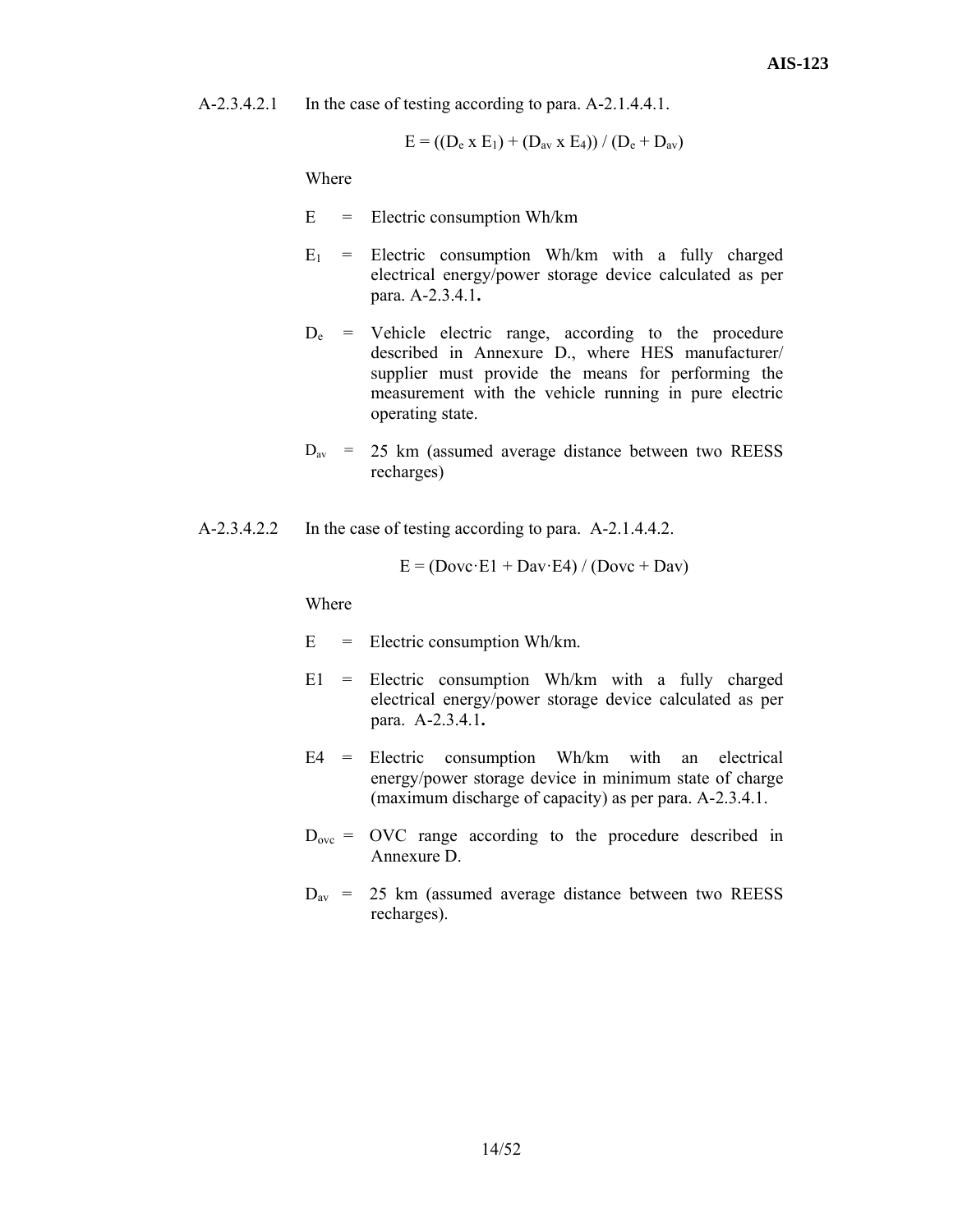### **A-3.0 Vehicles Retrofitted with Hybrid Electric System (Externally Chargeable) with an Operating Mode Switch.**

Two tests shall be performed under the following conditions

- Condition A: Test shall be carried out with a fully charged electrical energy/power storage device.
- Condition B: Test shall be carried out with an electrical energy/power storage device in minimum state of charge (maximum discharge of capacity)
- A-3.1 The operating mode switch shall be positioned according the table below

| Hybrid-modes<br><b>REESS</b><br>State of<br>charge |                                                                                                                                                                                                                                                                                                                              | - Pure<br>electric<br>- Hybrid<br>Switch in<br>position | - Pure fuel<br>consuming<br>- Hybrid<br>Switch in<br>position | - Pure electric<br>- Pure fuel<br>consuming<br>- Hybrid<br>Switch in<br>position | - Hybrid mode $n^{\frac{1}{2}}$<br>- Hybrid mode m $\frac{1}{2}$<br>Switch in position |
|----------------------------------------------------|------------------------------------------------------------------------------------------------------------------------------------------------------------------------------------------------------------------------------------------------------------------------------------------------------------------------------|---------------------------------------------------------|---------------------------------------------------------------|----------------------------------------------------------------------------------|----------------------------------------------------------------------------------------|
| Condition A<br>Fully charged                       |                                                                                                                                                                                                                                                                                                                              | Hybrid                                                  | Hybrid                                                        | Hybrid                                                                           | Most electric<br>hybrid mode $\frac{27}{2}$                                            |
| Condition B<br>Min. state of charge                |                                                                                                                                                                                                                                                                                                                              | Hybrid                                                  | Fuel<br>consuming                                             | Fuel<br>consuming                                                                | Most fuel<br>consuming mode $\frac{3}{2}$                                              |
| $\overline{\pi}$                                   | For instance: sport, economic, urban, extra urban position                                                                                                                                                                                                                                                                   |                                                         |                                                               |                                                                                  |                                                                                        |
| $\overline{2/}$                                    | Most electric hybrid mode:                                                                                                                                                                                                                                                                                                   |                                                         |                                                               |                                                                                  |                                                                                        |
|                                                    | The hybrid mode which can be proven to have the highest electricity<br>consumption of all selectable hybrid modes when tested in accordance with<br>Condition A of Annexure B, to be established based on information/test<br>reports provided by the HES manufacturer/supplier and in agreement with<br>the testing agency. |                                                         |                                                               |                                                                                  |                                                                                        |
| $\frac{3}{2}$                                      | Most fuel consuming mode:                                                                                                                                                                                                                                                                                                    |                                                         |                                                               |                                                                                  |                                                                                        |
|                                                    | The hybrid mode which can be proven to have the highest fuel consumption<br>of all selectable hybrid modes when tested in accordance with Condition B<br>of Annexure B, to be established based on information/test reports provided<br>manufacturer/supplier and in agreement with the testing<br>by the HES<br>agency.     |                                                         |                                                               |                                                                                  |                                                                                        |

A-3.2 Two tests shall be performed one under Condition A and the other under Condition B as defined in para. A-2.0. The test procedures for Condition A and Condition B shall be same as those given in para. A-2.1 and A-2.2 respectively, except that the switching modes shall be as given in para. A-3.1, A-3.2.1 and A-3.3.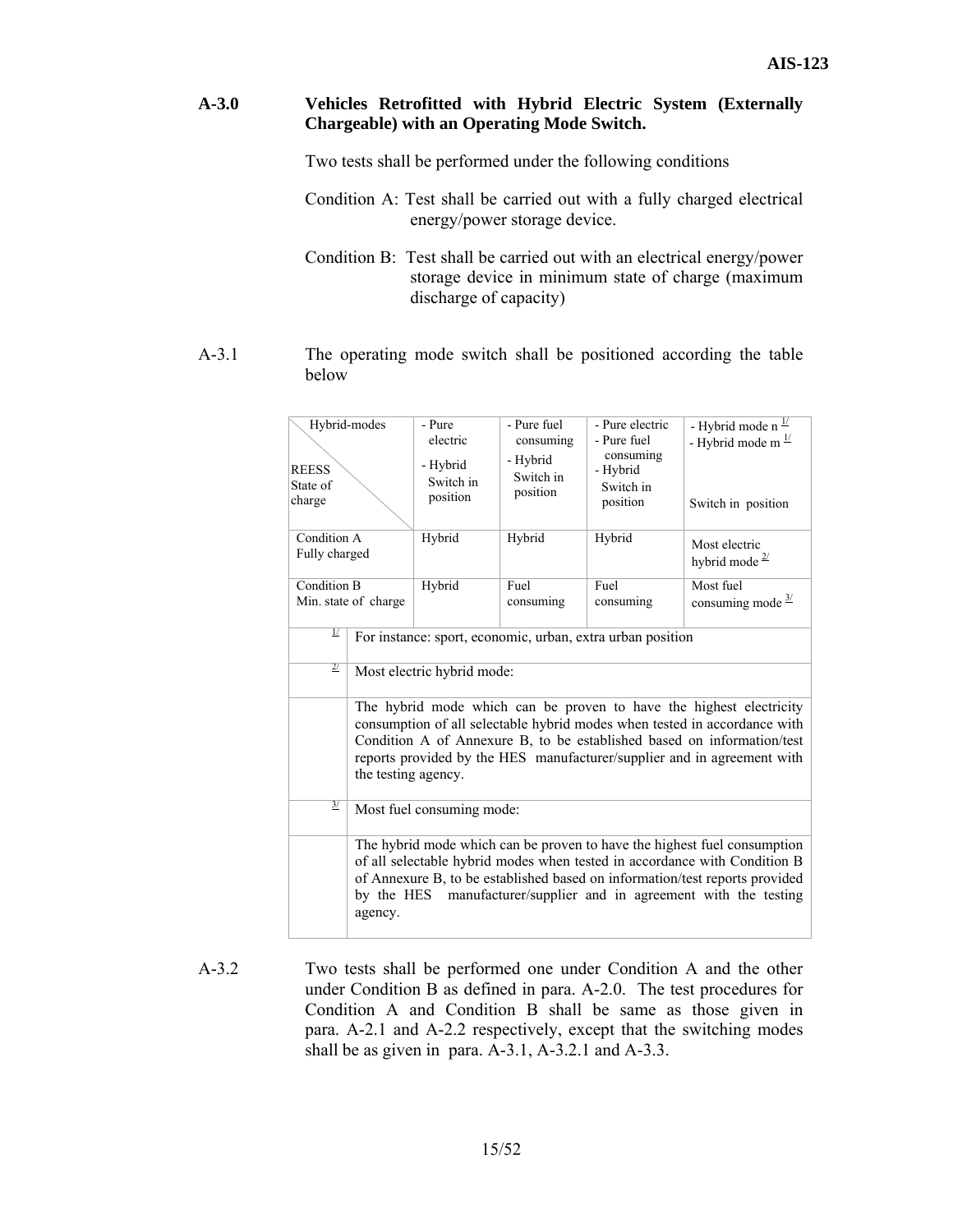A-3.2.1 However, if the pure electric range of the vehicle measured in accordance with Annexure-C is higher than one full emission test cycle, on the request of the HES manufacturer/supplier, the Type I test for condition A may not be carried out.

> In such cases, the value of M1i shall be taken as zero for calculation of final results. (Refer para. A-2.3.1 and A-2.3.2).

> In this case, vehicle preconditioning prescribed in para. A-2.1.2 can be omitted at the request of HES manufacturer/supplier.

# A-3.3 **Discharge of REESS**

A-3.3.1 In the case of OVC HEV's equipped with a pure electric mode, the procedure shall start with the discharge of the electrical energy/power storage device of the vehicle while driving with the switch in pure electric position (on the test track, on a chassis dynamometer, etc.) at a steady speed of 70 per cent  $\pm$  5 per cent of the maximum thirty minutes speed of the vehicle (determined according to para. 6.0 of AIS-041:2003).

> Stopping the discharge occurs when any of the following conditions happens, earliest :

- 1) when the vehicle is not able to run at 65 per cent of the maximum thirty minutes speed; or
- 2) when an indication to stop the vehicle is given to the driver by the standard onboard instrumentation, or
- 3) after covering the distance of 100 km.
- A-3.3.2 In case of Hybrid Electric Vehicle (HEV) is not equipped with "pure electric" mode, the discharge procedure shall be as per para. A-2.1.1.
- A-3.4 Final test results shall be obtained using procedure given in para. A-2.3.

# **A-4.0 Vehicles Retrofitted With Hybrid Electric System (HES) (Not Externally Chargeable) without an Operating Mode Switch**

- A-4.1 These vehicles shall be tested according to MORTH/CMVR/ TAP-115/116
- A-4.2 In the case of M and N category vehicles, for preconditioning, at least two consecutive complete driving cycles (one according to Part One and one according to Part Two) are carried out without soak.
- A-4.3 The vehicle shall be driven according to driving cycles prescribed, taking into account requirements given in para. A-2.1.4.2 in case of special gear shifting strategy.
- A-4.4 Special requirements for measurement and correction of the test results for  $CO<sub>2</sub>$  and fuel consumption are given in Annexure D.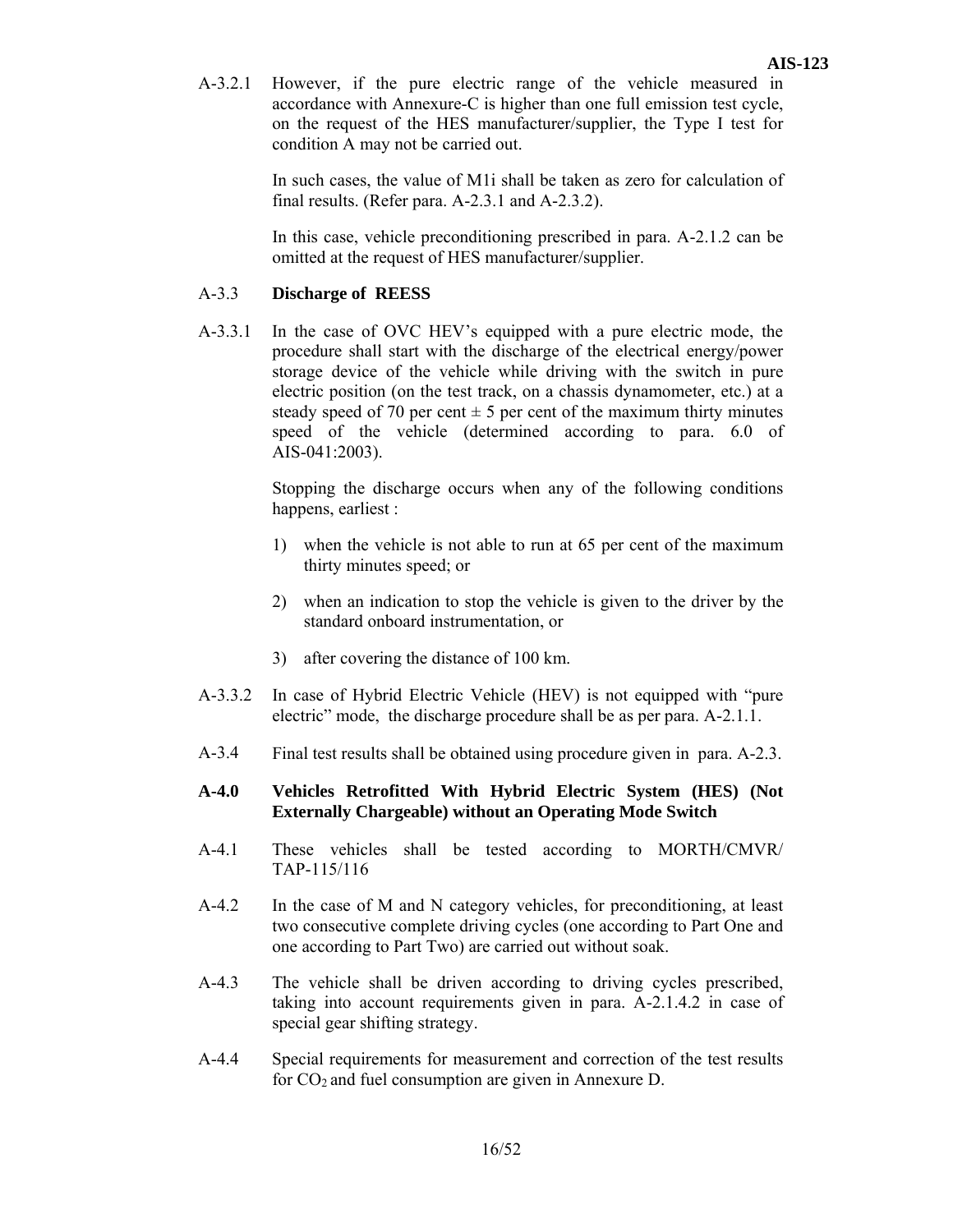## **A-5.0 Vehicles Retrofitted with Hybrid Electric System (Not Externally Chargeable) with an Operating Mode Switch**

- A-5.1 These vehicles shall be tested in Hybrid mode, according to MORTH/CMVR/TAP-115/116. If several hybrid modes are available, the test shall be carried out in the mode that is automatically set after turn on of the ignition key (normal mode). On the basis of information provided by the HES manufacturer/supplier, the testing agency will make sure that the limit values are met in all hybrid modes.
- A-5.2 Preconditioning of vehicle shall be as per para.A-4.2.
- A-5.3 The vehicle shall be driven according to driving cycles prescribed, taking into account requirements given in para. A-2.1.4.2 in case of special gear shifting strategy.
- A-5.4 Special requirements for measurement and correction of the test results for  $CO<sub>2</sub>$  and fuel consumption are given in Annexure D.

# **A-6.0 Type II Test Methods (Idling Emissions) for SI Engines**

- A-6.1 The vehicles shall be tested according to MoRTH/CMVR/TAP-115/116 with the fuel consuming engine running.
- A-6.2 If applicable, the HES manufacturer/supplier shall provide a "service mode" that makes execution of this test possible, However for HEV's using constant speed engine for charging of batteries, above test shall be exempted.
- A-6.3 If necessary, the special procedure provided for in para. A-6.4. shall be used.
- A-6.4 It shall be possible to inspect the vehicle for roadworthiness test in order to determine its performance in relation to the data collected in accordance with the procedure prescribed in MORTH/CMVR/ TAP-115/116. If this inspection requires a special procedure, this shall be detailed in the service manual (or equivalent media). This special procedure shall not require the use of special equipment other than that provided with the vehicle.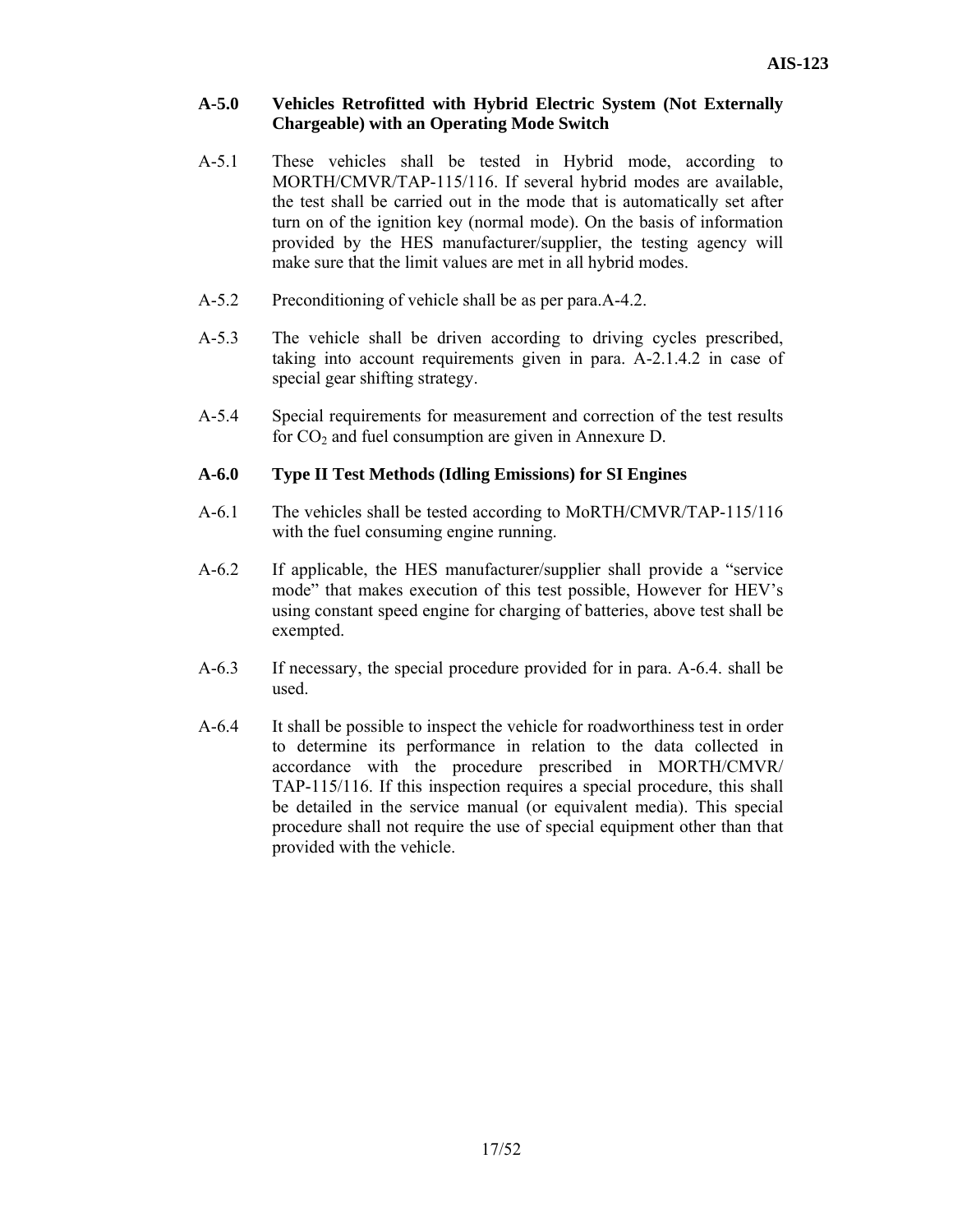# **ANNEXURE A APPENDIX 1**  (See A-2.0(c))

# **ELECTRICAL ENERGY/POWER STORAGE DEVICE STATE OF CHARGE (SOC) PROFILE FOR OVC-HEV'S.**

The SOC profiles for OVC-HEV's tested under conditions A and B are

# **Condition A**



- (3) vehicle conditioning according to para. A-2.1.2 of Annexure-A
- (4) charge during soak according to para. A-2.1.3.2 of Annexure-A
- (5) test according to para. A-2.1.4 of Annexure-A
- (6) charging (A-2.1.4.4)

#### **Condition B**

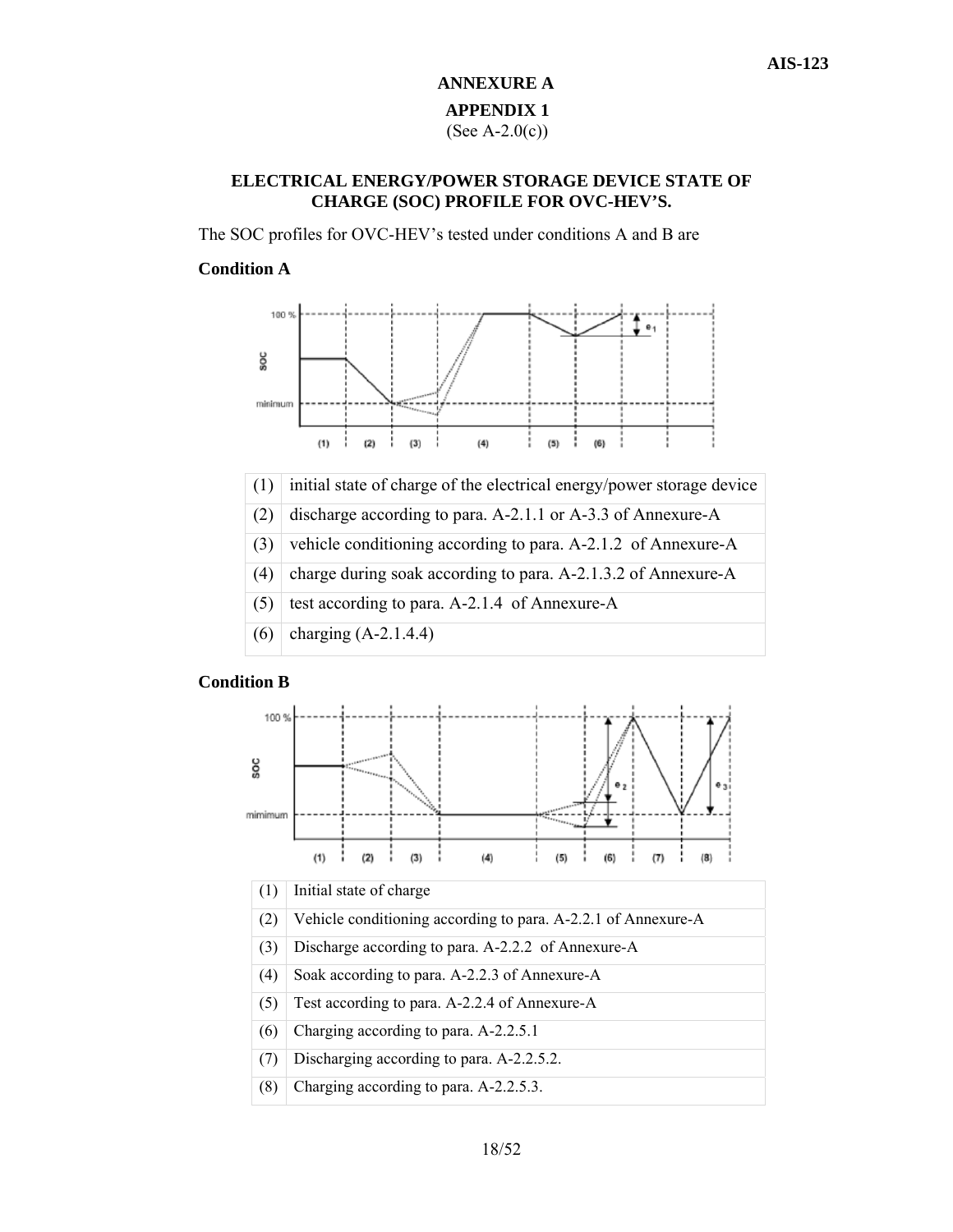# **ANNEXURE A APPENDIX-2**  (See A- 2.1.4.4.2)

# **METHOD FOR MEASURING THE ELECTRICITY BALANCE OF THE REESS OF OVC AND NOVC HEVS**

#### **1.0 Introduction**

- 1.1 The purpose of this appendix is to define the method and required instrumentation for measuring the electricity balance of Off Vehicle Charging Hybrid Electric Vehicles (OVC HEV) and Not Off Vehicle Charging Hybrid Electric Vehicles (NOVC HEVs). Measurement of the electricity balance is necessary
	- (a) To determine when the minimum state of charge of the REESS has been reached during the test procedure defined in para. A-2.0. and A-3.0. of Annexure A; and
	- (b) To correct the measured fuel consumption and  $CO<sub>2</sub>$ -emissions for the change in REESS energy content occurring during the test, using the method defined in para. A-5.0 and A-6.0 of Annexure A.
- 1.2 The method described in this Annexure shall be used by the HES manufacturer/supplier for the measurements that are performed to determine the correction factors K fuel and  $KCO<sub>2</sub>$ , as defined in para. A-4.0, and A-5.0 of this Annexure A.

The Testing Agency shall check whether these measurements have been performed in accordance with the procedure described in this Annexure A and Annexure D

1.3 The method described in this annex shall be used by the Testing Agency for the measurement of the electricity balance Q, as defined in para. A-2.1.4.4.2, A-4.0., and A-5.0. of this Annexure A and Annexure D

#### **2.0 Measurement Equipment and Instrumentation**

- 2.1 During the tests as described in para. A-2.0, A-3.0, A-4.0, and A-5.0. of this Annexure A, the REESS current shall be measured using a current transducer of the clamp-on type or the closed type. The current transducer (i.e. the current sensor without connecting to data acquisition equipment) shall have a minimum accuracy of 0.5 per cent of the measured value (in A) or 0.1 per cent of the maximum value of the scale. HES manufacturer/supplier diagnostic testers are not to be used for the purpose of this test.
- 2.1.1 The current transducer shall be fitted on one of the wires directly connected to the REESS. In order to easily measure REESS current using external measuring equipment, vehicle HES manufacturer/suppliers should preferably integrate appropriate, safe and accessible connection points in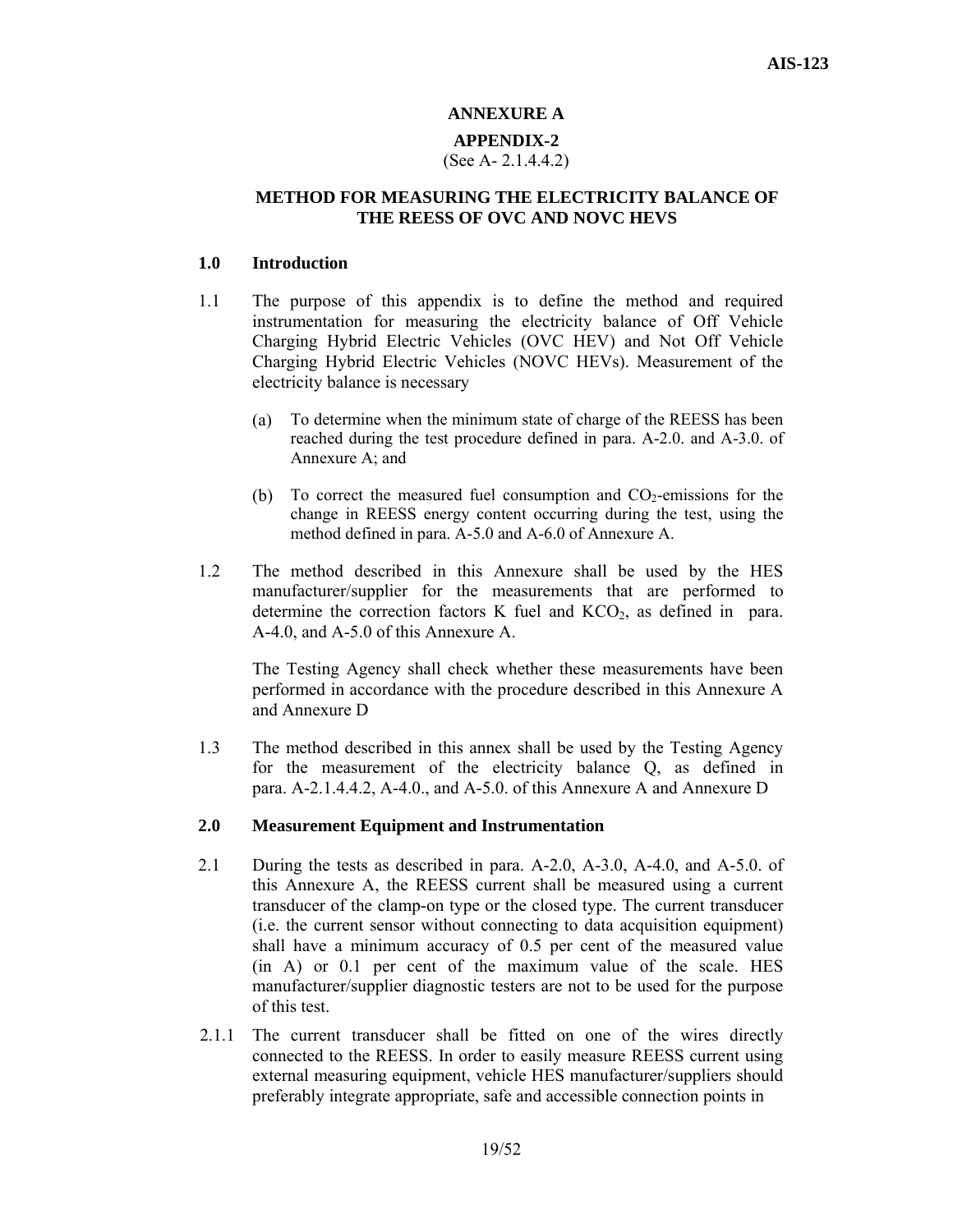the vehicle. If that is not feasible, the vehicle HES manufacturer/supplier is obliged to support the Testing Agency by providing the means to connect a current transducer to the wires connected to the REESS in the above described manner

- 2.1.2 The output of the current transducer shall be sampled with a minimum sample frequency of 5 Hz. The measured current shall be integrated over time, yielding the measured value of Q, expressed in Ampere hours (Ah).
- 2.1.3 The temperature at the location of the sensor shall be measured and sampled with the same sample frequency as the current, so that this value can be used for possible compensation of the drift of current transducers and, if applicable, the voltage transducer used to convert the output of the current transducer.
- 2.2 A list of the instrumentation HES manufacturer/supplier, model no., serial no.) used by the HES manufacturer/supplier for determining
	- (a) When the minimum state of charge of the REESS has been reached during the test procedure defined in para. A-2.0. and A-3.0. of Annexure A; and
	- (b) The correction factors K fuel and  $KCO<sub>2</sub>$  (as defined in para. A-4.0., and A-5.0. of Annexure A and the last calibration dates of the instruments (where applicable) should be provided to the Technical Service.

# **3. 0 Measurement procedure**

- 3.1 Measurement of the REESS current shall start at the same time as the test starts and shall end immediately after the vehicle has driven the complete driving cycle.
- 3.2 Separate values of Q shall be logged over the Part One (urban driving) and Part Two (extra- urban driving) of the MIDC driving cycle."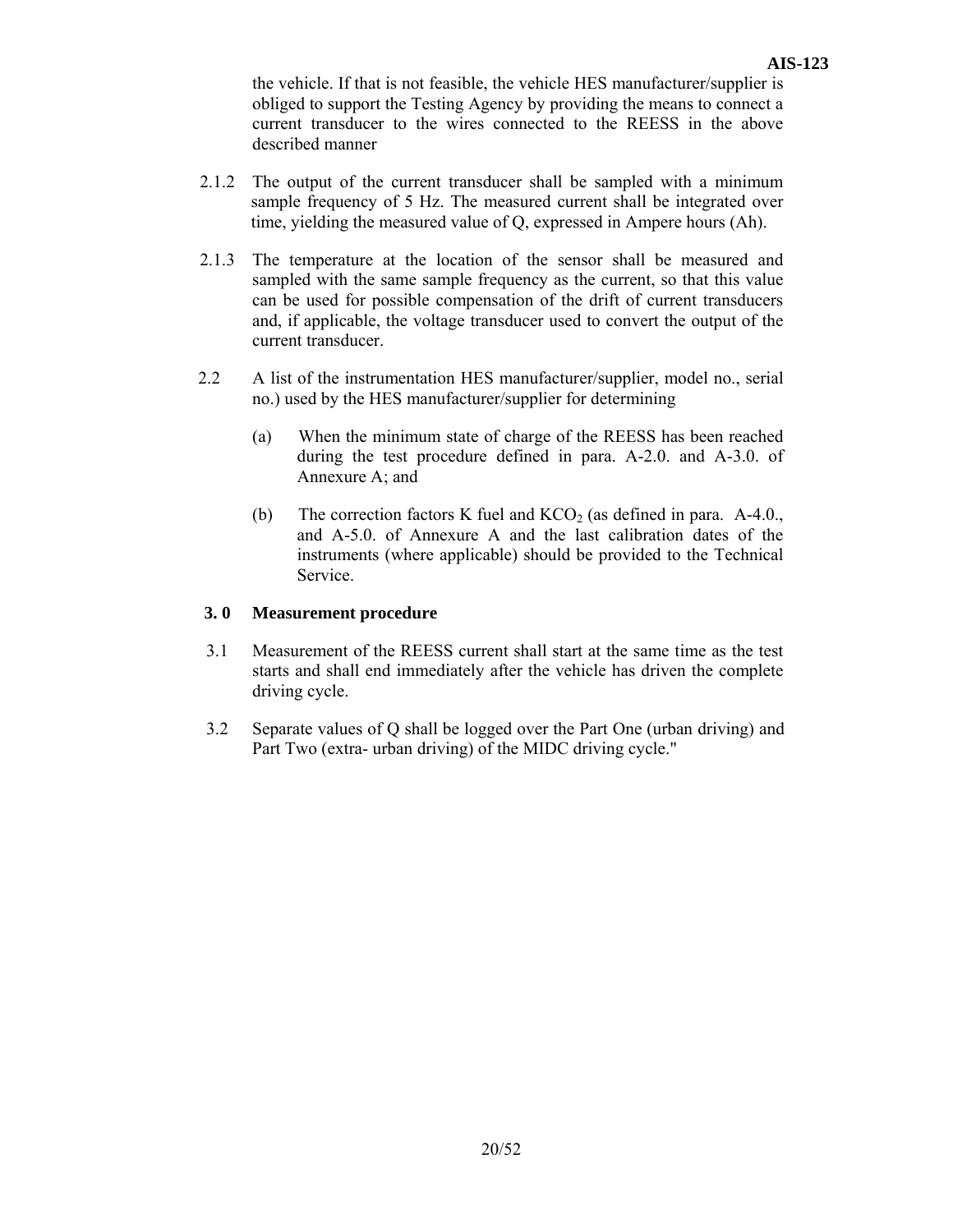#### **ANNEXURE B**

#### (See 9.0)

# **ADDITIONAL REQUIREMENTS FOR REGENERATIVE BRAKING SYSTEM**

#### **B-1.0 Definitions**

- B-1.1 **Electric Regenerative Braking System:** A braking system, which during deceleration, provides for the conversion of vehicle kinetic energy into electrical energy.
- B-1.2 **Electric Regenerative Brake Control:** A device which modulates the action of the electric regenerative braking system
- B-1.3 **Electric Regenerative Braking System of Category A:** An electric regenerative braking system, which is not part of the service braking system.
- B-1.4 **Electric Regenerative Braking System of Category B:** An electric regenerative braking system, which is part of the service braking system.

# **B-2.0 Vehicles Fitted with Electric Regenerative Braking System of Category A**

- B-2.1 The electric regenerative braking shall be only activated by accelerator control and/or the gear neutral position. In addition, for vehicles of categories M2, the electric regenerative braking control can be a separate switch or lever.
- B-2.2 In the case of vehicles fitted with Category A type of regenerative braking system, any separate electric regenerative braking control which is provided, shall not be used during the Type P and Type F tests.

# **B-3.0 Vehicles Fitted with Electric Regenerative Braking System of Category B**

- B-3.1 It shall not be possible to disconnect partially or totally one part of the service braking system other than by an automatic device
- B-3.2 The service braking system control shall also actuate the action of the electric regenerative braking system simultaneously.
- B-3.3 The service braking system shall not be adversely affected by the disengagement of the motor(s) or gear ratio used, except during the short duration of operation of gear shifting.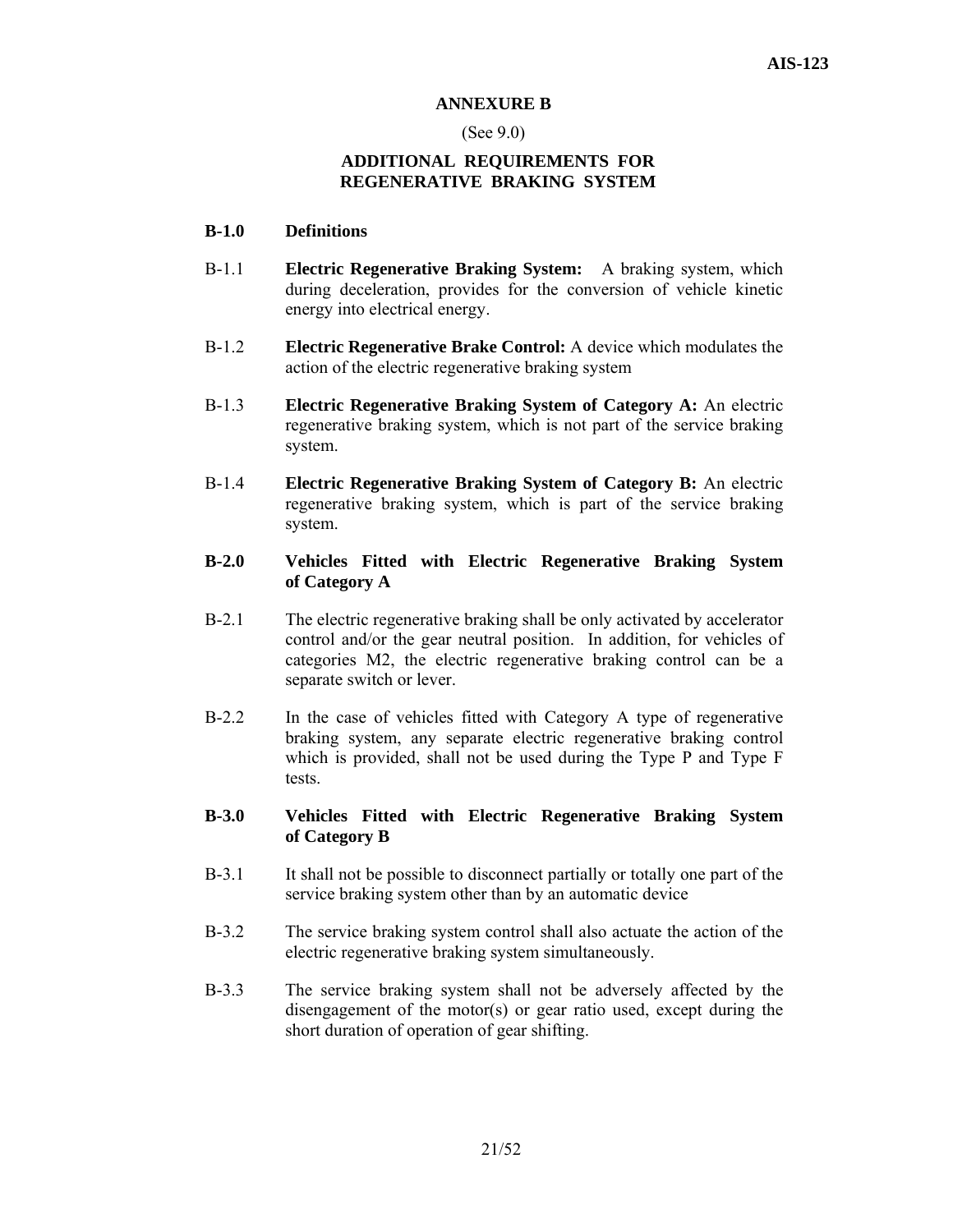**B-4.0** If so desired by the HES manufacturer/supplier the performance requirements may be verified without the use of the electric regenerative system by appropriately disconnecting the system. if, so this shall be recorded in the test report.

# **B-5.0 General**

For vehicles powered completely or partially by an electric motor or motor(s), permanently connected to the wheels, all tests must be carried out with these motor(s) connected.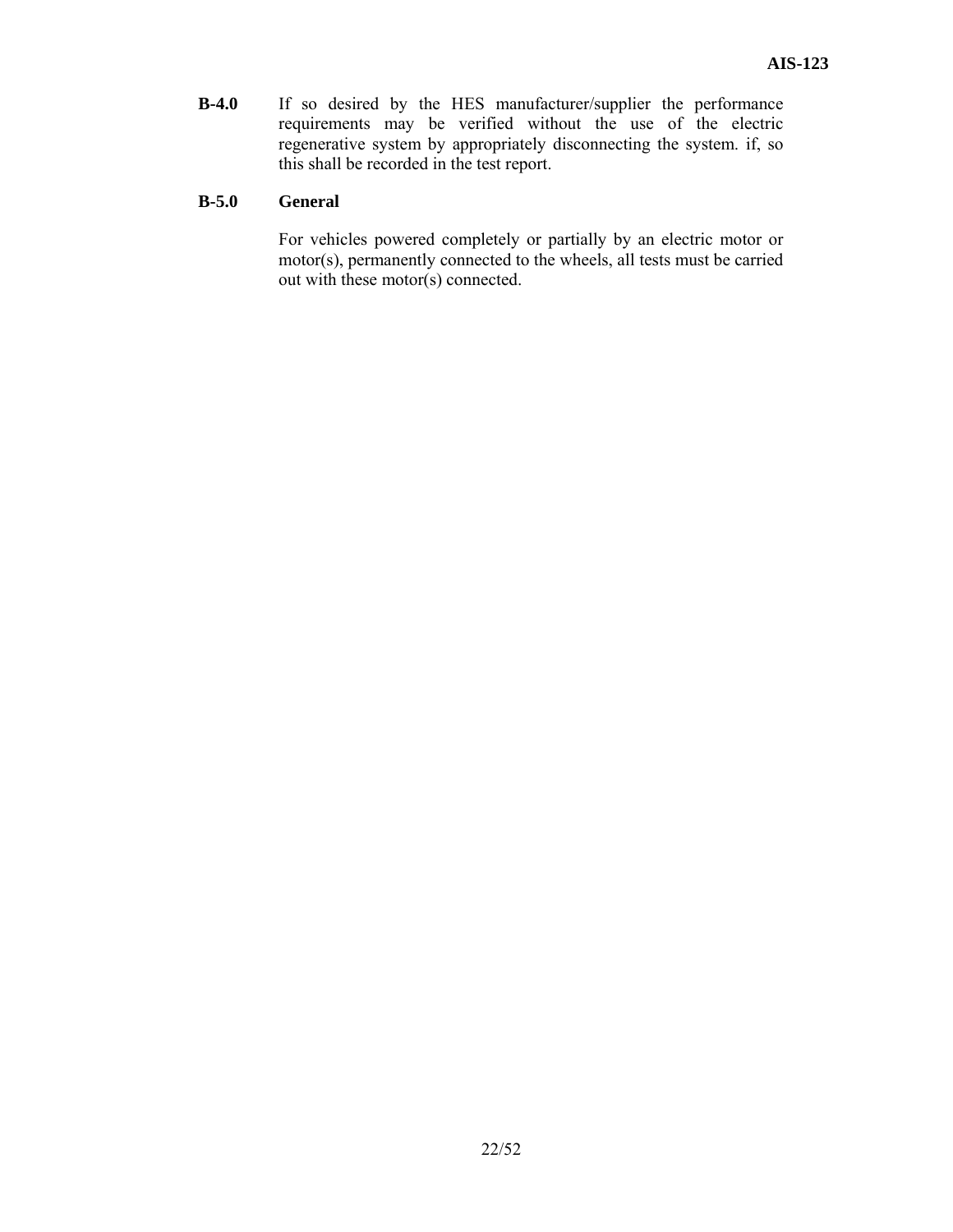#### **ANNEXURE C**

#### (See A -2.3.1 )

# **METHOD OF MEASURING THE ELECTRIC RANGE OF VEHICLES POWERED BY RETROFITTED HYBRID ELECTRIC POWER TRAIN AND THE OVC RANGE OF VEHICLES POWERED BY RETROFITTED HYBRID ELECTRIC POWERTRAIN**

**C-1.0** The test method described hereafter permits to measure the electric range and OVC range, expressed in km, of externally chargeable retrofitted HEV's (OVC-HEV) as defined in para. A-1.

#### **C-2.0 Parameters, Units and Accuracy of Measurements**

Parameters, units and accuracy of measurements shall be as given in Table C-1:

#### **Table C1**

| <b>Parameter</b>       | Unit            | <b>Accuracy</b>    | <b>Resolution</b> |
|------------------------|-----------------|--------------------|-------------------|
| Time                   | S               | $\pm$ 0.1 s        | 0.1 s             |
| Distance               | m               | $\pm 0.1$ per cent | 1 <sub>m</sub>    |
| Temperature            | $\rm ^{\circ}C$ | $\pm 1$ °C         | $1^{\circ}C$      |
| Speed                  | km/h            | $\pm$ 1 per cent   | $0.2$ km/h        |
| Mass                   | kg              | $\pm$ 0.5 per cent | $1 \text{ kg}$    |
| Electricity<br>balance | Ah              | $+/-$ 0.5 per cent | $0.3$ per cent    |

#### **Parameters, Units and Accuracy of Measurements**

### **C-3.0 Test Conditions**

# C-3.1 **Condition of the vehicle**

- C-3.1.1 The vehicle tyres shall be inflated to the pressure specified by the vehicle HES manufacturer/supplier when the tyres are at the ambient temperature.
- C-3.1.2 The viscosity of the oils for the mechanical moving parts shall conform to the specifications of the vehicle HES manufacturer/supplier.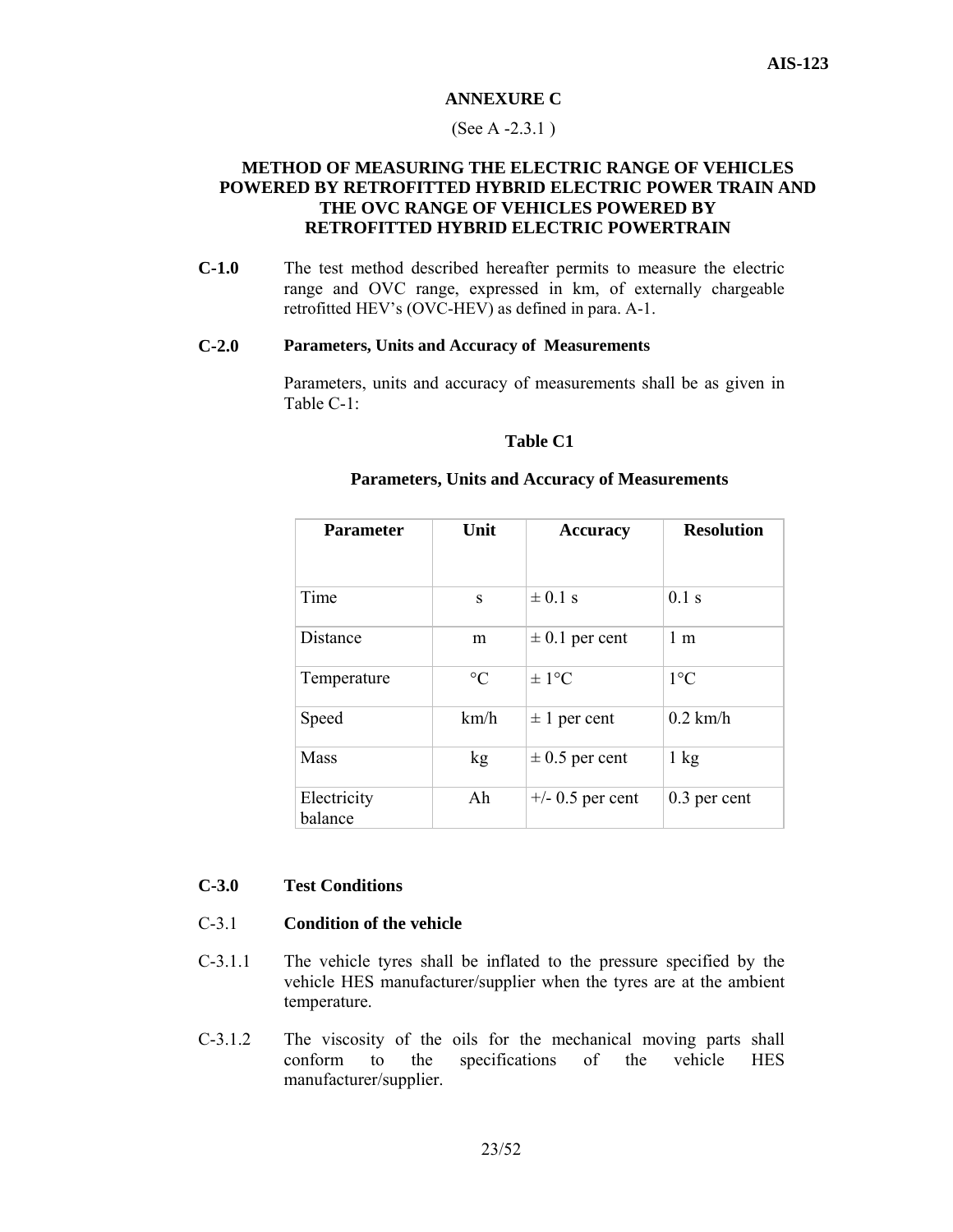- C-3.1.3 The lighting and light-signalling and auxiliary devices shall be off, except those required for testing and usual daytime operation of the vehicle.
- C-3.1.4 All REESS systems available for other than traction purposes (electric, hydraulic, pneumatic, etc.) shall be charged up to their maximum level specified by the HES manufacturer/supplier.
- C-3.1.5 If the batteries are operated above the ambient temperature, the operator shall follow the procedure recommended by the vehicle HES manufacturer/supplier in order to keep the temperature of the REESS in the normal operating range.

 The HES manufacturer/supplier's agent shall be in a position to attest that the thermal management system of the REESS is neither disabled nor reduced.

C-3.1.6 The vehicle must have run at least 300 km during the seven days before the test with those batteries that are installed in the test vehicle. This condition can be waived on request of the vehicle HES manufacturer/supplier.

#### C-3.2 **Climatic conditions**

- C-3.2.1 For testing performed outdoors, the ambient temperature shall be between  $5^{\circ}$ C and 32  $^{\circ}$ C.
- C-3.2.2 The indoors testing shall be performed at a temperature between 20  $^{\circ}$ C and  $30 °C$ .
- C-3.2.3 The test may be carried out at temperatures different from those specified above, at the request of HES manufacturer/supplier.

#### **C-4.0 Operation Modes**

The test method includes the following steps

- (a) Initial charge of the REESS.
- (b) Application of the cycle and measurement of the electric range.

Between the steps, if the vehicle shall move, it is pushed to the following test area (without regenerative recharging).

#### C-4.1 **Initial Charge of the REESS**

Charging the REESS consists of the following procedures

**Note:** "Initial charge of the REESS" applies to the first charge of the REESS, at the reception of the vehicle. In case of several combined tests or measurements, carried out consecutively, the first charge carried out shall be an "initial charge of the REESS" and the following may be done in accordance with the "normal overnight charge" procedure.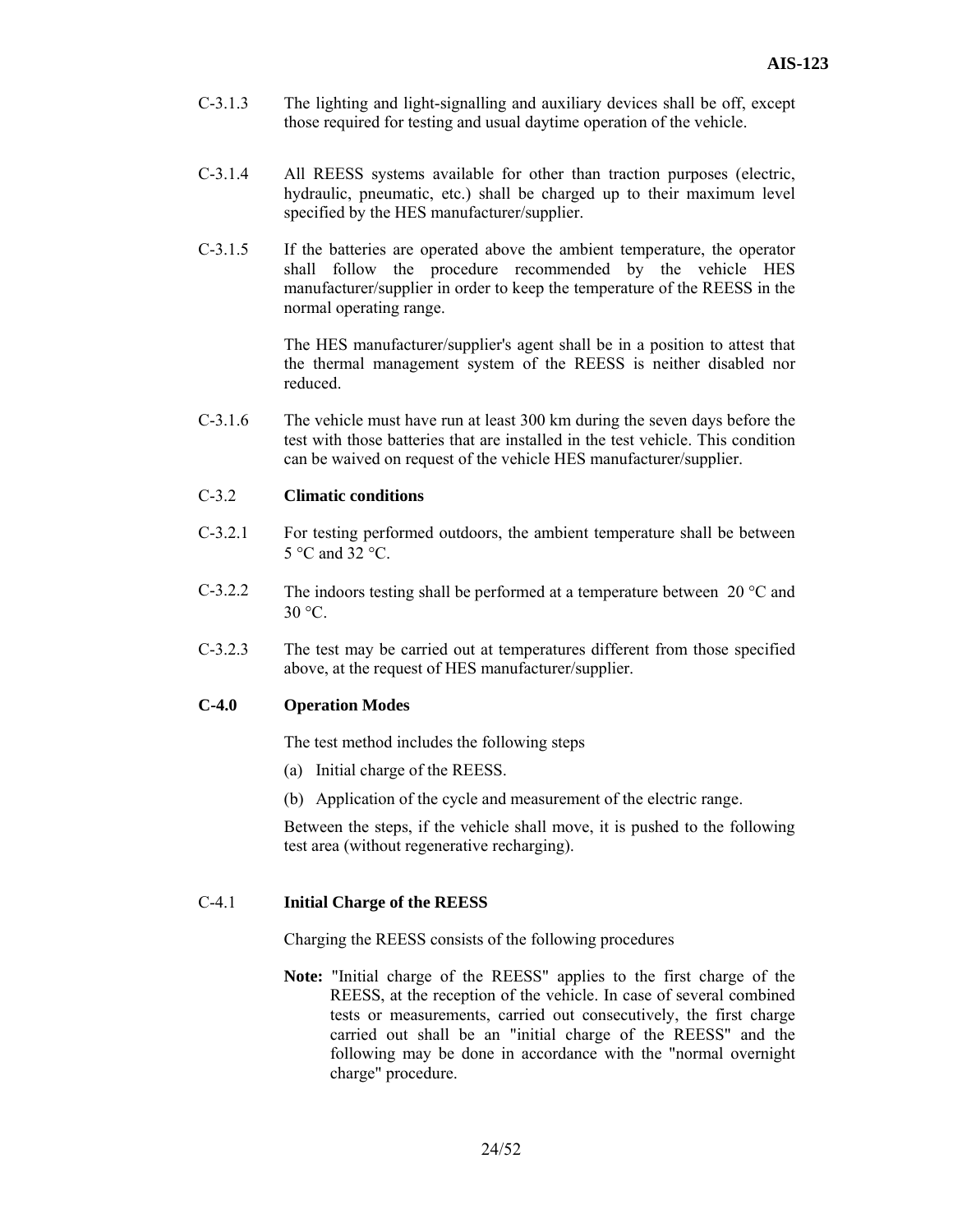### C-4.1.1 **Discharge of the REESS**

- C-4.1.1.2 For externally chargeable hybrid electric vehicle (OVC HEV) without an operating mode switch
- C-4.1.1.2.2 The procedure for discharge of the electrical energy/power storage device of the vehicle is as per para. A-2.1.1.
- C-4.1.1.3 For externally chargeable hybrid electric vehicle (OVC HEV) with an operating mode switch.
- C-4.1.1.3.1 If there is not a pure electric position, the HES manufacturer/supplier shall provide the means for performing the measurement with the vehicle running in pure electric operating state. The procedure for discharge of the electrical energy/power storage device of the vehicle is as per para. A-2.1.1.
- C-4.1.1.3.2 If there is a pure electric position, the procedure for discharge of the electrical energy/power storage device of the vehicle is as per para. A-3.3.1.

# C-4.1.2 **Application of a normal overnight charge**

 The electrical energy/power storage device shall be charged according to the normal overnight charge procedure given below.

# C-4.1.2.1 **Normal overnight charge procedure**

The charging is carried out

- (a) with the on board charger if fitted, or
- (b) with an external charger recommended by the HES manufacturer/supplier using the charging pattern prescribed for normal charging;
- (c) in an ambient temperature comprised between 20 ºC and 30 ºC.

HES manufacturer/supplier

 This procedure excludes all types of special charges that could be automatically or manually initiated like, for instance, the equalisation charges or the servicing charges. The HES manufacturer/supplier shall declare that during the test, a special charge procedure has not occurred.

#### C-4.1.3 **End of charge criteria**

 The end of charge criteria corresponds to a charging time of 12 hours, except if a clear indication is given to the driver by the standard instrumentation that the electrical energy/power storage device is not yet fully charged. In this case,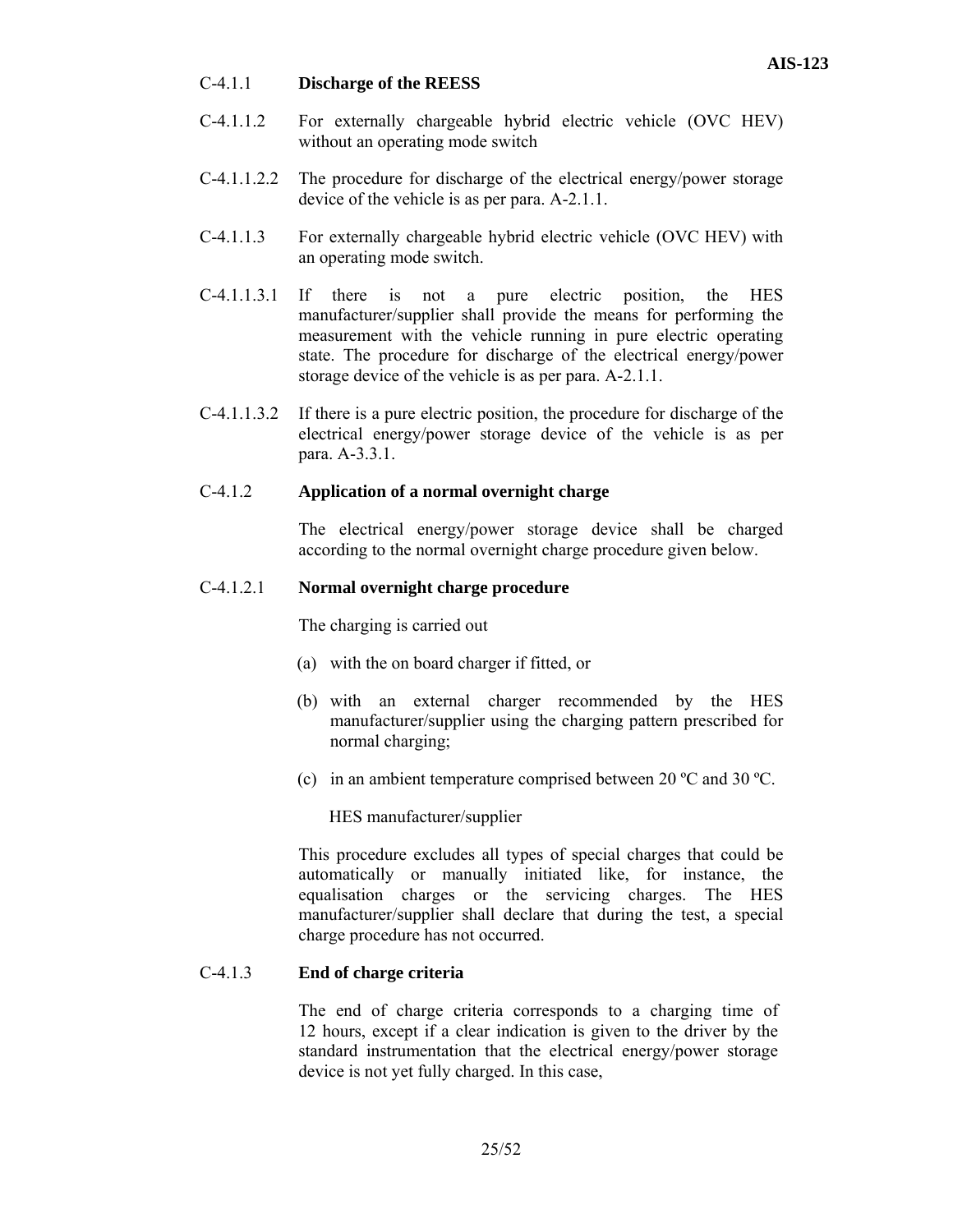The maximum time is  $= 3 \times$  claimed REESS capacity (Wh)

Mains power supply (W)

# C-4.2 **Application of the cycle and measurement of the range**

- C-4.2.1 The applicable test sequence as per the driving cycle used for mass emission testing is applied on a chassis dynamometer until the end of the test criteria is reached. Gear shifting pattern shall be as prescribed in para. A-2.1.4.2.
- C-4.2.2 To determine the electric range of a hybrid electric vehicle
- C-4.2.2.1 The end of the test criteria is reached earliest
- $C-4.2.2.1.1$  When the vehicle is not able to meet the target curve up to 30 km/h,
- C-4.2.2.1.2 or when an indication from the standard on-board instrumentation is given to the driver to stop the vehicle
- C-4.2.2.1.3 or when the fuel consuming engine starts up.

 Then the vehicle shall be slowed down to 5 km/h by releasing the accelerator pedal, without touching the brake pedal and then stopped by braking.

- C-4.2.2.2 At a speed over speeds specified in para. C-4.2.2.1 when the vehicle does not reach the required acceleration or speed of the test cycle, the accelerator pedal shall remain fully depressed until the reference curve has been reached again.
- C-4.2.2.3 To respect human needs, up to three interruptions are permitted between test sequences, of no more than 15 minutes in total.
- $C-4.2.2.4$  At the end, the measure De of the covered distance in km is the electric range of the hybrid electric vehicle. It shall be rounded to the nearest whole number as per IS: 2:1960. Where the vehicle operates both in electric and hybrid modes during the test, the periods of electric only operation will be determined by measuring current to the injectors or ignition.
- C-4.2.3 To determine the OVC range of a hybrid electric vehicle
- C-4.2.3.1 To measure the OVC range the end of the test criteria is reached when the REESS has reached its minimum state of charge according to the criteria defined in Annexure A. Driving is continued until the final idling period in the extra-urban cycle.
- C-4.2.3.2 To respect human needs, up to three interruptions are permitted between test sequences, of no more than fifteen minutes in total.
- C-4.2.3.3 At the end, the total distance driven in km, rounded to the nearest whole number as per IS:2:1960, is the OVC range of the hybrid electric vehicle.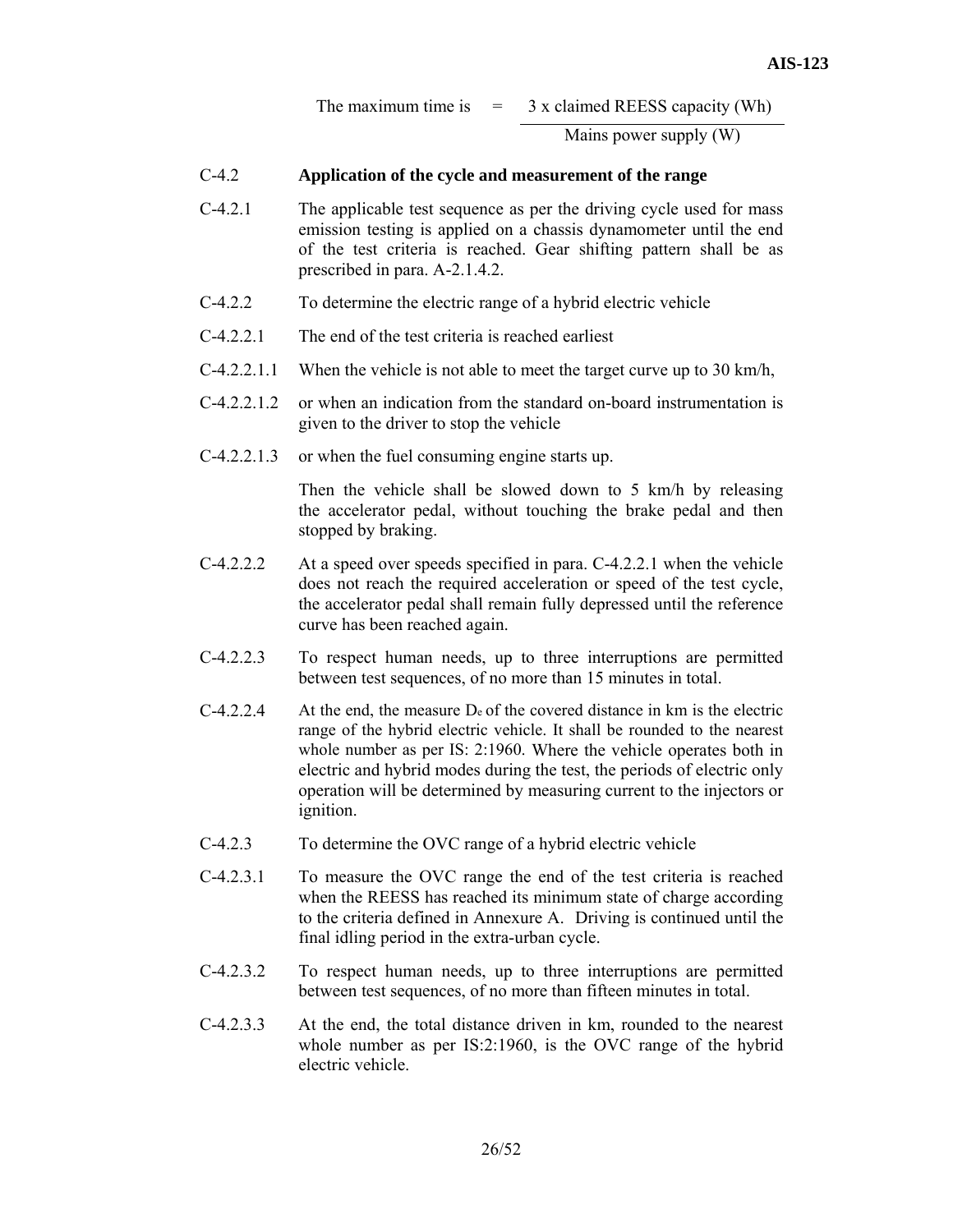#### **ANNEXURE D**

#### (See A-4.4)

### **SPECIAL REQUIREMENTS FOR MEASUREMENT AND CORRECTION**  OF THE TEST RESULTS FOR CO<sub>2</sub> AND FUEL CONSUMPTION FOR **NOT EXTERNALLY CHARGEABLE (NOVC) HEV'S**.

**D-1** In the case of M and N category vehicles, emissions of carbon dioxide  $(Co<sub>2</sub>)$  and fuel consumption shall be determined separately for the Part One (urban driving) and the Part Two (extra-urban driving) of the specified driving cycle.

# **D-2 Test Results**

- D-2.1 The test results (fuel consumption C  $\left[\frac{1}{100 \text{ km}}\right]$  and CO<sub>2</sub>-emission M [g/km]) of the test are corrected in function of the energy balance  $\Delta E_{\text{batt}}$  of the vehicle's REESS. The corrected values (C<sub>0</sub> [l/100 km] and  $M_0$  [g/km]) should correspond to a zero energy balance ( $\Delta E_{\text{batt}} = 0$ ), and are calculated using a correction coefficient determined by the HES manufacturer/supplier as defined below. In case of other storage systems than an electric REESS,  $\Delta E_{\text{batt}}$  is representing  $\Delta E_{\text{storage}}$ , the energy balance of the electric REESS device.
- D-2.2 The electricity balance Q [Ah], measured using the procedure specified in Appendix 2 of Annexure A, is used as a measure of the difference in the vehicle REESS's energy content at the end of the cycle compared to the beginning of the cycle. In the case of M and N category vehicles, the electricity balance is to be determined separately for the Part One cycle and the Part Two cycle.
- D-2.3 Under the conditions below, it is allowed to take the uncorrected measured values C and M as the test results:
	- a) in case the HES manufacturer/supplier can prove that there is no relation between the energy balance and fuel consumption,
	- b) in case that  $\Delta E_{\text{batt}}$  always corresponds to a REESS charging,
	- c) in case that  $\Delta E_{\text{batt}}$  always corresponds to a REESS discharging and  $\Delta E_{\text{batt}}$  is within 1 per cent of the energy content of the consumed fuel (consumed fuel meaning the total fuel consumption over one cycle)

 Energy content of the consumed fuel can be calculated from the following equation :

Total Fuel Energy =  $NHV_{fuel}$  \*  $m_{fuel}$ 

Where,

 $NHV_{fuel}$  = Net heating value of consumable fuel in J/kg

 $m f_{\text{uel}}$  = Total mass of fuel consumed over one test cycle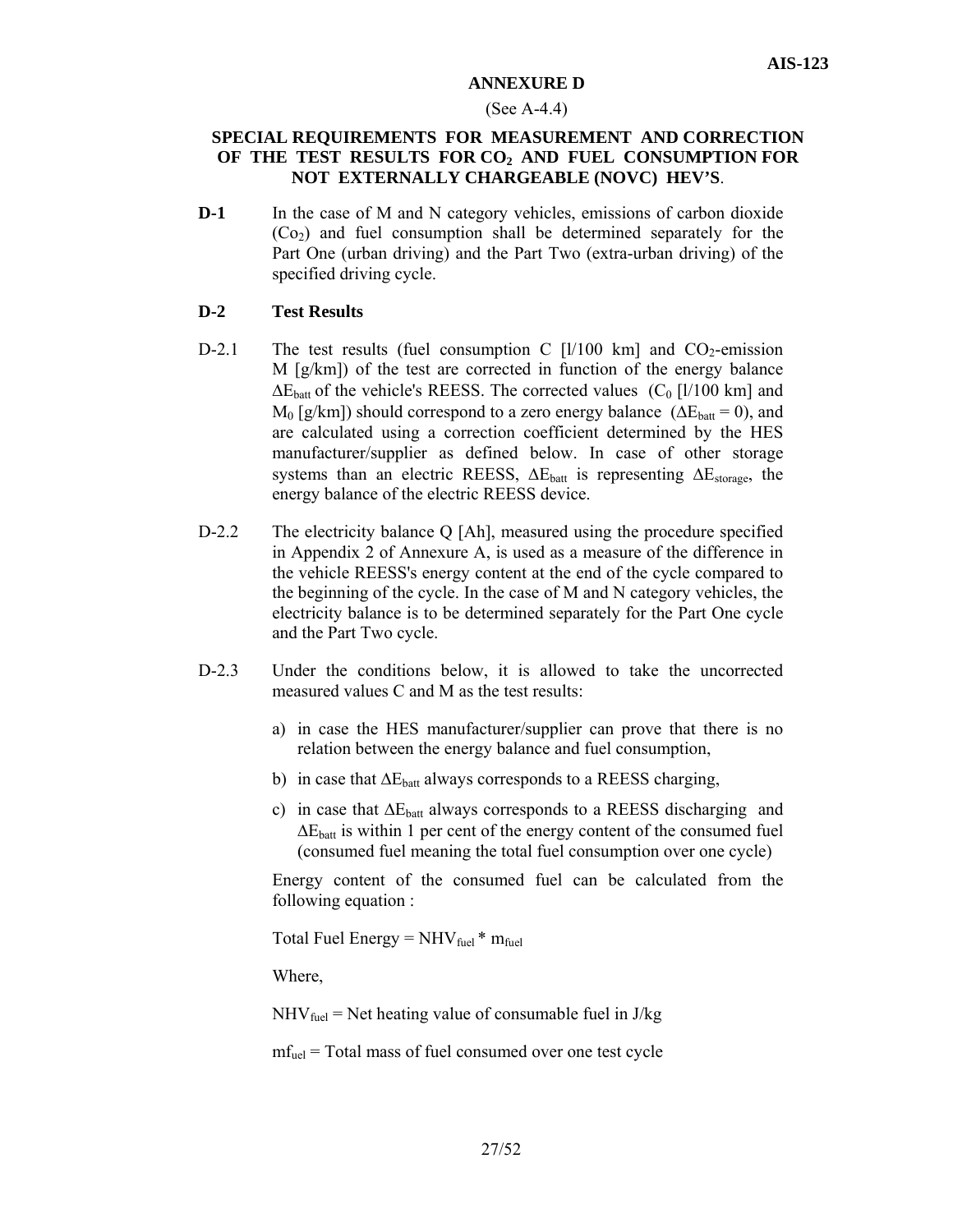The change in REESS energy content  $\Delta E_{\text{batt}}$  can be calculated from the measured electricity balance Q as follows

> $\Delta E_{batt} = \Delta SOC(\%) \cdot E_{Tebatt} \cong 0.0036 \cdot |\Delta Ah| \cdot V_{batt}$  $= 0.0036 \cdot Q \cdot V_{batt}(MJ)$

with E<sub>TEbatt</sub> [MJ] the total energy storage capacity of the REESS and  $V_{\text{batt}}$  [V] the nominal voltage.

#### **D-3** Fuel consumption correction coefficient ( $k_{fuel}$ ) defined by the HES **manufacturer/supplier**

- D-3.1 The fuel consumption correction coefficient  $(K_{\text{fuel}})$  shall be determined from a set of n measurements performed by the HES manufacturer/supplier. This set should contain at least one measurement with  $Q_i < 0$  and at least one with  $Q_i > 0$ .
- D-3.2 If the latter condition cannot be realised on the driving cycle (Part One or Part Two of modified Indian Driving Cycle in the case of M and N category or IDC in the case of L category as applicable) used in this test, then it is up to the testing agency to judge the statistical significance of the extrapolation necessary to determine the fuel consumption value at  $\Delta E_{\text{batt}} = 0$

The fuel consumption correction coefficient  $(K_{fuel})$  is defined as

$$
k_{fuel} = \frac{n \Sigma Q_i C_i - \Sigma Q_i \cdot \Sigma C_i}{n \Sigma Q_i^2 - (\Sigma Q_i)^2}
$$
 (1/100 Km/Ah)

where

- Ci **:** fuel consumption measured during i-th HES manufacturer/ supplier's test (l/100 km)
- Q<sub>i</sub>: electricity balance measured during i-th HES manufacturer/supplier's test (Ah)
- n **:** number of data

The fuel consumption correction coefficient shall be rounded to four significant figures (e.g. 0.xxxx or xx.xx). The statistical significance of the fuel consumption correction coefficient is to be judged by the testing agency.

D-3.3 In the case of M and N category, separate fuel consumption correction coefficients shall be determined for the fuel consumption values measured over the Part One cycle and the Part Two cycle respectively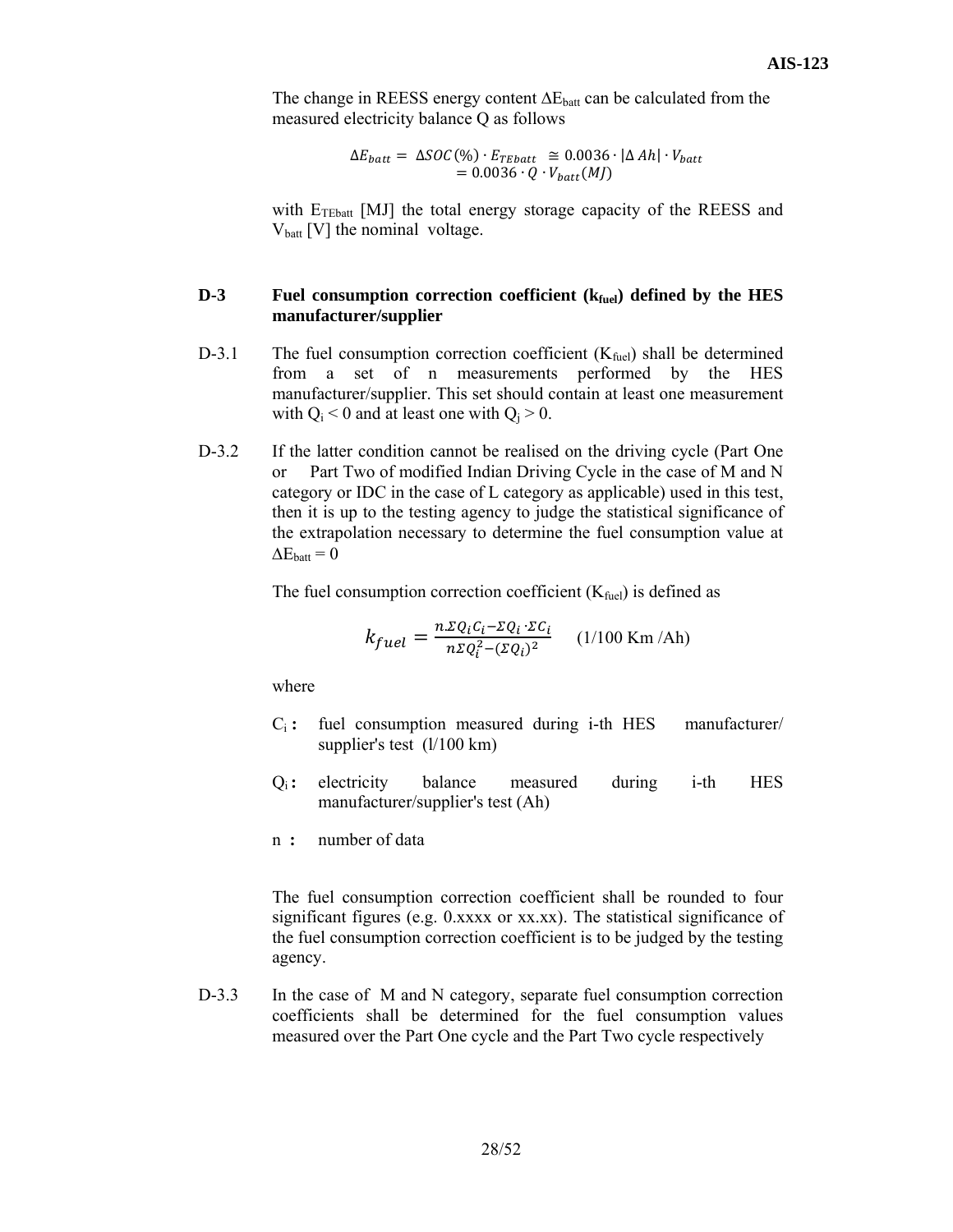### **D-4.0** Fuel Consumption at Zero Energy Balance  $(C_0)$

D-4.1 The fuel consumption C<sub>0</sub> at  $\Delta E_{\text{batt}} = 0$  is determined by the following equation

 $C_0 = C - K_{fuel} * Q$  (1/100 km)

Where

- C **:** fuel consumption measured during test (l/100 km)
- Q **:** electricity balance measured during test (Ah)
- D-4.2 In the case of M and N category, fuel consumption at zero energy balance shall be determined separately for the fuel consumption values measured over the Part One cycle and the Part Two cycle respectively

#### D-5.0 CO<sub>2</sub>-Emission Correction Coefficient (K<sub>co2</sub>) defined by the **HES Manufacturer/Supplier**

- D-5.1 The  $CO_2$ -emission correction coefficient (K<sub>CO2</sub>) shall be determined as follows from a set of n measurements performed by the HES manufacturer/supplier. This set should contain at least one measurement with  $Q_i < 0$  and at least one with  $Q_i > 0$ . If the latter condition can not be realised on the driving cycle (Part One or Part Two in the case of M and N category or IDC as applicable) used in this test, then it is up to the testing agency to judge the statistical significance of the extrapolation necessary to determine the CO<sub>2</sub>- emission value at  $\Delta E_{\text{batt}} = 0$ .
- D-5.2 The  $CO_2$ -emission correction coefficient ( $K_{CO2}$ ) is defined as

$$
k_{fuel} = \frac{n \Sigma Q_i M_i - \Sigma Q_i \cdot \Sigma M_i}{n \Sigma Q_i^2 - (\Sigma Q_i)^2}
$$
 g/km/Ah

Where

- M<sub>i</sub>: CO<sub>2</sub>-emission measured during i-th HES manufacturer/supplier's test (g/km)
- Qi **:** electricity balance during i-th HES manufacturer/supplier's test (Ah)
- n **:** number of data

The  $CO<sub>2</sub>$ -emission correction coefficient shall be rounded to four significant figures (e.g. 0.xxxx or xx.xx). The statistical significance of the  $CO<sub>2</sub>$ -emission correction coefficient is to be judged by the testing agency.

- $D-5.3$  In the case of M and N category, separate  $CO<sub>2</sub>$ -emission correction coefficients shall be determined for the  $CO<sub>2</sub>$  emission values measured over the Part One cycle and the Part Two cycle respectively.
- D-5.4  $CO_2$ -emission at zero energy balance  $(M_0)$ .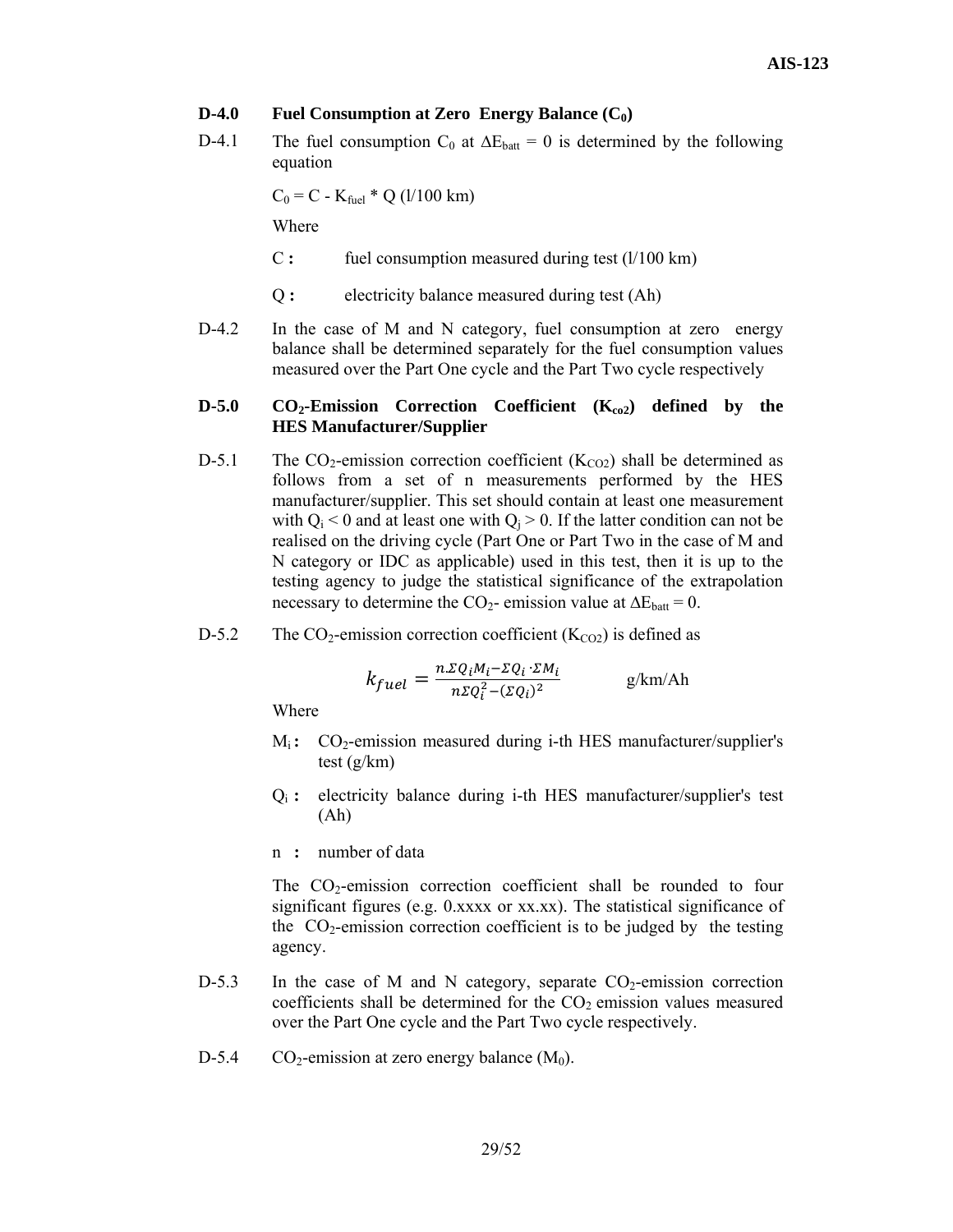D-5.5 The CO<sub>2</sub>-emission M<sub>0</sub> at  $\Delta E_{\text{batt}} = 0$  is determined by the following equation:

 $M_0 = M - K_{CO2} * Q (g/km)$ 

Where

- $C: CO<sub>2</sub>$  emission measured during test (g/km)
- Q **:** electricity balance measured during test (Ah)
- D-5.6 In the case of M and N category,  $CO_2$  emission at zero energy balance shall be determined separately for the  $CO<sub>2</sub>$  - emission values measured over the Part One cycle and the Part Two cycle respectively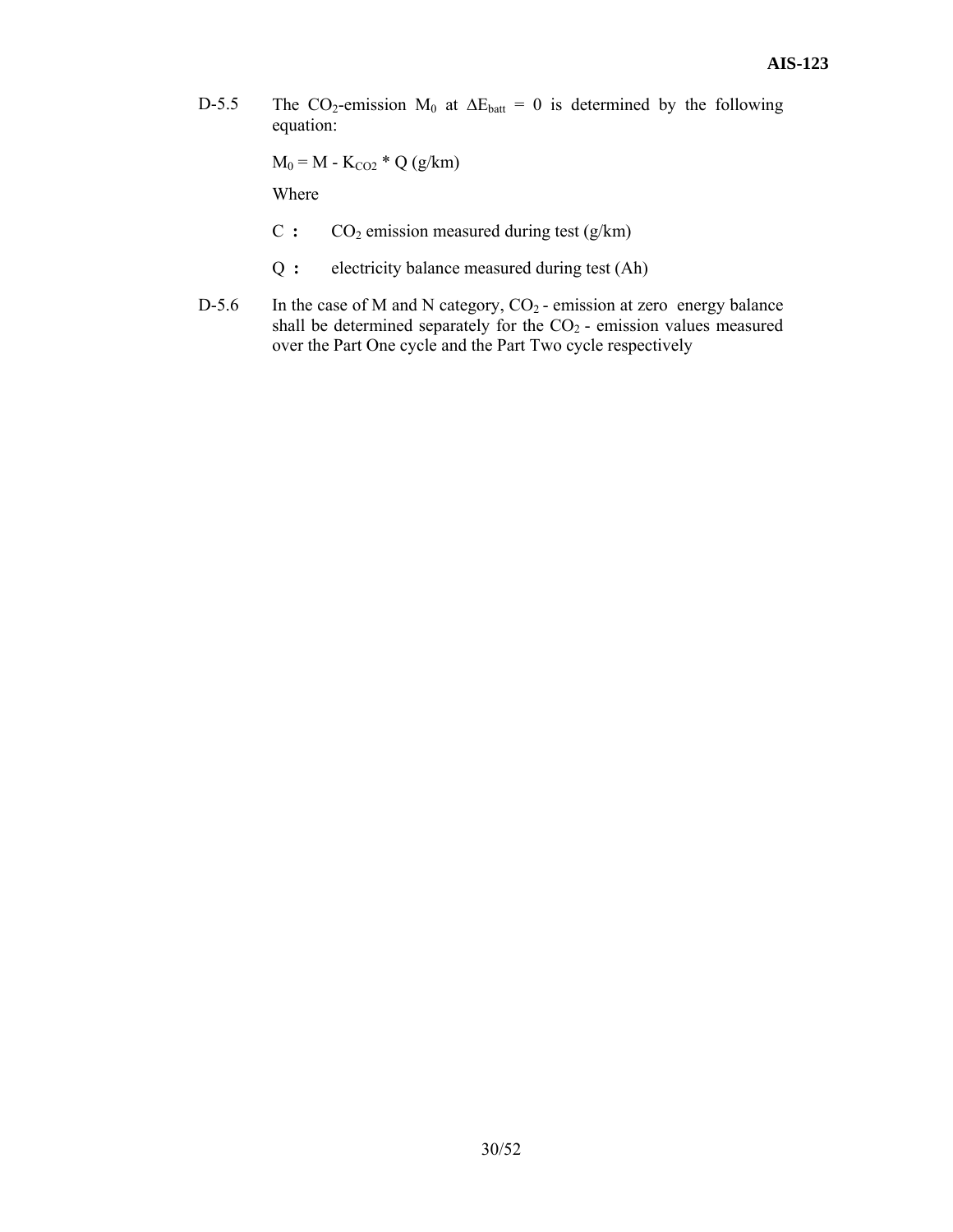#### **ANNEXURE E**  (See 18.1)

# **TECHNICAL SPECIFICATION OF HYBRID ELECTRIC SYSTEM**

### **1. Details of Hybrid System Manufacturer / Supplier / Installer**

- a. Name of the HES Manufacturer / HES Supplier:
- b. Address:
- c. Telephone No. and Fax No.:
- d. Contact person:

### **2. System Identification**

- a. Identification No.:
- b. Variants, if any:

# **3. Electric Motor**

- a. Name of manufacturer:
- b. Model name/Identification No.:
- c. Type: (e.g. Asynchronous AC Induction, Synchronous Permanent Magnet AC, BLDC, SRM etc.)
- d. No. of Phases:
- e. Maximum Power (kw @ xxxx rpm):
- f. Maximum torque  $(Nm \omega)$  xxxx rpm):
- g. Maximum Thirty Minutes Power, kW:
- h. Maximum Thirty Minutes speed km/h:
- i. Cooling System (Liquid /Air / Naturally air cooled):
- j. International Protection (IP)-Code:

| Test Agency: | Manufacturer: | Document No. (indicating<br>revision status) |
|--------------|---------------|----------------------------------------------|
| Signature:   | Signature:    |                                              |
| Name:        | Name:         |                                              |
| Designation: | Designation:  |                                              |
| Date:        | Date:         | Sheet no $\ldots$ of $\ldots$                |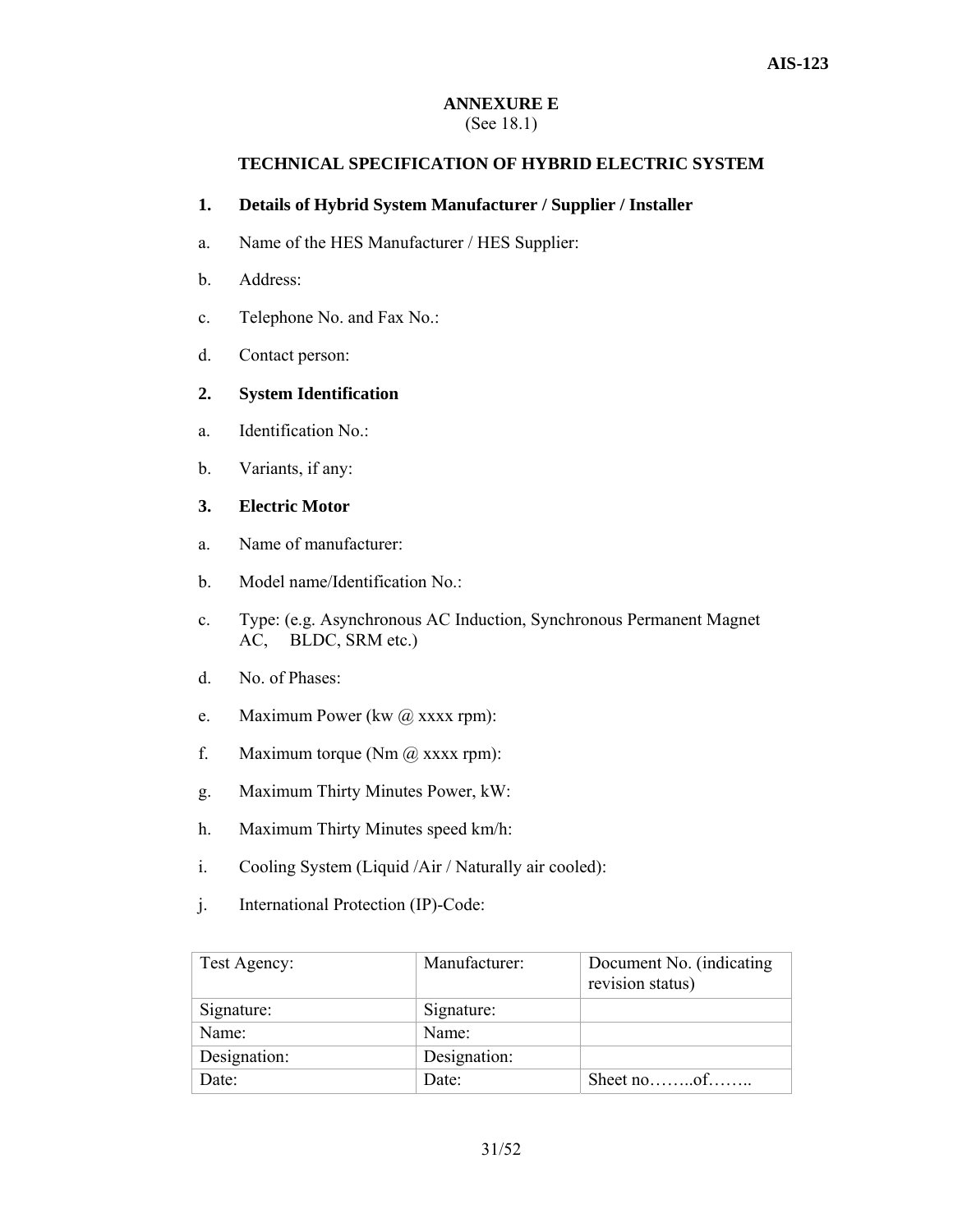# **4 Motor Controller Unit**

- a. Name of manufacturer:
- b. Model name/Identification No:
- c. Type:
- d. Control Principle: (e.g vectorial / open loop / closed / other)
- e. Cooling System (Liquid /Air / Naturally air cooled):
- f. International Protection (IP)-Code:

# **5. REESS**

- a. Name of manufacturer:
- b. Identification No.:
- c. Type: (e.g Lead Acid/ Li-Ion etc.)
- d. Voltage:
- e. Capacity (kWh):
- f. End of discharge voltage value:
- g. No. of batteries used:
- h. Weight of REESS:
- **6. Charger (Applicable only for Externally Chargeable HEV's)**
- a. Name of the manufacturer
- b. Model name/Identification No.
- c. Type
- d. Rating

| Test Agency: | Manufacturer: | Document No.<br>(indicating revision<br>status) |
|--------------|---------------|-------------------------------------------------|
|              |               |                                                 |
| Signature:   | Signature:    |                                                 |
| Name:        | Name:         |                                                 |
| Designation: | Designation:  |                                                 |
| Date:        | Date:         | <b>Sheet</b>                                    |
|              |               | $no$ of                                         |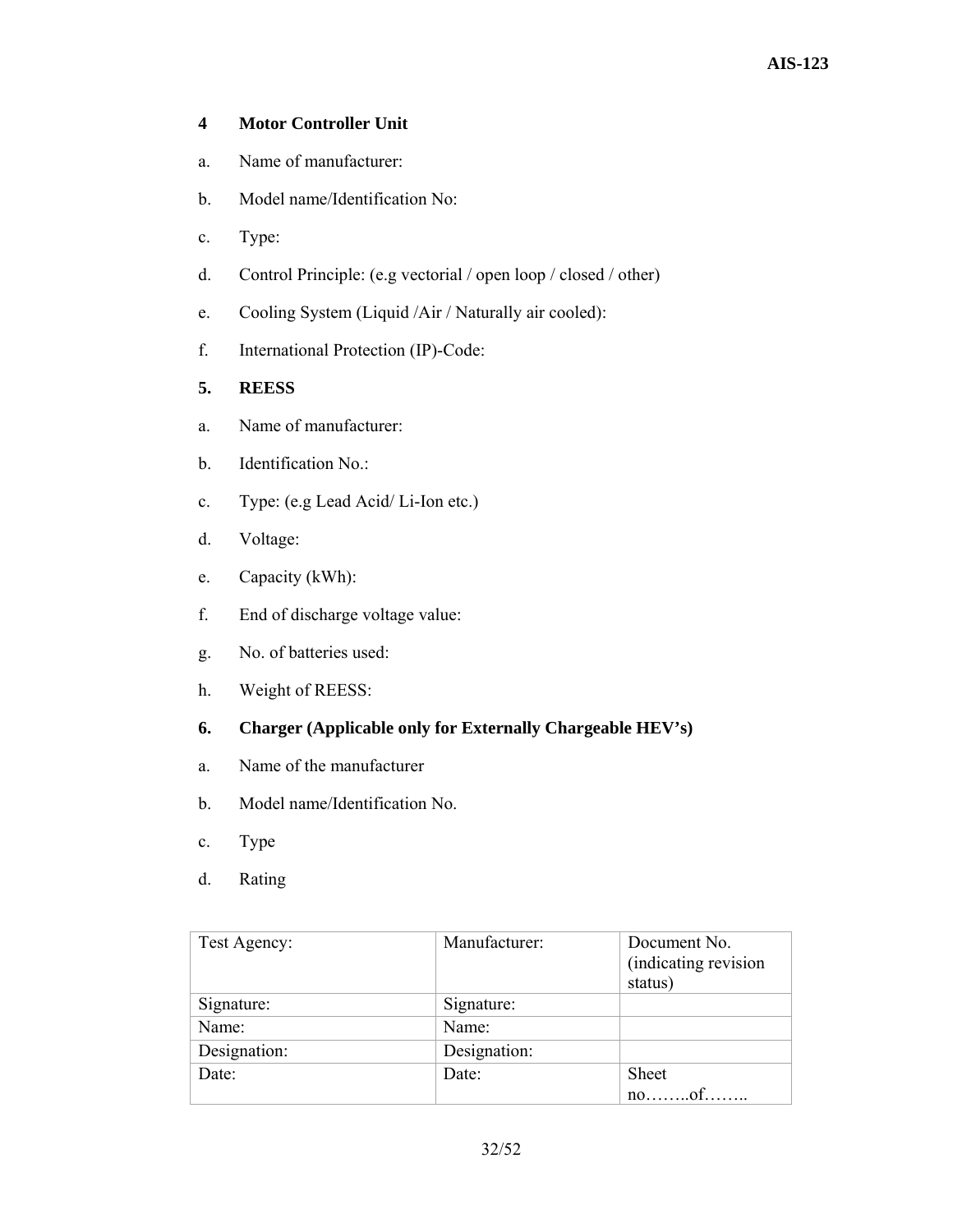- e. Charger (on board / external):
- f. Specifications of mains
	- i mains (single phase/ three phase):
	- ii Nominal Voltage (V) and frequency (Hz) with tolerances:
- g. Recommended duration of a complete charge:
- h. In case of on-board charger
	- i Continuous rating of charger socket (A):
	- ii Maximum initial in-rush current (A):

# **7 Charging / interlocking Socket**

- a. Name of the manufacturer:
- b. Model name/Identification No.:
- c. Type:
- d. Rating:

# **8 Power Harness**

- a. Name of manufacturer:
- b. Model name/Identification No.:
- c. Type : FLRY
- d. Operating Temperature:
- e. Insulation material used:
- f. IEC protection class
- g. Conduits provided Yes / No:

| Test Agency: | Manufacturer: | Document No.<br>(indicating revision<br>status) |
|--------------|---------------|-------------------------------------------------|
| Signature:   | Signature:    |                                                 |
| Name:        | Name:         |                                                 |
| Designation: | Designation:  |                                                 |
| Date:        | Date:         | <b>Sheet</b>                                    |
|              |               | $no \dots o f \dots o$                          |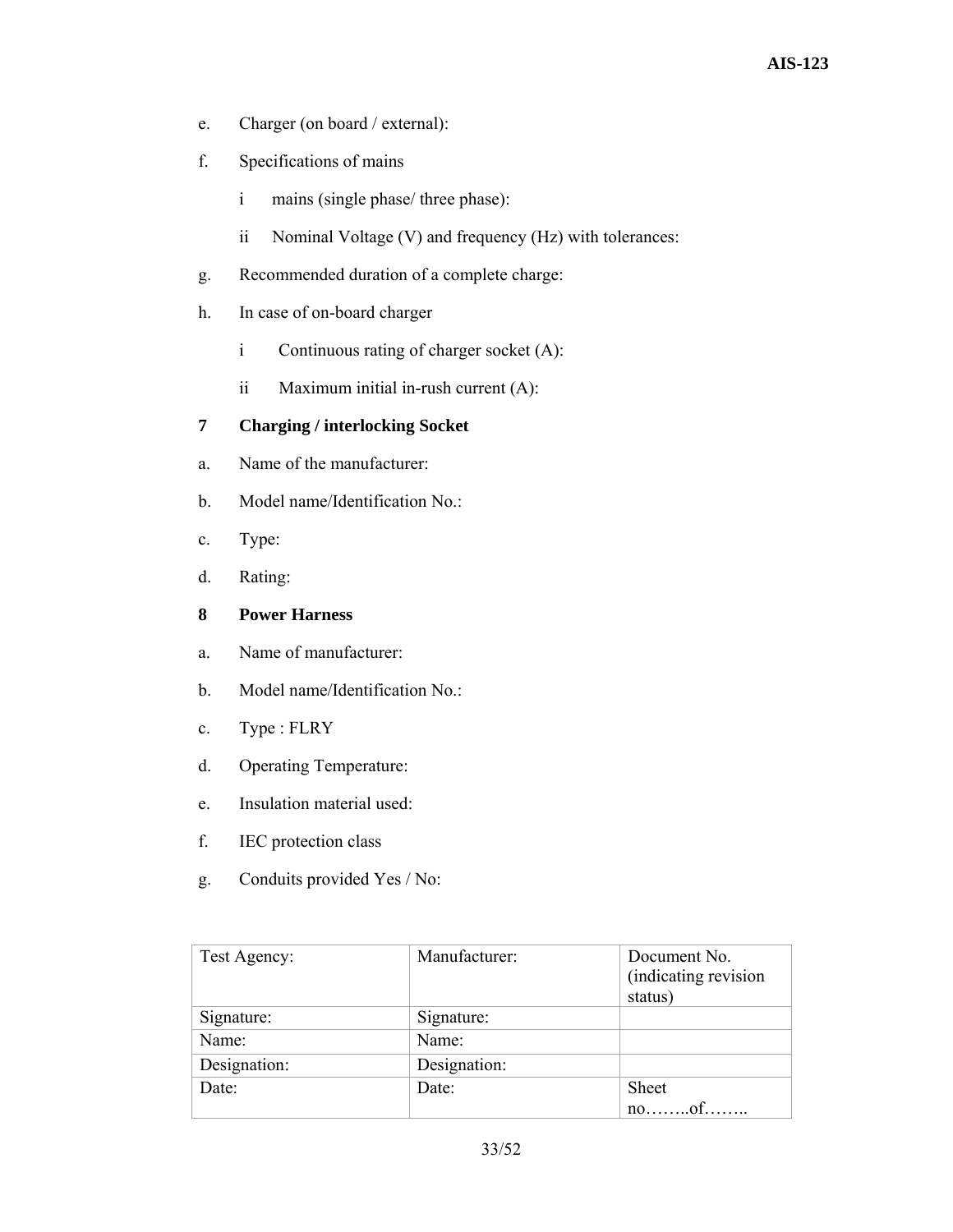- h. Cable size ( DC side ) sqmm:
- i. Cable size ( AC side ) sqmm:
- j. Electrical circuit diagram and Layout:

# **9. Control Harness**

- a. Name of manufacturer:
- b. Model name/Identification No.:
- c. Type: FLRY
- d. Operating Temperature
- e. Insulation material used:
- f. IEC protection class:
- g. Conduits provided Yes / No:
- h. Cable size in sqmm:
- i. Electrical circuit diagram and Layout:

# **10 REESS State of Charge (SOC) and Fault indicator / HMI**

- a. Name of manufacturer:
- b. Model name/Identification No:
- c. Type:
- d. Details of indication when state of charge of the REESS reaches a level when the manufacturer recommends re-charging
	- i Indication format:
	- ii Relationship of state of charge indicator and the indication:

#### **11 Hybrid Controller Unit**

- a. Name of manufacturer:
- b. Model name/Identification No.:
- c. Type:

| Test Agency: | Manufacturer: | Document No.<br>(indicating revision<br>status) |
|--------------|---------------|-------------------------------------------------|
| Signature:   | Signature:    |                                                 |
| Name:        | Name:         |                                                 |
| Designation: | Designation:  |                                                 |
| Date:        | Date:         | <b>Sheet</b>                                    |
|              |               | noof                                            |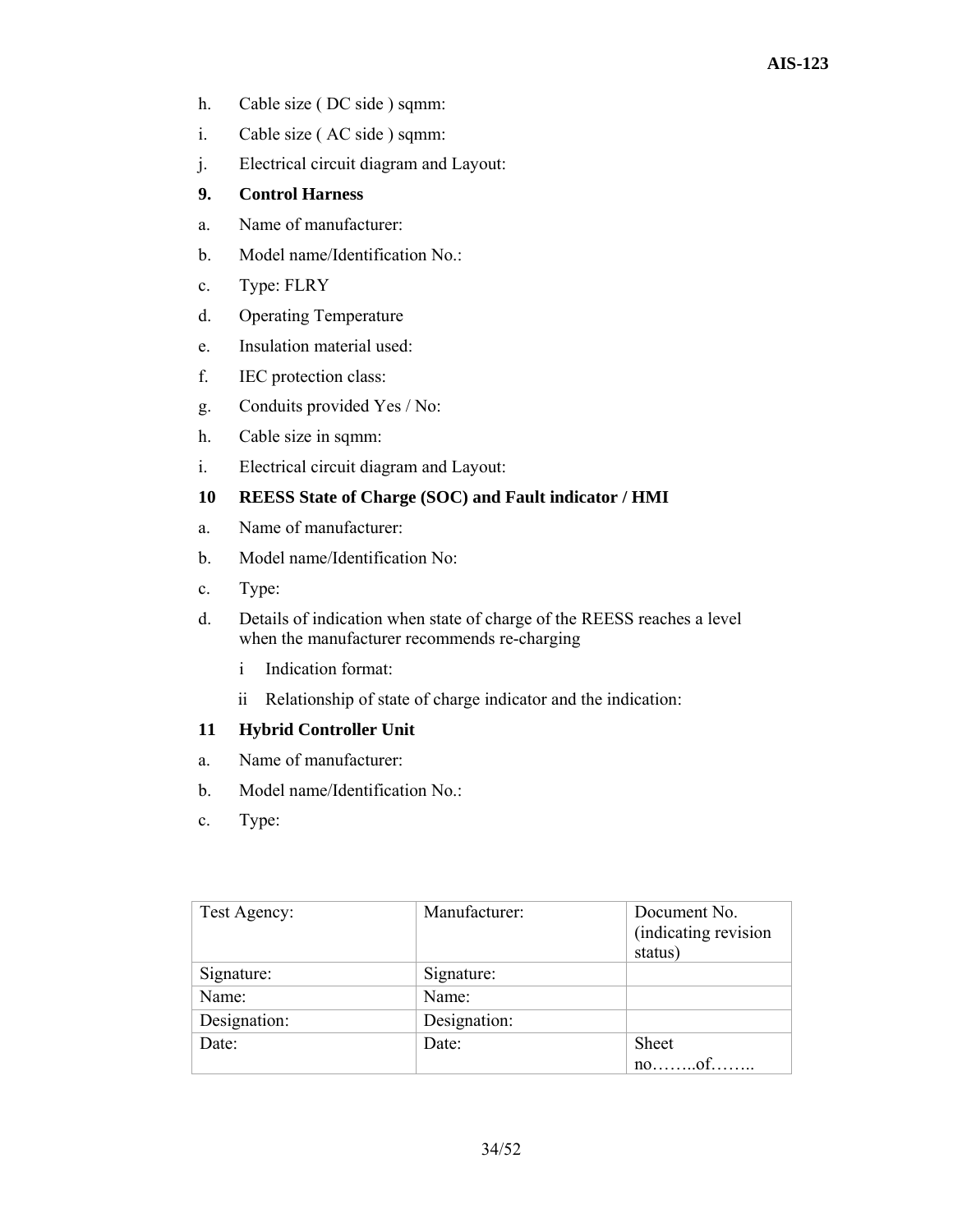# **12 REESS Management System (Popularly known as Battery Management System, BMS)**

- a. Name of manufacturer:
- b. Model name/Identification No.:
- c. Type:

# **13 Brief Description of System Including Dimensional Layout for Hybrid Electric System components Installation in the vehicle.**

Typical layout shall indicate details of circuit brakers, MCBs used, location of charger, etc., and key Hybrid Electric System (HES) components

# **14 Catalytic Converter (OE fitted)**

- a. Name of manufacturer:
- b. Model name/Identification No.:
- c. Type:

# **15 Current Limiting Device (Fuse)**

- a. Name of manufacturer:
- b. Identification No.:
- c. Voltage/current rating:
- d. Type:

# **16 Main Contactor / REESS Cut-off Switch**

- a. Name of manufacturer:
- b. Identification No.:
- c. Voltage/current rating:
- d. Type:

| Test Agency: | Manufacturer: | Document No.                |
|--------------|---------------|-----------------------------|
|              |               | (indicating revision        |
|              |               | status)                     |
| Signature:   | Signature:    |                             |
| Name:        | Name:         |                             |
| Designation: | Designation:  |                             |
| Date:        | Date:         | Sheet no $\dots$ of $\dots$ |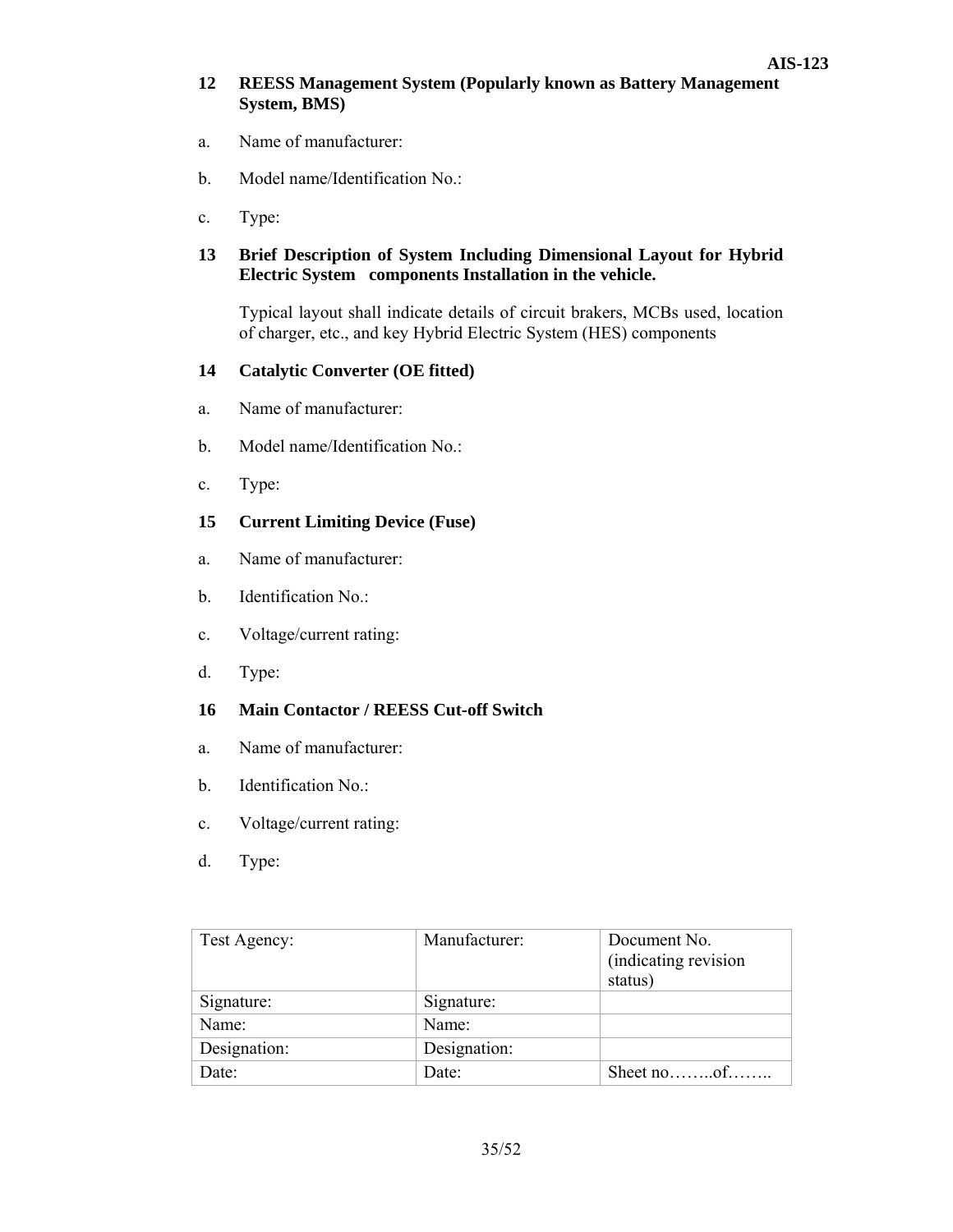# **ANNEXURE F**

# (See 18.1)

# **TECHNICAL SPECIFICATION OF IN USE VEHICLE RETROFITTED WITH HYBRID ELECTRIC SYSTEM**

# **1.0 General Description of Vehicle**

- 1.1 Vehicle Make / Model:
- 1.2 Vehicle Type:
- 1.3 Year and Month of Manufacture:
- 1.4 Engine No.:
- 1.5 Chassis No.:
- 1.6 Type of hybrid vehicle (Externally chargeable/Not externally chargeable):
- 1.7 Mode selection switch provided: Yes/No
- 1.8 If yes, the modes available:

# **2.0 Engine**

- 2.1 Type:
- 2.2 Bore x Stroke, mm:
- 2.3 No. of Cylinders:
- 2.4 Displacement:
- 2.5 Compression Ratio:
- 2.6 Max Engine Output:
- 2.7 Max Torque:
- 2.8 Weight of Engine (Complete):
- **3.0 Clutch**
- 3.1 Type:
- 3.2 Outside Diameter:
- **4.0 Gear Box**
- 4.1 Model:
- 4.2 Type:
- 4.3 No. of Gears:

| Test Agency: | Manufacturer: | Document No. (indicating<br>revision status) |
|--------------|---------------|----------------------------------------------|
| Signature:   | Signature:    |                                              |
| Name:        | Name:         |                                              |
| Designation: | Designation:  |                                              |
| Date:        | Date:         | Sheet no $\dots$ of $\dots$                  |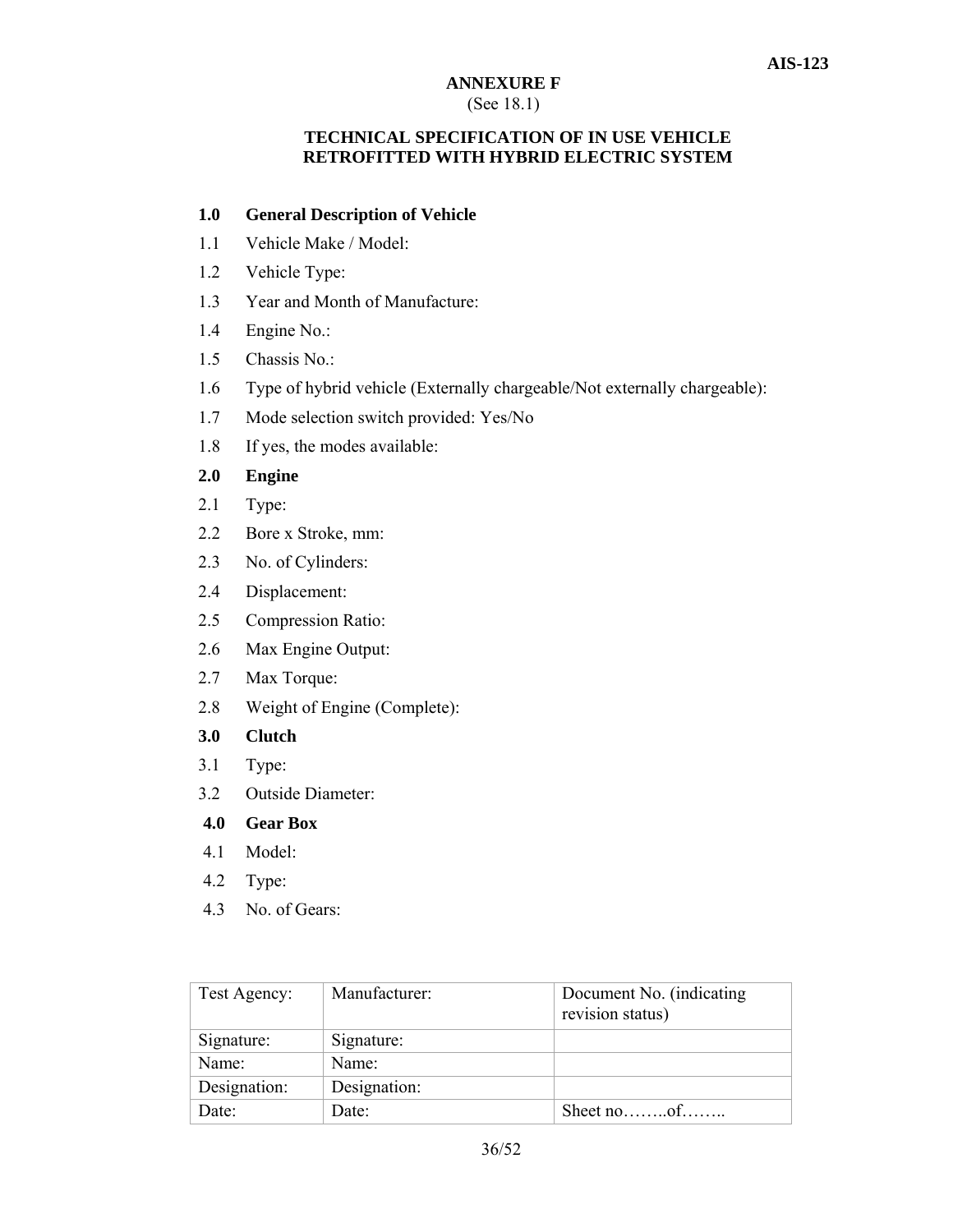4.4 Gear ratio:

1st

- $2<sup>nd</sup>$
- $3<sup>rd</sup>$
- $4^{\text{th}}$
- $5<sup>th</sup>$
- $6<sup>th</sup>$

Reverse

- 4.5 Front Axle:
- 4.6 Rear Axle:
- 4.7 Ratio:

# **5.0 Steering**

- 5.1 Steering Wheel Diameter:
- 5.2 Ratio:

# **6.0 Frame**

- 6.1 Long member size,mm:
- 6.2 No. of cross members:

# **7.0 Suspension**

- 7.1 Front:
- 7.2 Rear:

# **8.0 Brake**

- 8.1 Service Brake:
- 8.2 Front:
- 8.3 Rear:
- 8.4 Parking Brake:
- 8.5 Wheels and Tyres:

# **9.0 Electrical System**

9.1 System voltage:

| Test Agency: | Manufacturer: | Document No. (indicating<br>revision status) |
|--------------|---------------|----------------------------------------------|
| Signature:   | Signature:    |                                              |
| Name:        | Name:         |                                              |
| Designation: | Designation:  |                                              |
| Date:        | Date:         |                                              |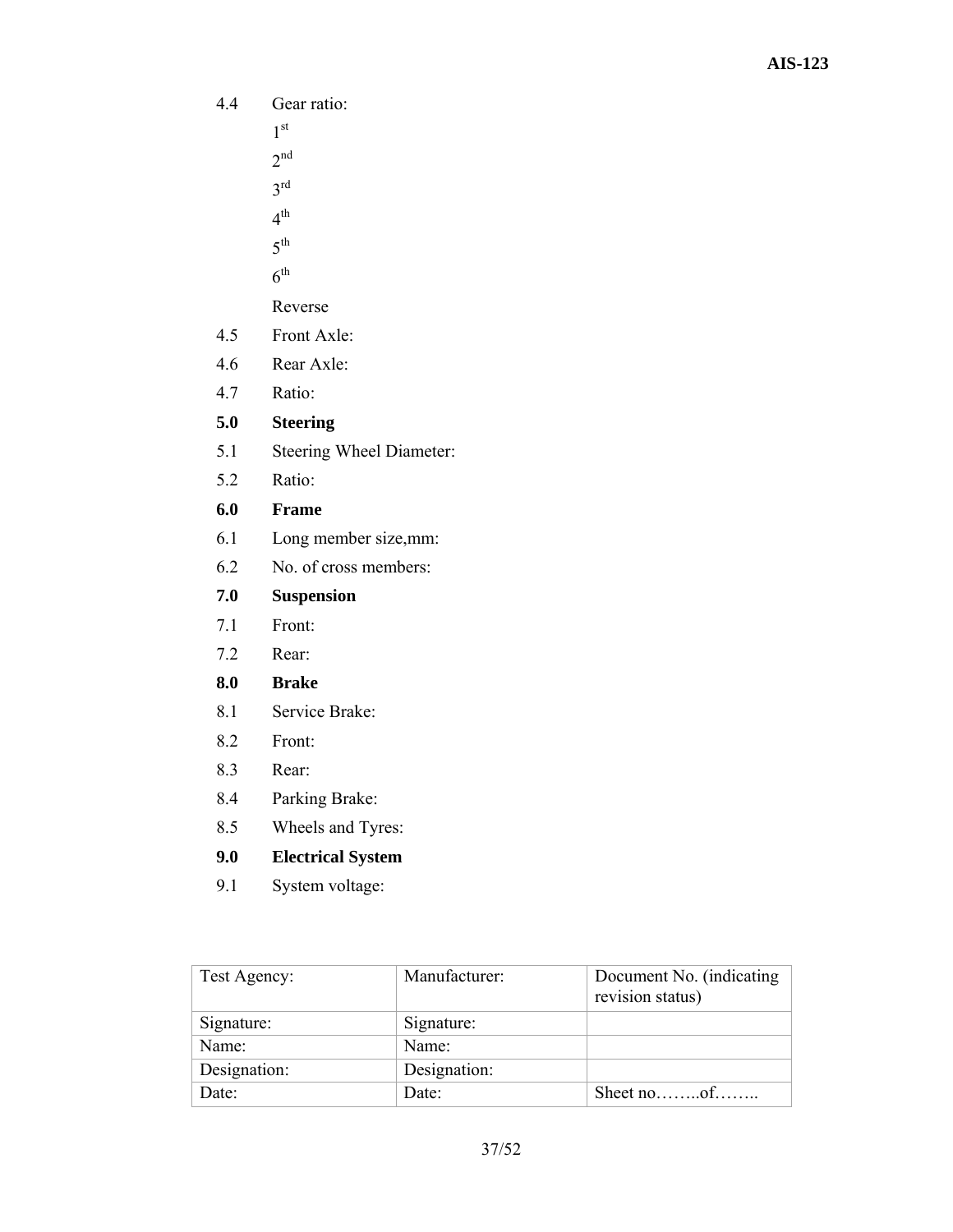- 9.2 REESS:
- 9.3 Alternator (Max. Output):

# **10.0 Dimensions**

- 10.1 Wheel Base, mm:
- 10.2 Overall Width, mm:
- 10.3 Overall Length, mm:
- 10.4 Front Track, mm:
- 10.5 Rear Track, mm:
- 10.6 Min. Ground Clearance, mm:
- 10.7 Cargo Box Dimensions:
- 10.8 Load Body Platform Area:

# **11.0 Weights**

- 11.1 Gross Vehicle Weight (GVW):
- 11.2 Unladen Weight (ULW with 90% fuel, Spare wheel and tools etc):
- 11.3 Front Axle weight (FAW):
- 11.4 Rear Axle weight (RAW):
- 11.5 Maximum Gradeability in 1st Gear:

# **12.0 Other details**

- 12.1 Fuel capacity:
- 12.2 Seating capacity:

| Test Agency: | Manufacturer: | Document No. (indicating<br>revision status) |
|--------------|---------------|----------------------------------------------|
| Signature:   | Signature:    |                                              |
| Name:        | Name:         |                                              |
| Designation: | Designation:  |                                              |
| Date:        | Date:         |                                              |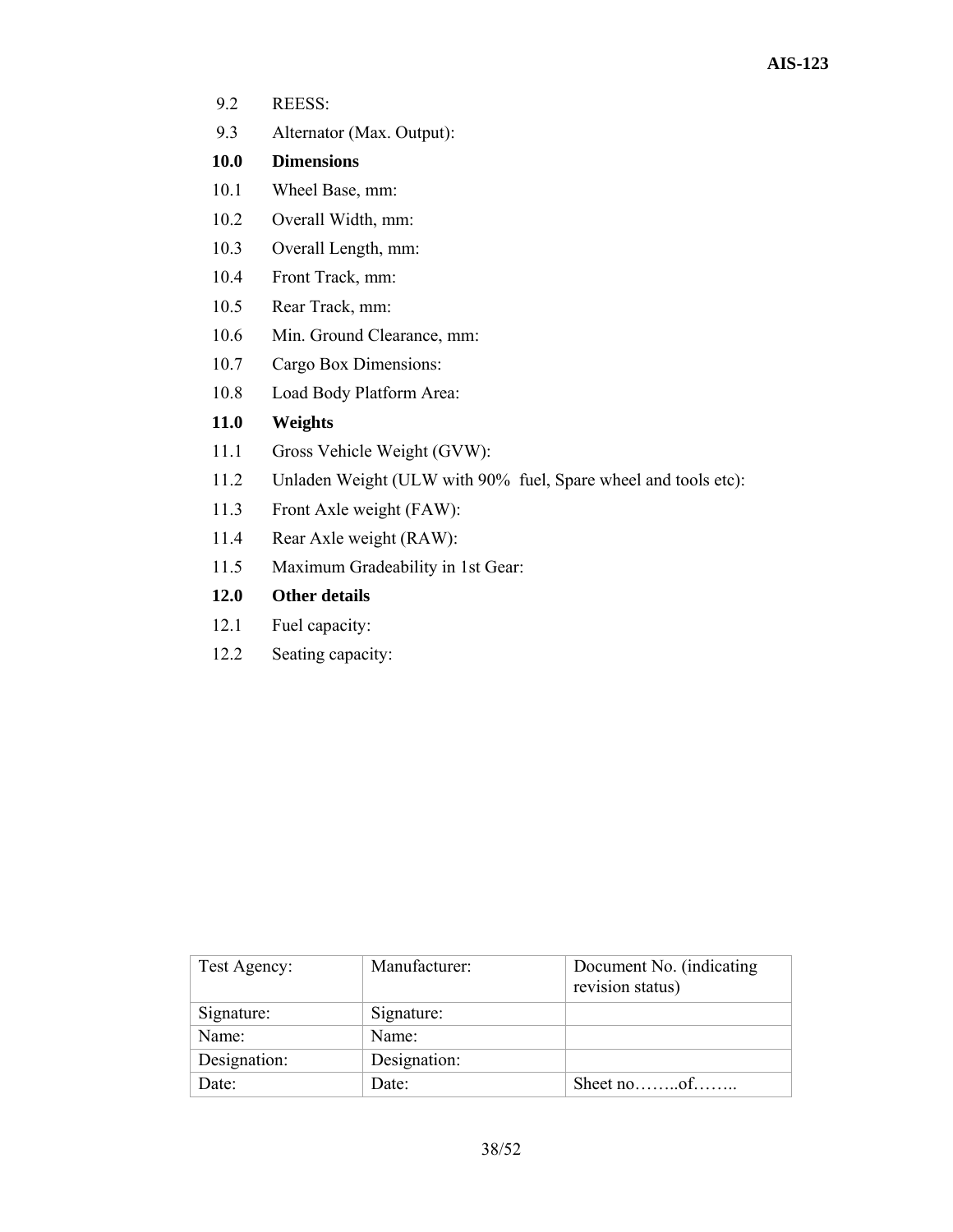# **ANNEXURE G**  (See 19.1)

# **CODE OF PRACTICE FOR RETROFITMENT OF HYBRID ELECTRIC SYSTEM ON ICE VEHICLES**

#### **1.0 General**

This code of practice may be called as "Code of Practice for Use of Hybrid Electric System retrofitted in Internal Combustion Engine Vehicles". This code of practice is applicable for M1/M2 and N1 category vehicles.

# **2.0 Scope**

This code of practice shall apply to the design, installation, operation, inspection and testing and maintenance of Hybrid Electric System (Henceforth referred as Hybrid Electric System (HES)). In general the standard is directed towards vehicle installations.

#### **3.0 Definitions of key components**

For the purpose of this Standard, the following definitions shall apply:

- 3.1 **Hybrid Electric System (HES)** Means aggregate of components added by HES manufacturer/supplier to the base vehicle for hybrid electric operation without modification / change / fuel type of base vehicle power train and base vehicle configuration.
- 3.2 **Drive System** Means of connecting the Electric Powertrain i.e. Motor to the engine or wheels.
- 3.3 **Electric Motor** An electromechanical device that converts electrical energy into mechanical energy
- 3.4 **Motor Controller** Means for starting and stopping the motor, selecting forward or reverse rotation, selecting and regulating the speed, regulating or limiting the torque, and protecting against overloads and faults.
- 3.5 **REESS**  REESS means a single mechanical assembly comprising of REESS modules and retaining frames or trays. A vehicle may have one or several REESS
- 3.6 **Charger** -Means for charging REESS from external power supply.
- 3.7 **Charging Socket -**Charging Socket means all the parts used to connect the vehicle to an external electric power supply (alternative or direct current supply).
- 3.8 **Wiring Harness Power and Control** Wiring harness is an assembly of cable or wires which transmit electric signals or electrical power.
- 3.9 **SOC Indicator** REESS state of Charge Indicator.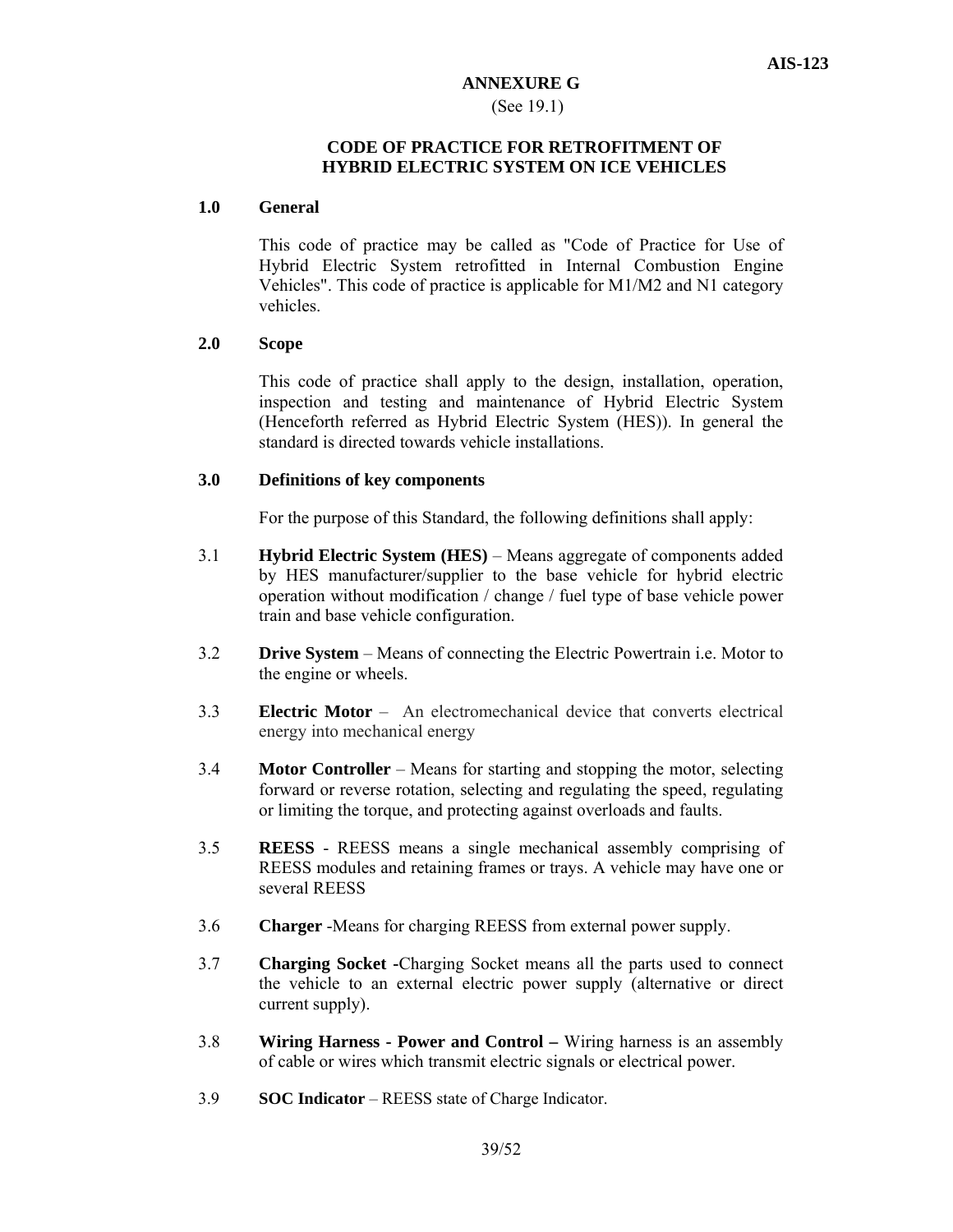- 3.10 **Hybrid ECU** Electronic Control Unit to manage the Hybrid Electric system's operation.
- 3.11 **BMS**  REESS Management System is an electronic Control Unit to manage the REESS operation and ensure safety.

#### **4.0 Responsibility of HES manufacturer / supplier**

 The retrofitment of the Hybrid Electric System (HES) shall be type approved by any one of the testing agencies specified in Rule 126 of the Central Motor Vehicle Rules. The responsibility of the type approval and ensuring that the HES manufactured comply with the provisions thereof shall be that of the HES manufacturer /supplier as the case may be.

- 4.1 HES manufacturer/ supplier should have third party ISO-9000 certification. The ISO 9000 certificate shall be submitted to the test agency at the time of type approval.
- 4.2 After obtaining type approval certification, HES manufacturer / supplier shall authorize installer to undertake Hybrid Electric System (HES) retrofitment. The HES manufacturer/supplier shall submit the information to Regional Transport Authorities as asked.
- 4.3 The HES manufacturer / HES supplier shall maintain the record of the vehicle identification numbers (VIN) and registration numbers of those vehicles on which the Hybrid Electric System (HES) has been installed. As part of this record, the HES manufacturer/supplier shall identify the installation date and the Hybrid Electric System (HES) type approval certification number and shall identify the vehicle owners at the time of installation, including the owner's current addresses and phone numbers.
- 4.4 Name, address, and phone number of all the installer facilities which are authorised by the HES manufacturer / supplier to install the approved Hybrid Electric System (HES) or sell the spare parts of Hybrid Electric System (HES) shall be published on HES manufacturer/supplier website.
- 4.5 **Hybrid Electric System (HES) Layout:** The layout indicating the locations of key elements of the Hybrid Electric system (HES) shall be prepared by the HES manufacturer / supplier and shall be submitted to the testing agency at the time of Homologation. This will include the placement of each important element such as motor, controller, wiring harness routing, batteries, charging socket and other components which forms the integral part of the Hybrid Electric System (HES).
- 4.5.1 Test Agency shall verify the weight distribution due to Hybrid Electric System (HES) installation for any adverse impact on vehicle structure using best engineering practices.
- 4.5.2 Serviceability and accessibility of the original vehicle shall not be adversely affected due to Hybrid Electric System (HES) mounting
- 4.5.3 There shall be no adverse impact on crash compatibility of Hybrid Electric System (HES) retrofitted vehicle. Test agency shall verify this requirement using best engineering practices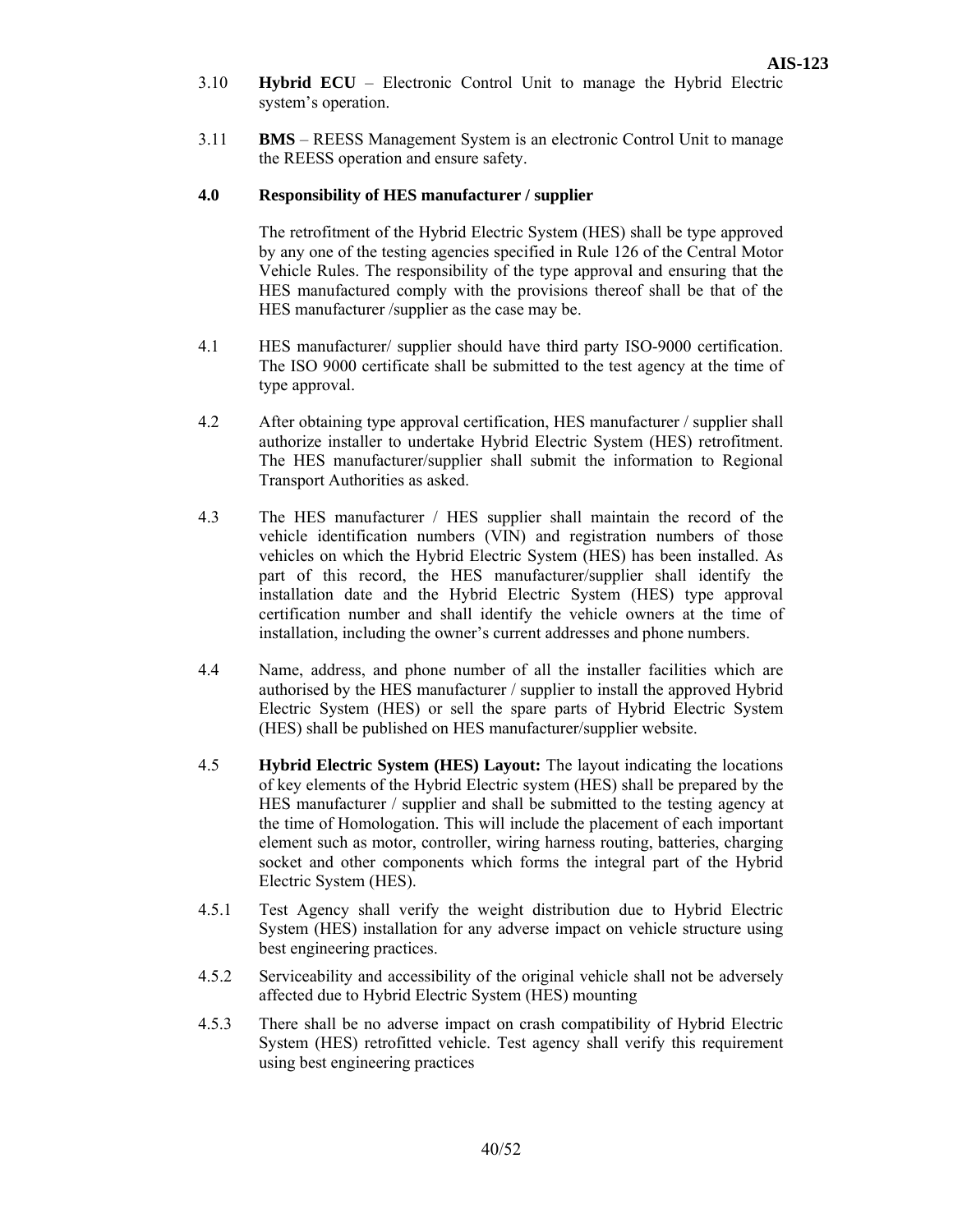#### 4.6 **Owner's Manual for Hybrid Electric System (HES)**

The Owner's manual shall be prepared by the HES manufacturer / supplier and shall clearly highlight the changes that would supersede the OEM vehicle Owner's manual. Hybrid system manual shall clearly highlight the changes that would supersede the original manual. The HES manufacturer / supplier shall ensure and instruct the HES installers that the HES owner's manual is provided with every Hybrid Electric System (HES) installed vehicles.

The Owner's manual shall cover the following minimum information:

- 4.6.1 Approved Hybrid Electric System (HES) layout diagram.
- 4.6.2 Description of the Hybrid Electric System (HES) including description of major components and their theory of operation.
- 4.6.3 REESS charging procedure.
- 4.6.4 **Warranty information of Hybrid Electric System (HES)** It should include the warranty information of Hybrid Electric System (HES) and its implications on the warranty provided by OEM (Base vehicle manufacturer). This notification must be signed by the purchaser prior to sale of the Hybrid Electric System (HES).
- 4.6.5 Listing of necessary service intervals and a Check list for checks will be provided in owner's manual.
- 4.6.6 Owner's manual shall cover FAQs and trouble shooting of Hybrid Electric System (HES).

The (HES) manufacturer / supplier shall submit the complete owner's manual to the test agency along with the application of the type approval. In case the owner's manual is not available at the time of submitting the prototype vehicle, they shall be submitted by the HES manufacturer /supplier as and when they are ready but not later than beginning of commercial production.

#### 4.7 **Service Manual for Hybrid Electric System (HES)**

The HES manufacturer/supplier shall make service manual available comprising of company's all service and warranty policies.

4.8 The HES manufacturer/supplier shall impart training to installer on installation, maintenance and operation of Hybrid Electric System (HES) and issue the training certificate to installer after completion of training.

#### 4.9 **Wiring harness, Cables and Connectors**

#### **Guidelines for Installation and Routing the Control and Power Harness through vehicle.**

4.9.1 Electric cables used in power and control wiring harness shall comply with the requirements of ISO 6722-2006 as per the para. 14 of AIS-123.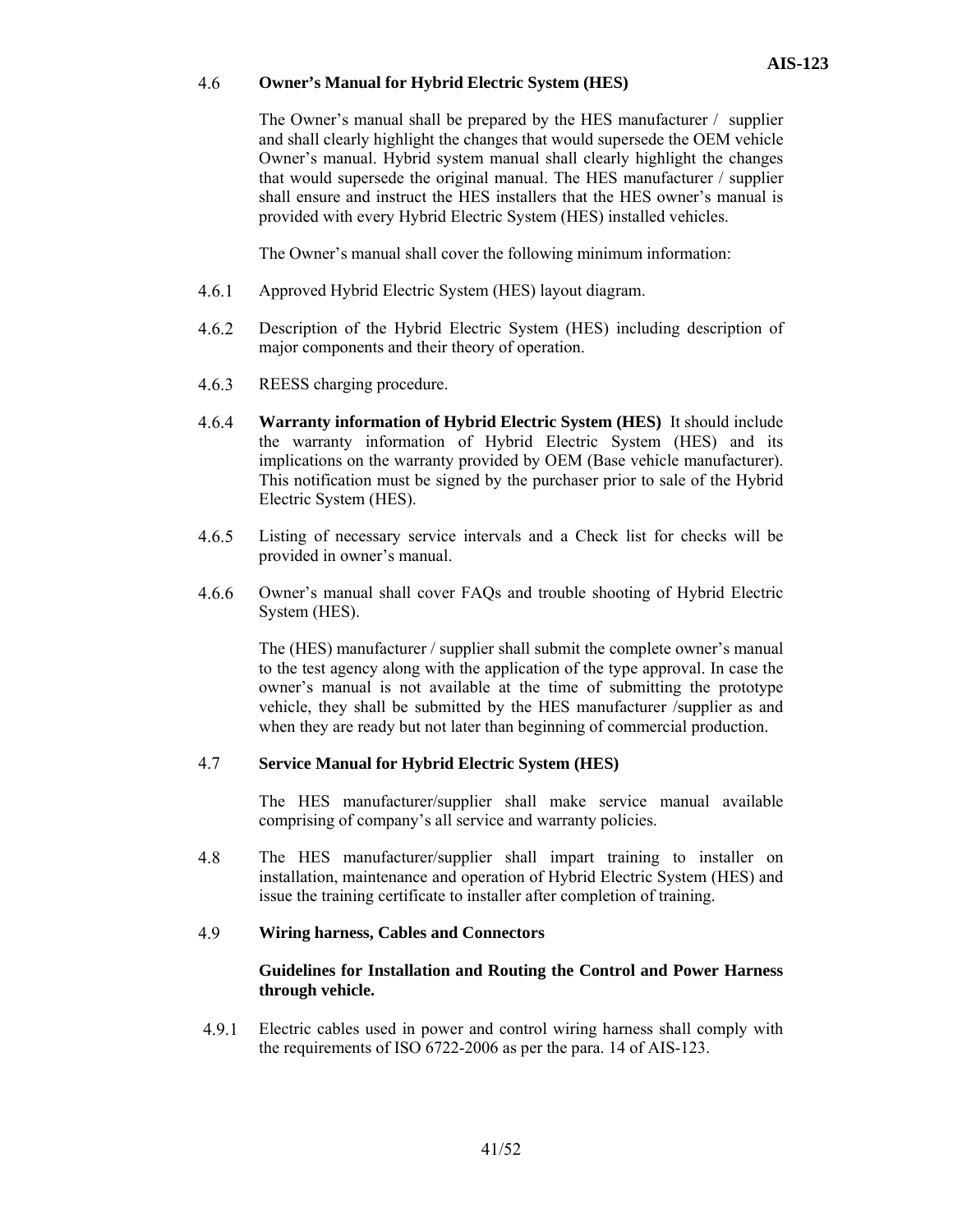- 4.9.2 The electrical circuit shall be provided with current limiting and or short circuit protection device.
- 4.9.3 The layout of the wiring harnesses shall be such that they are secured tightly and shall be properly insulated or contained in a loom (Non-flammable corrugated tube) along its length to avoid any metal contact of body, damage by any means (e.g. sharp metallic edges) or sagging.
- 4.9.4 The HES manufacturer/supplier has to select cables used for harness such a way that, there shall not be any EMI causing malfunction of harness and other electrical systems of the vehicle.

#### 4.9.5 **Guidelines for sharing the signal from existing sensors in a vehicle**

 The HES manufacturer/supplier shall follow the guidelines mentioned below for sharing the signal from existing sensors in a vehicle. This approach will ensure that the signals are not loaded and do not impact the functioning of the existing systems in the vehicle.

- 4.9.5.1 Guidelines for sharing sensors with pulse / frequency output or digital output
- 4.9.5.1.1 The input stage impedance should be such a way that it will not load the earlier stage. After loading the sensor signal by additional circuit, drop in the sensor voltage should not be more than 0.5% of sensor voltage before loading the circuit.
- 4.9.5.1.2 Logic zero voltage should not lift up due to sharing circuit.
- 4.9.5.1.3 The device should not allow reverse flow of current
- 4.9.5.1.4 The input stage should not pick up any noise.
- 4.9.5.1.5 The input stage shall not introduce noise if it is kept open.
- 4.9.5.1.6 The additional circuit shall not have any adverse effect on the existing sensor circuit.

Examples of pulse / frequency output type sensors:

- Vehicle speed sensor (VSS)
- Pressure sensor
- Engine speed sensor

Examples of Digital output type sensors:

- Brake switch
- Clutch switch
- Air Condition ON-OFF switch
- Pressure switch
- Temperature switch
- 4.9.5.2 Guidelines for sharing sensors with voltage / potentiometric / resistance type output. The input stage of the signal sharing device shall have the following characteristics –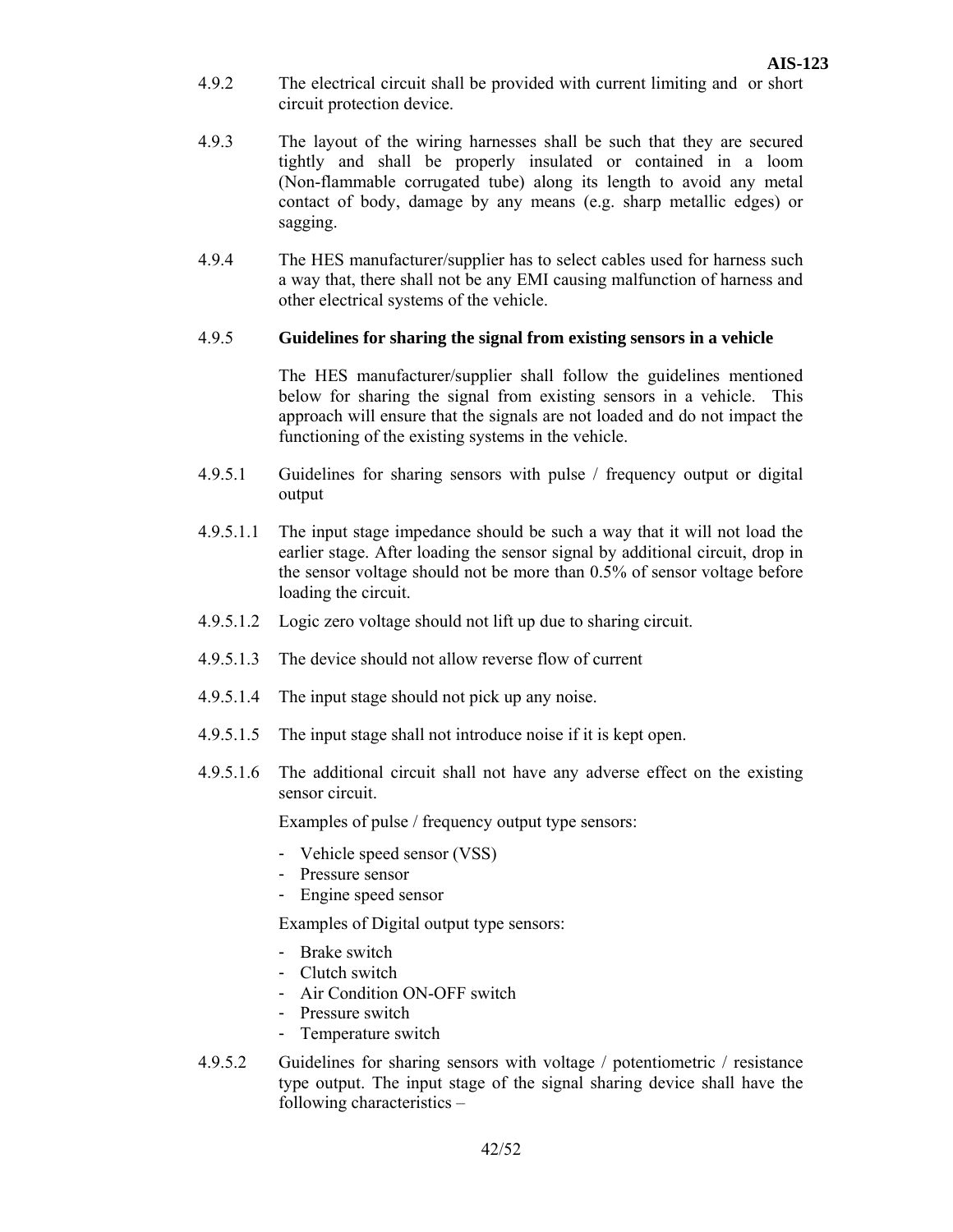- 4.9.5.2.1 Differential input: This will provide high common mode rejection. It will not interfere with the electronics of the existing vehicle as it will not measure the signal with respect of signal ground.
- 4.9.5.2.2 High Input impedance: The input stage impedance should be such a way that it will not load the earlier stage. After loading the sensor signal by additional circuit, drop in the sensor voltage should not be more than 0.25% of sensor voltage before loading the circuit.
- 4.9.5.2.3 The device should not allow reverse flow of current.
- 4.5.9.2.4 The input stage should not pick up any noise.
- 4.9.5.2.5 The input stage shall not introduce noise if it is kept open.
- 4.9.5.2.6 The additional circuit shall not have any adverse effect on the existing sensor circuit.

Example of Voltage / Resistance type sensors:

- Throttle position sensor
- Pressure sensor
- Temperature sensor
- $-O<sub>2</sub>$  sensor
- Air flow sensor
- 4.9.5.3 Similar approach is in use for sharing the sensor in a CNG/LPG close loop systems. For e.g.  $O_2$  Sensor (Voltage type), Throttle position sensor (potentiometric type), Crankshaft position sensor (pulse type). In case of CNG/LPG systems the fuel injectors of the existing system are cut-off using an electronic circuit called Emulator. It also emulates i.e. gives false impression to the ECU as if the engine is running on fuel.
- 4.9.5.4 The motor controller and onboard charger shall be isolated from the vehicle Battery during 'Ignition off' condition.
- 4.9.5.5 In case Hybrid Electric System (HES) is connected to the grounded chassis, it shall be equipped with Earth Leakage / Dark current protection at any time when vehicle is connected to the external / mains supply.

#### 4.10 **Traction Motor**

HES manufacturer/supplier shall ensure that the motor used is in compliance with automotive requirements, AIS-123 section 11.0.

# 4.11 **Motor Controller**

The motor controller shall be designed to provide protection for Short circuit, over temperature, Input and Output Overloading. Controller should be so placed that the heat generated is adequately dissipated.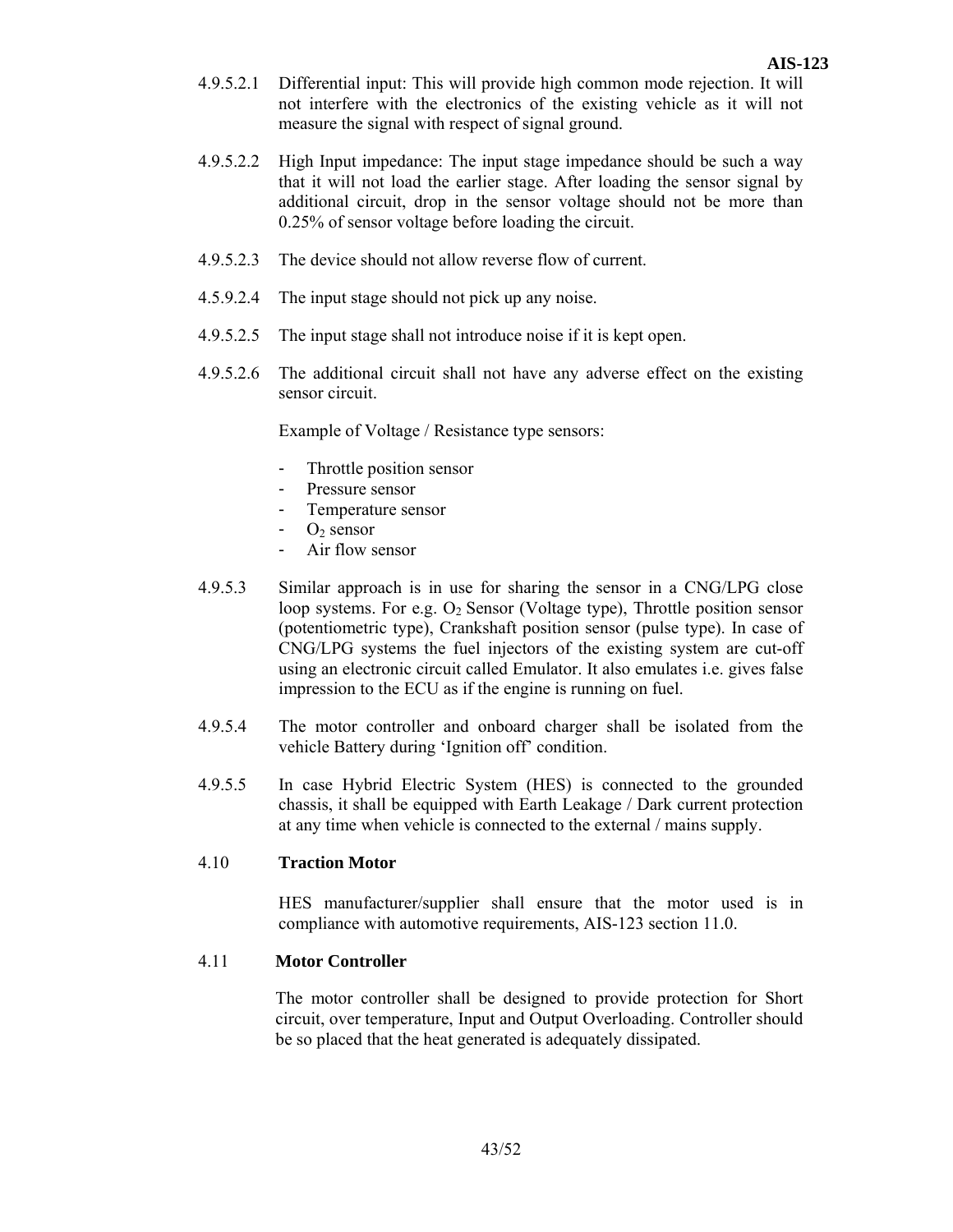#### 4.12 **Charging Socket and its Location**

Vehicle starting system shall be disabled if the charging cable is plugged-in to the vehicle. In case of running engine if the charging cable is plugged-in to the vehicle, the engine shall be shut down.

To the extent possible, charging socket shall be located close to on board charger, if available. The location of charging socket should be away from the fuel tank. Preferably it should be on the opposite side of the fuel tank inlet. The socket body should be adequately earthed to prevent sparking and subsequent hazard of fire.

### 4.13 **REESS**

- 4.13.1 Installation of REESS in the vehicle shall not allow any potential dangerous accumulation of gases. Details of the ventilation provided by HES manufacturer/supplier shall be verified by Test Agency at the time of type approval.
- 4.13.2 REESS compartments containing REESS modules, which may produce hazardous gases, shall be safely ventilated. Details of ventilation provided by HES manufacturer/supplier shall be verified by the Test Agency at the time of type approval.
- 4.13.3 REESS and the electric power train shall be protected by properly rated fuse or circuit breakers. The components on the vehicle shall be as per the specifications declared by the HES manufacturer/supplier as per information provided in AIS-007/Annexure E and F. The same shall be verified by the Test Agency at the time of type approval.
- 4.13.4 **Mounting of REESS:** The mounting REESS in Hybrid Electric System (HES) fitted vehicle operated vehicle shall be such that REESS is not displaced from its place and there is no REESS displacement and spillage of electrolyte when vehicle is driven on gradient or any other type of road. This condition shall be deemed to be satisfied if no REESS displacement and spillage of electrolyte is observed in acceleration, deceleration and cornering scenario.
- 4.13.5 **Creepage Distance Measurement for REESS** This para. deals with additional leakage current hazard between the connection terminals of REESS including any conductive fittings attached to them and any conductive parts, due to the risk of electrolyte spillage in normal operating conditions. It does not apply to REESS, for which electrolyte leakage will not occur under normal operating conditions e.g. sealed REESS.

Minimum creepage distance shall be as follows:

a) In the case of a creepage distance between two REESS connection terminals:

 $d > 0.25$  U + 5

Where

d = Creepage distance measured on the tested REESS in mm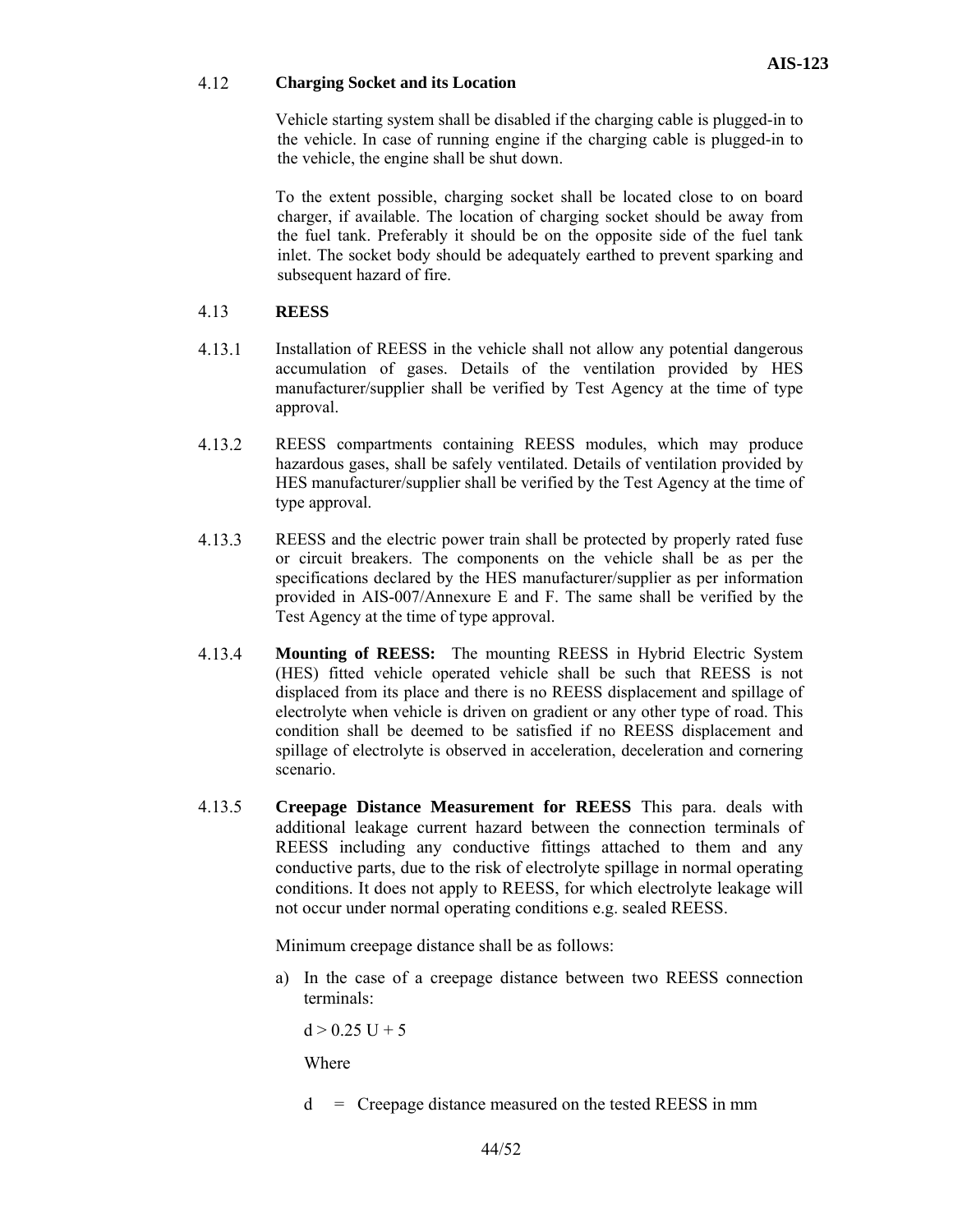- U = Nominal voltage between the two REESS connection terminals in V.
- b) In the case of creepage distance between live parts and the electrical chassis :

 $d > 0.125$  U + 5,

Where

- $d =$  Creepage distance measured between the live part and the electrical chassis in mm.
- $U =$  Nominal voltage between the two REESS connection terminals in V.

#### 4.13.6 **REESS disconnect**

Vehicles should be equipped with an automatic disconnect for REESS to isolate the propulsion circuits in case of any fault in Hybrid Electric System (HES). The HES manufacturer/supplier shall describe the automatic disconnect provided in the Owner's manual.

A manual service disconnect should also be present. This disconnect should be operable with the following capabilities:

- 4.13.6.1 Manual action to break the connection.
- 4.13.6.2 The disconnection does not create exposed conductors capable of becoming energized while exposed.

#### 4.14 **REESS Charger**

The charger and the BMS shall provide protection for overcharge, over discharge, cell/pack voltage variation, Temperature variation etc. for safe operation of batteries.

#### 4.15 **Compliance Plate**

Each Hybrid Electric System (HES) retrofitted vehicle shall be fitted with the compliance plate. It will be suitably located in an approachable location. Compliance plate shall provide the following information about the Hybrid Electric System (HES) and its installation.

- Date of Installation:
- Vehicle Reg. Number:
- Hybrid System Identification Number:
- Manufactured by:
- Installed by:

#### 4.16 **Labels**

Identification label in front and rear: Label conforming to the specifications AIS-123 shall be affixed on left side of the front and rear safety glass so as to ensure visibility from the front and rear side of the vehicle.

Vehicles installed with Hybrid Electric System (HES) shall have identification label as follows: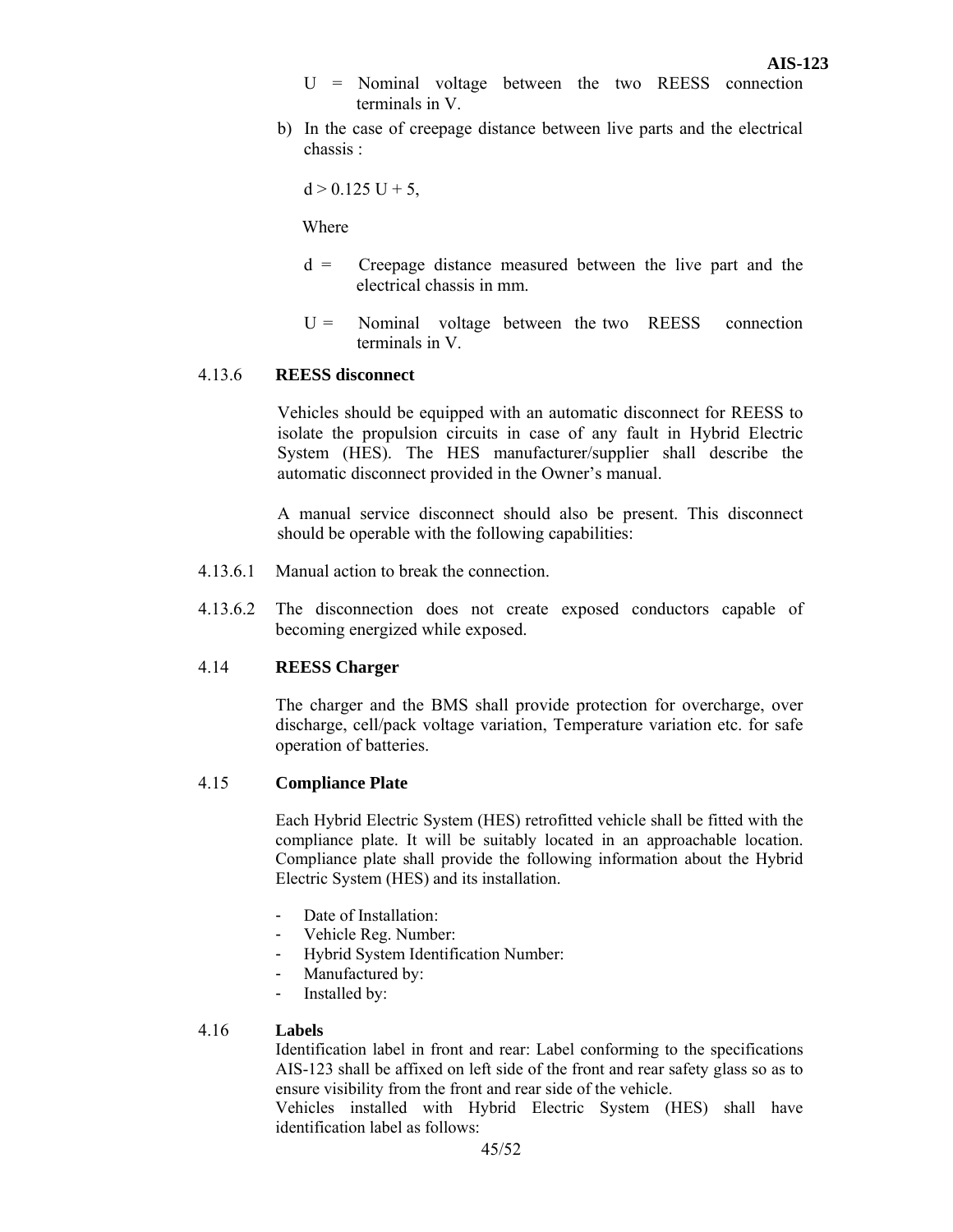- 4.16.1 Labels shall be affixed in a vertical position on the left side of the front and rear safety glass and shall ensure visibility from the front and rear sides.
- 4.16.2 The label shall be in position at all times, shall be in good condition, and the shape, colouring and lettering shall be easily identifiable.
- 4.16.3 Label shall be coloured 'white' and sized 80 mm x 80 mm square. Label shall have on them the text "xEV" in a central position not less than 20 mm high, coloured blue. The label shall have a blue border 1 mm wide, 5 mm inside the outer edge and running parallel to it. The 80 mm dimension is measured from the outer edge (Kindly refer the drawing given below).



# 4.17 **Safety Instructions**

Minimum one copy of safety instructions shall be displayed in passenger's compartment.

## **5.0 Responsibility of the HES installer**

#### 5.1 **Criteria to Authorize HES Installer**

 Only the installer authorized by HES manufacturer /supplier shall fit the Hybrid Electric System (HES) on vehicles. For this purpose, the HES manufacturer/supplier shall issue a certificate of authorization to the installer concerned duly authorizing them to fit the Hybrid Electric System (HES) on behalf of HES manufacturer/supplier. Only that fitment centre's / shop's which are the franchise / dealership of the HES manufacturer / supplier shall be allowed to carry out the Hybrid Electric System (HES) fitments.

# 5.2 **HES installer shall be equipped with the following tools and equipment**

- Two post lift / ramp
- Electric hand drill machine and H.S.S. drill bits
- Set of 'D' ring and box spanners
- Set of screw driver (both flat and star)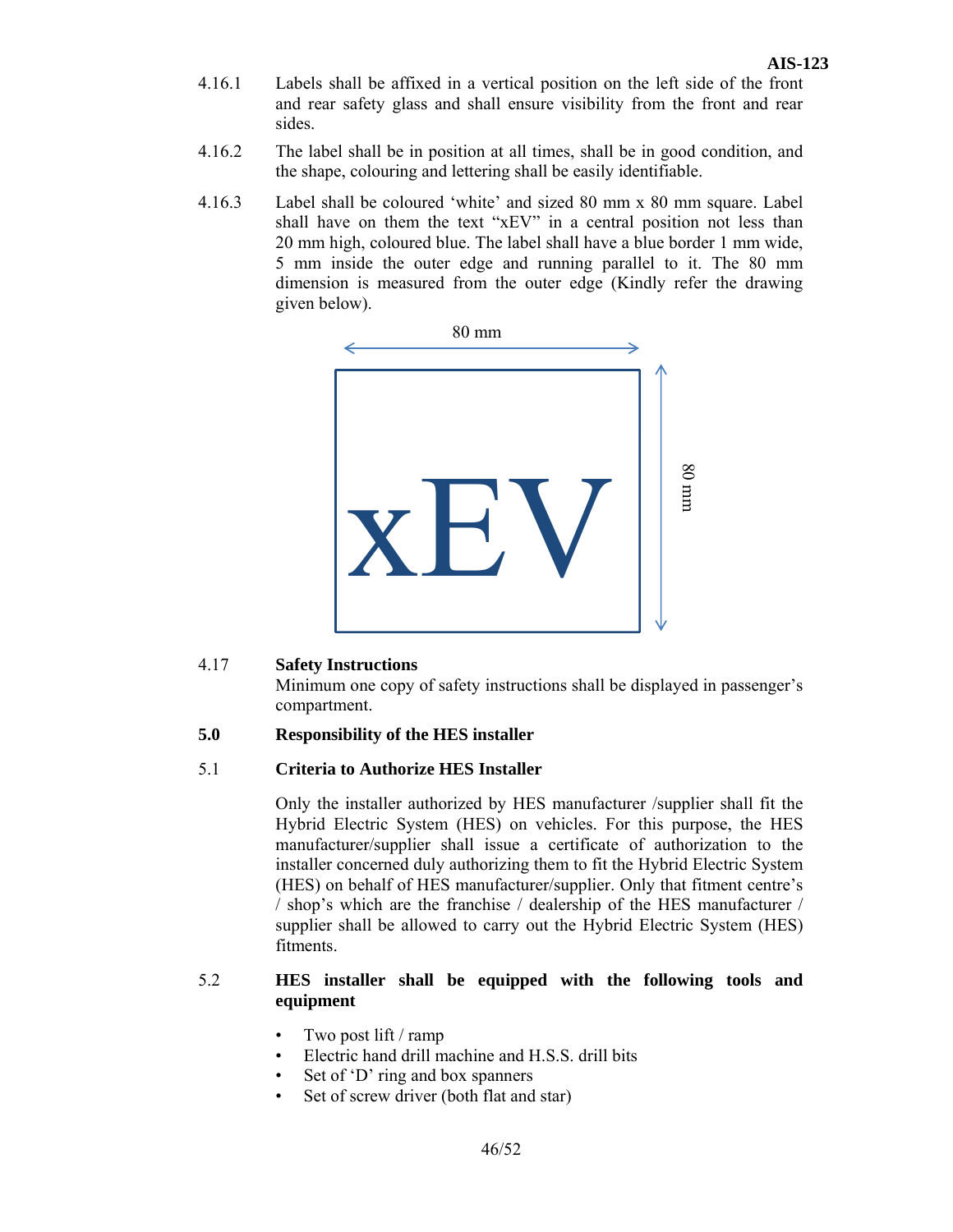- Set of Allen keys
- H.S.S. hand saw
- Crimping tool for electrical cable termination, if required
- Set letter and number punch
- Measurement tape
- Torque wrench
- Inspection light
- Vernier caliper
- **Multimeter**
- Silicon seal/sealant
- Alignment tool
- Belt tension measuring equipment
- Puller
- Fire fighting equipment
- Dry chemical powder (DCP) type fire extinguisher minimum two numbers of 5 kg each with ISI mark.
- CO<sub>2</sub> type fire extinguisher minimum 1 number of 5 kg with ISI mark.
- Fire buckets  $-2$  buckets
- 5.3 Installer shall have trained technicians having qualification as specified by HES manufacturer/ supplier. HES manufacturer/supplier shall impart extensive training to the technicians on Hybrid Electric System (HES) installation and certify the same.
- 5.4 Installer to display in the premises, authorization certificate issued by HES manufacturer / supplier.
- 5.5 The record of conversion of vehicles carried out by the HES installer shall be maintained and made available to the authorities such as MoRTH or agencies authorized by MoRTH as and when demanded.
- 5.6 HES installer should do fitness and performance checks of the Hybrid Electric System (HES) retrofitted vehicle at least once in a year and maintain the records of the parameters audited and observations as per the norms established by HES manufacturer /supplier.
- 5.7 HES installer shall only use spare parts recommended by HES manufacturer / supplier.
- 5.8 The HES installer shall install Hybrid Electric System (HES) as per the guidelines and instructions provided by the HES manufacturer / supplier. The installer shall also provide all documentation to the vehicle owner as instructed by HES manufacturer / supplier as well as documentation required by law.
- 5.9 The HES installer shall assess the fitness of the vehicle for Hybrid Electric System (HES) fitment, explain the same to vehicle owner and seek written consent from vehicle owner.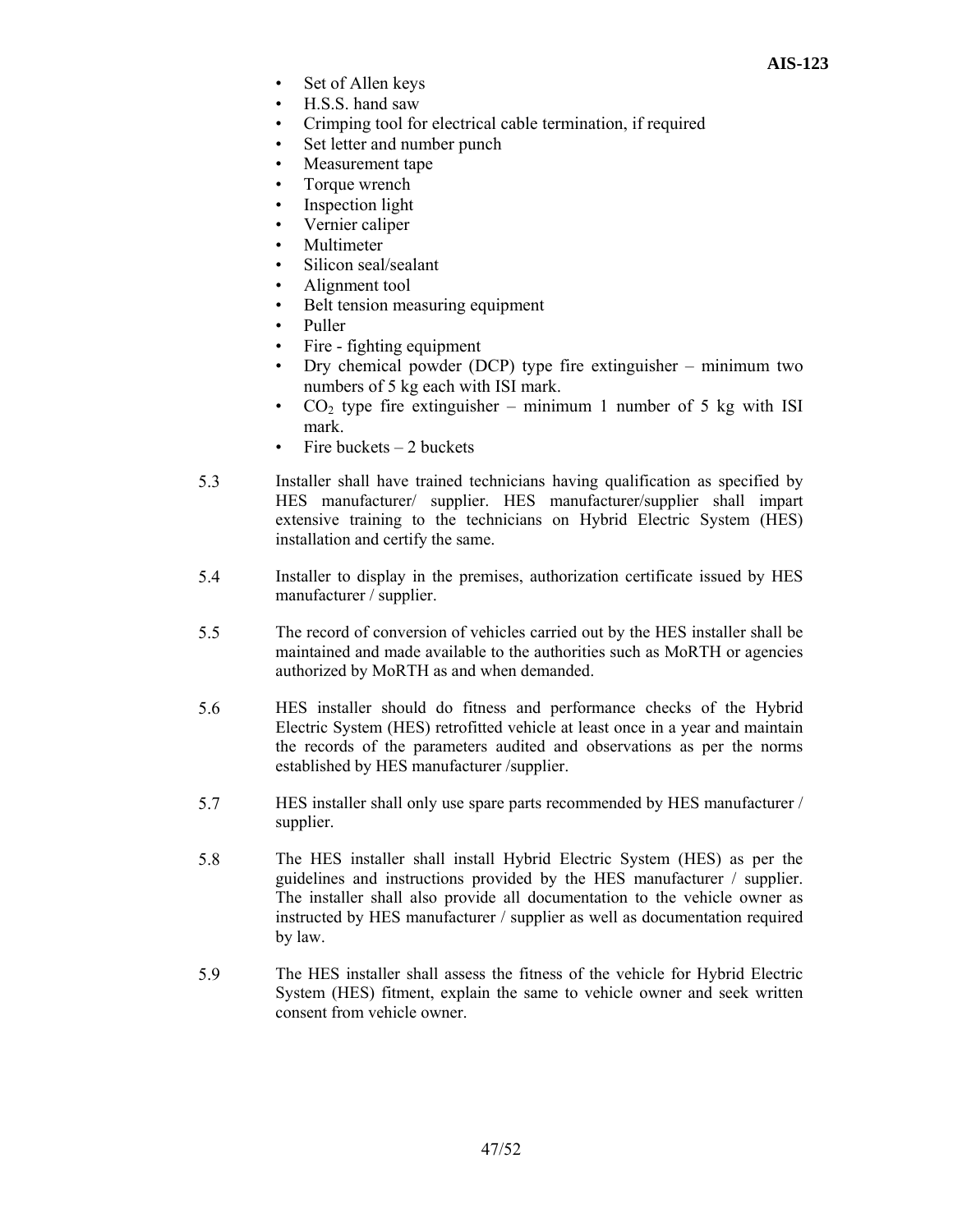# **6.0 Responsibility of HES Vehicle Owner**

- 6.1 Vehicle owner shall get his Hybrid Electric System (HES) serviced at HES manufacturer/supplier authorized franchise / shop only as per given service intervals specified in Owner's manual.
- 6.2 Vehicle owner shall use spare parts recommended by HES manufacturer / supplier.
- 6.3 For any kind of Hybrid Electric System (HES) related repair, Vehicle owner has to contact HES manufacturer /supplier authorized franchise / shop.
- 6.4 In case of any concern / issues with the HES installed vehicle, the vehicle owner shall first contact HES manufacturer /supplier for assistance.
- 6.5 Vehicle owner shall follow safety instructions provided by HES manufacturer / HES supplier / HES installer.
- 6.6 Vehicle owner shall not allow any tampering / unauthorized modification in configuration, settings or components of Hybrid Electric System (HES) fitted in the vehicle.
- 6.7 Vehicle owner shall not allow any unauthorized use of components of Hybrid Electric System (HES) fitted in the vehicle.
- 6.8 The vehicle owner shall apply to the concerned registering authority within 14 days of undertaking the alteration, as required under Section 52 of Motor Vehicle Act 1988, for endorsement of particular alteration in registration certificate mentioning place and date of installation and installation certificate number. HES installer shall provide all relevant required by the vehicle owner to do so.
- 6.9 On receipt of intimation from the HES manufacturer /supplier, the vehicle owner shall make the vehicle available for annual fitness and performance check.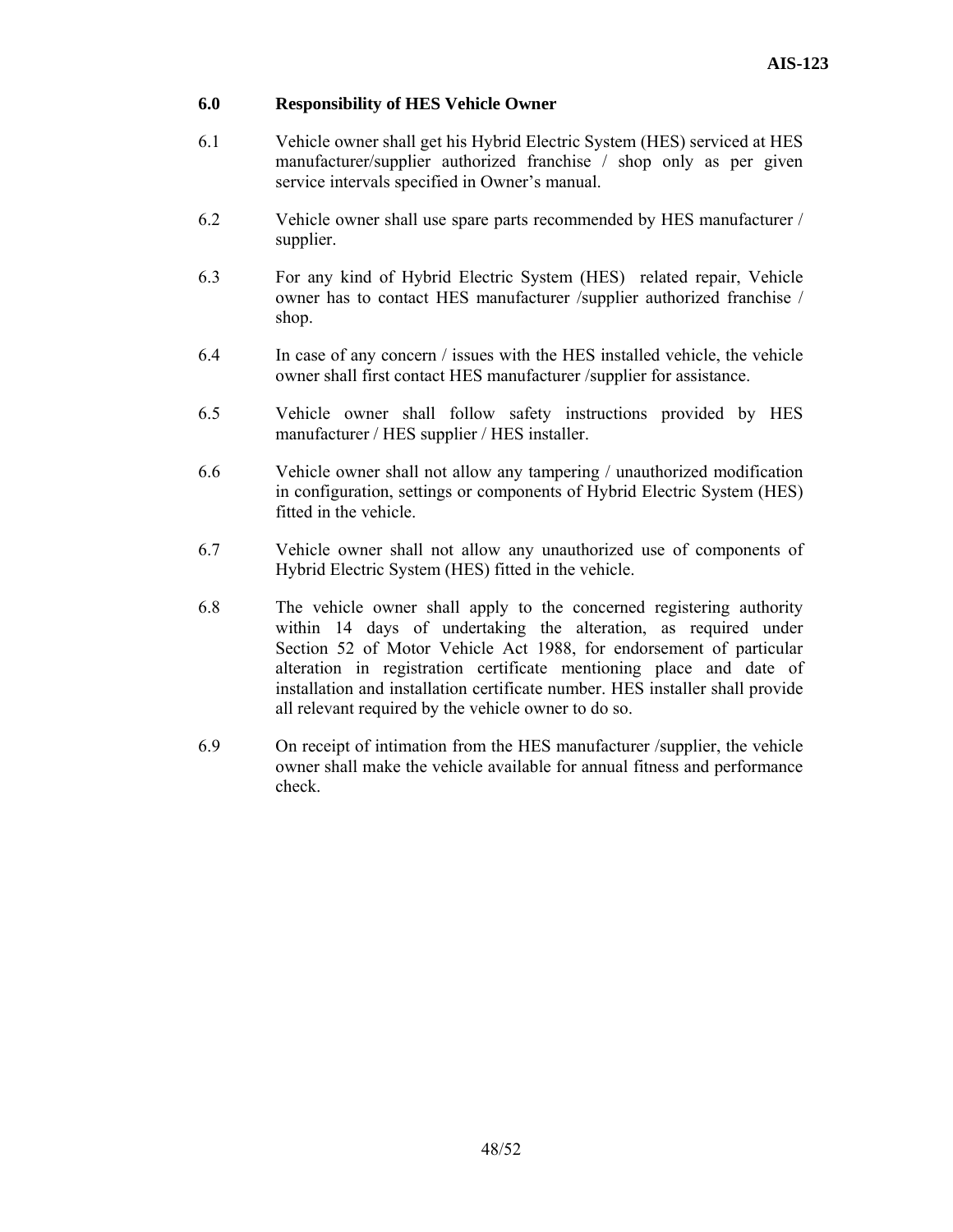### (See 20.0)

# **CRITERIA FOR EXTENSION APPROVAL**

# **1.0 HES manufacturer and test agency shall mutually agree for test to be carried out in case of following variants**

- a. Change in Make , Type, rating of Motor
- b. Change in Make , Type, rating of Motor Drive/ECU
- c. Change in Make, Type, rating of REESS
- d. Change in cable harness

| Test Agency: | Manufacturer: | Document No. (indicating<br>revision status) |
|--------------|---------------|----------------------------------------------|
| Signature:   | Signature:    |                                              |
| Name:        | Name:         |                                              |
| Designation: | Designation:  |                                              |
| Date:        | Date:         | Sheet no $\dots$ of $\dots$                  |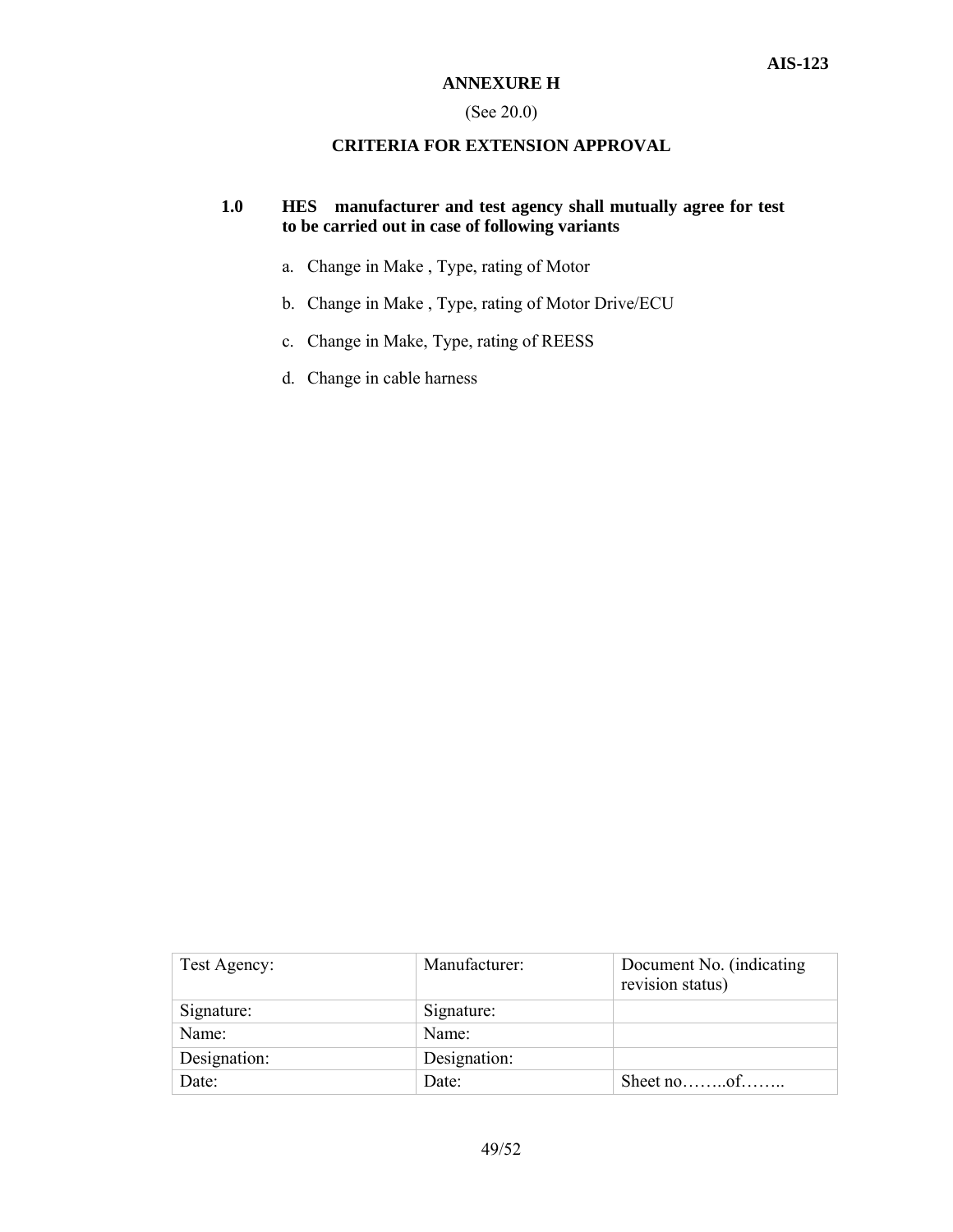### **ANNEXURE I**

# (See introduction)

# **COMPOSITION OF AISC PANEL ON CMVR TYPE APPROVAL OF VEHICLES RETROFITTED WITH HYBRID ELECTRIC SYSTEM\***

| <b>Convener</b>                |                                                                        |
|--------------------------------|------------------------------------------------------------------------|
| Shri. A.B. Komawar             | The Automotive Research Association of India (ARAI)                    |
| <b>Members</b>                 |                                                                        |
| Shri A. A. Deshpande           | The Automotive Research Association of India (ARAI)                    |
| Shri. Vikram Gulati            | National Automotive Testing and R&D Infrastructure<br>project (NATRiP) |
| Director                       | Vehicle<br>Research<br>Development<br>Establishment<br>and<br>(VRDE)   |
| Director                       | International Center for Automotive Technology (iCAT)                  |
| Director                       | Central Institute of Road Transport (CIRT)                             |
| Director                       | Indian institute of Petroleum (IIP)                                    |
| Shri B Bhanot                  | Transport Engineering Division Council (TEDC)                          |
| Dr. A.K. Shukla                | Indian Institute of Science                                            |
| Shri. K.K. Gandhi /            | Society of Indian Automobile manufacturers (SIAM)                      |
| Shri Sourabh Rohila            |                                                                        |
| Shri Venkat Srinivas/          | Ashok Leyland Ltd. - Technical Center (SIAM)                           |
| Shri Arun<br>Sivasubrahmaniyan |                                                                        |
| Shri. Manik Narula/            | Maruti Suzuki India Ltd. (SIAM)                                        |
| Shri Dilrajsingh Bhullar       |                                                                        |
| Shri P.K.Banerjee              | Tata Motors Ltd (SIAM)                                                 |
| Shri Nagendra H.V/             | Toyota Kirloskar Motor Pvt. Ltd. (SIAM)                                |
| Shri Raju M                    |                                                                        |
| Shri Sanjay Deshpande /        | Mahindra & Mahindra Ltd. (SIAM)                                        |
| Shri Sanjay Tank               |                                                                        |
| Shri K. Umesh/                 | Mahindra Reva Electric Vehicles Pvt. Ltd. (SIAM)                       |
| Shri V. M. Suresh              |                                                                        |
| Shri Neeraj Gupta/             | General Motors Technical Center India Pvt. Ltd. (SIAM)                 |
| Shri Rajendra Khile            |                                                                        |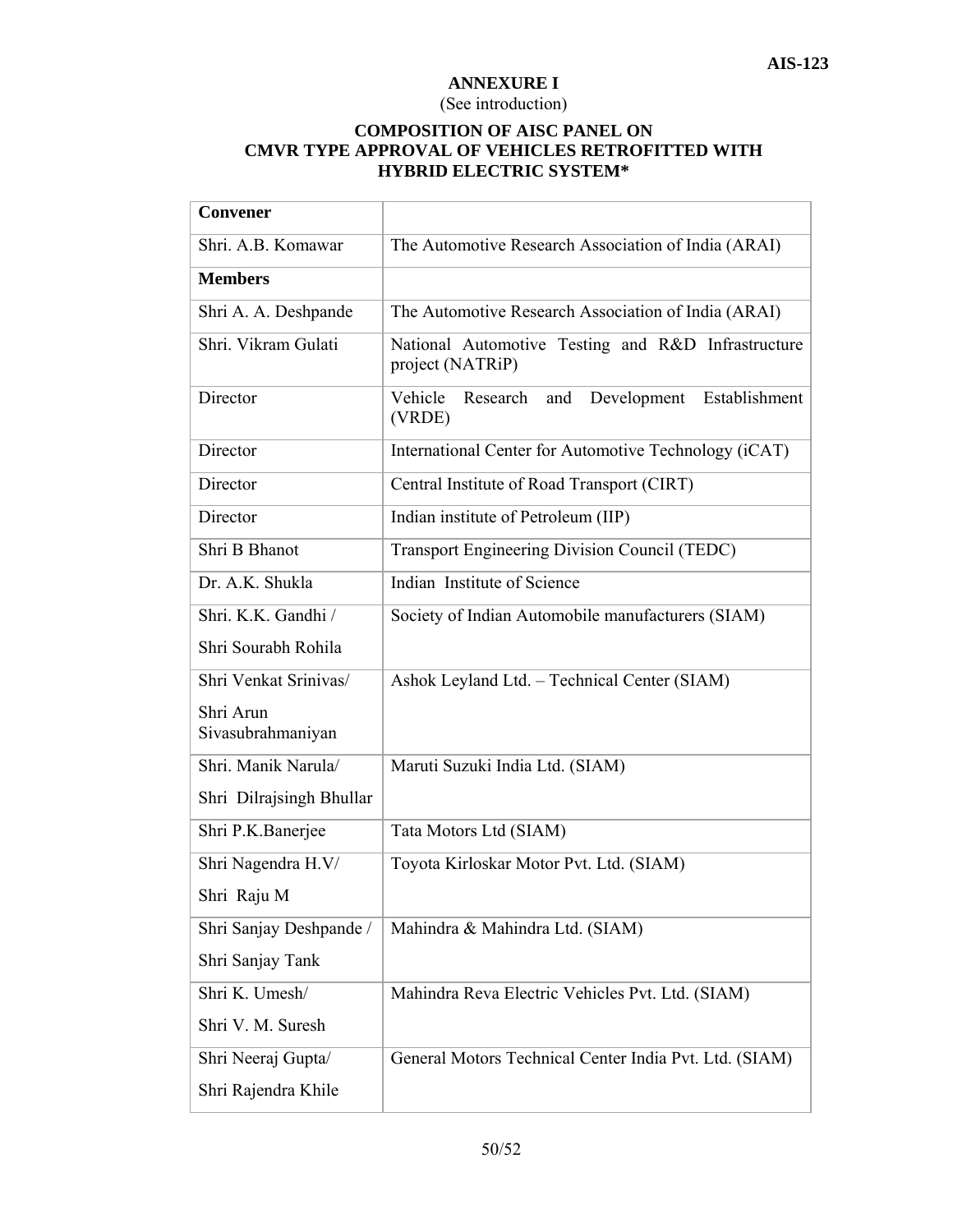|                               | AI9-14                                                             |
|-------------------------------|--------------------------------------------------------------------|
| Shri Uday Harite              | Automotive Components Manufacturers Association of<br>India (ACMA) |
| Shri Sunil Gandhi/            | KPIT Cummins Infosystems Ltd.                                      |
| Shri Tejas Kshatriya          |                                                                    |
| Shri P Chandrasekhar          | HBL Power Systems Ltd.                                             |
| Shri Ritwik Guha              | Minda SAI Ltd. (Corporate Office)                                  |
| Shri M. J. Purohit            | AXIOM Energy Conversion Pvt. Ltd.                                  |
| Shri D. A. Desai              | Kirloskar Electric Co. Ltd.                                        |
| Dr. Vijaymohanan K<br>Pillai  | Central Electrochemical Research Institute                         |
| Dr. S.K. Mittal               | Exide Industries                                                   |
| Shri Vidyadhar<br>Humnabadkar | Curtis Instruments India Pvt. Ltd.                                 |

\* At the time of approval of this Automotive Industry Standard (AIS)